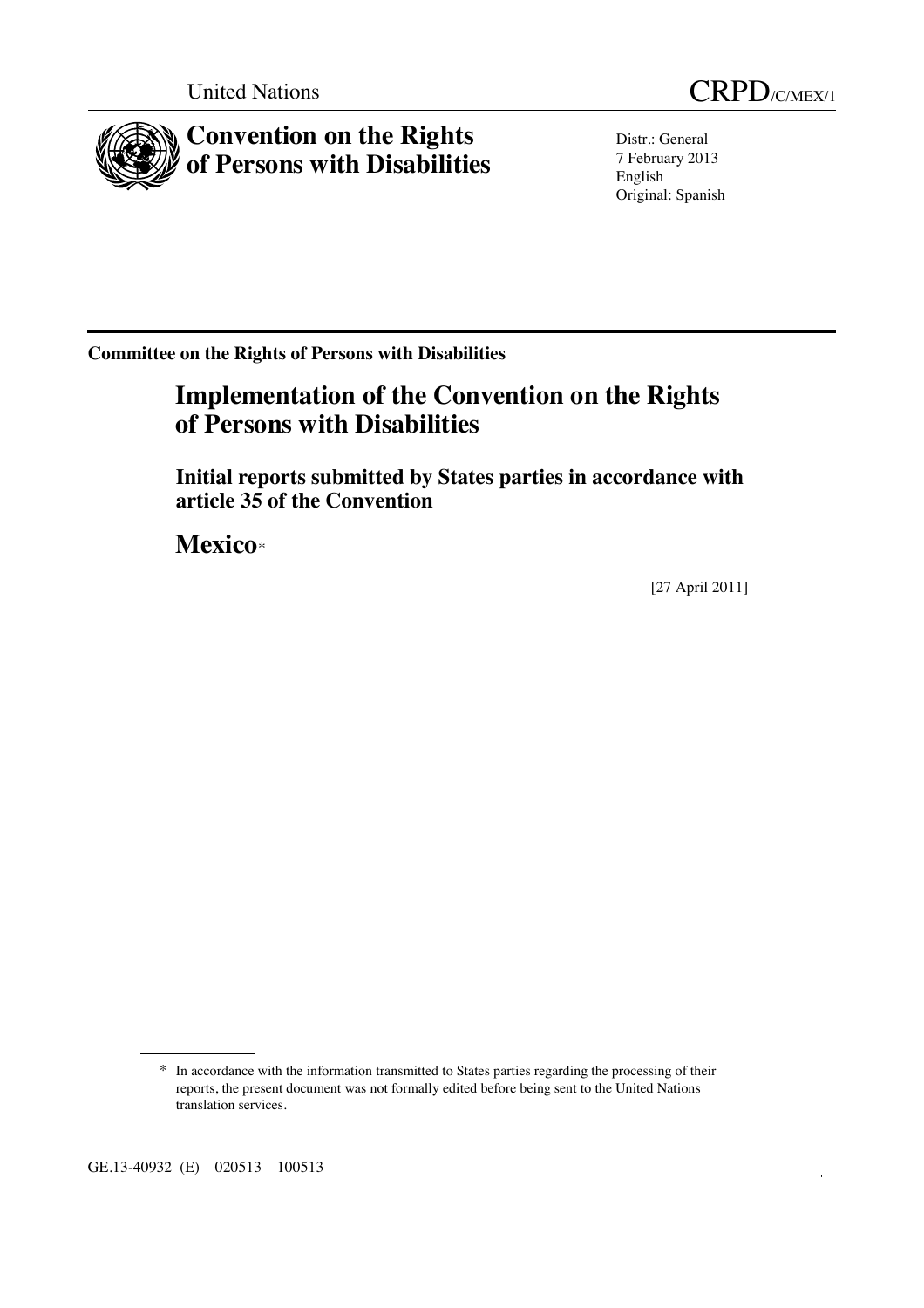#### **CRPD/C/MEX/1**

# Contents

|    |            |                                                               | Paragraphs  | Page           |
|----|------------|---------------------------------------------------------------|-------------|----------------|
| Ι. |            |                                                               | $1 - 4$     | 4              |
| Π. |            |                                                               | $5 - 6$     | 4              |
| Ш. |            |                                                               | $7 - 242$   | 4              |
|    |            |                                                               | $7 - 28$    | $\overline{4}$ |
|    | Article 5  |                                                               | $29 - 33$   | 7              |
|    | Article 6  |                                                               | $34 - 41$   | 8              |
|    | Article 7  |                                                               | $42 - 50$   | 9              |
|    | Article 8  |                                                               | $51 - 53$   | 10             |
|    | Article 9  |                                                               | $54 - 61$   | 11             |
|    | Article 10 |                                                               | 62          | 13             |
|    | Article 11 | Situations of risk and humanitarian emergencies               | $63 - 70$   | 13             |
|    | Article 12 |                                                               | $71 - 77$   | 14             |
|    | Article 13 |                                                               | $78 - 88$   | 15             |
|    | Article 14 |                                                               | 89-91       | 17             |
|    | Article 15 | Freedom from torture or cruel, inhuman or degrading treatment | $92 - 96$   | 17             |
|    | Article 16 |                                                               | $97 - 104$  | 18             |
|    | Article 17 |                                                               | $105 - 108$ | 19             |
|    | Article 18 |                                                               | 109-112     | 19             |
|    | Article 19 | Living independently and being included in the community      | $113 - 116$ | 20             |
|    | Article 20 |                                                               | 117-121     | 20             |
|    | Article 21 | Freedom of expression of opinion, and access to information   | $122 - 128$ | 21             |
|    | Article 22 |                                                               | 129-130     | 22             |
|    | Article 23 |                                                               | $131 - 136$ | 22             |
|    | Article 24 |                                                               | 137–157     | 23             |
|    | Article 25 |                                                               | 158-175     | 26             |
|    | Article 26 |                                                               | $176 - 188$ | 28             |
|    | Article 27 |                                                               | 189-212     | 30             |
|    | Article 28 | Adequate standard of living and social protection             | 213-221     | 33             |
|    | Article 29 |                                                               | 222-229     | 34             |
|    | Article 30 | Participation in cultural life, recreation, leisure and sport | 230         | 35             |
|    | Article 31 |                                                               | $231 - 234$ | 36             |
|    |            |                                                               |             |                |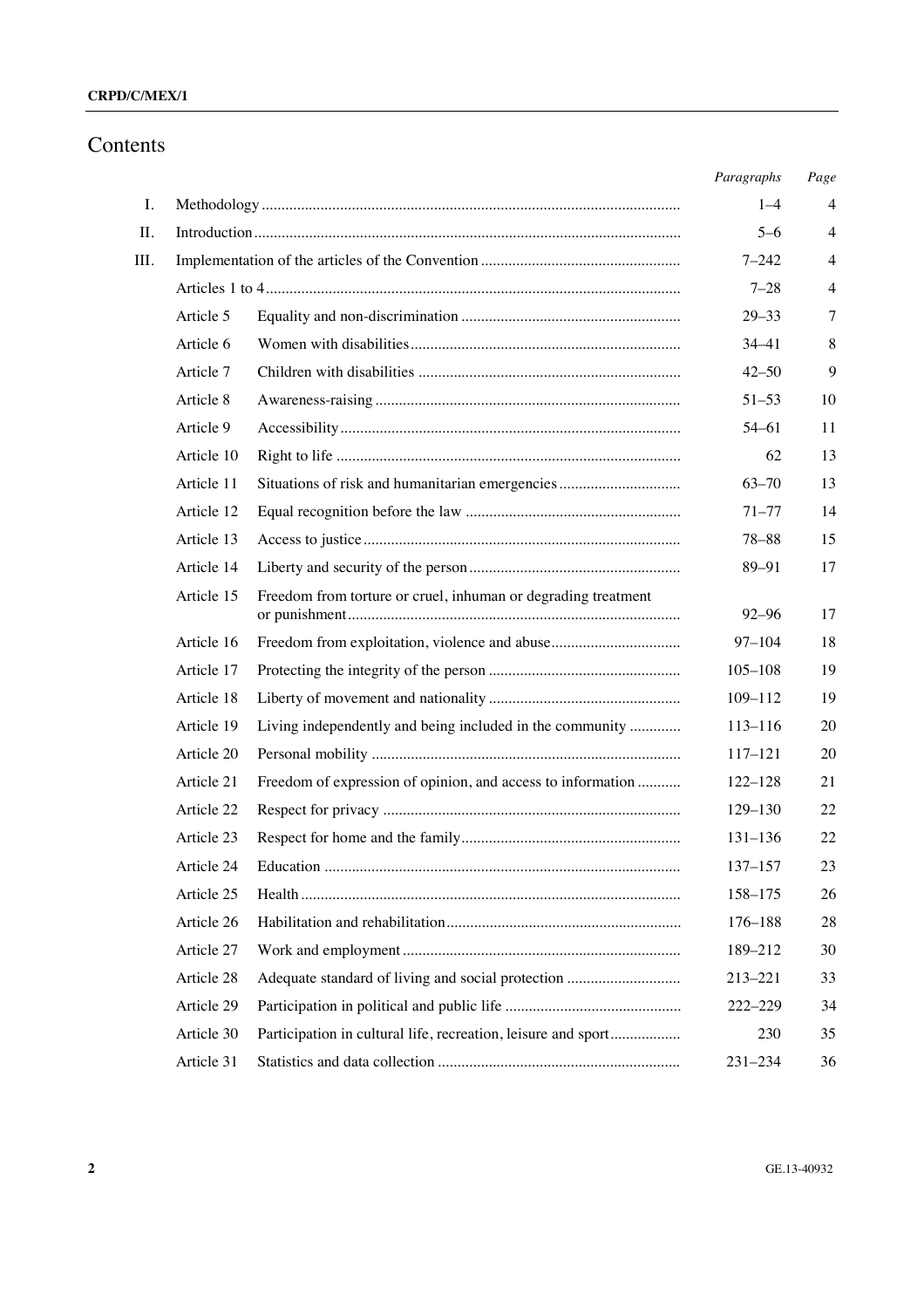|              |  | 235–239 37 |  |
|--------------|--|------------|--|
|              |  | 240–242 37 |  |
|              |  | 243-270 38 |  |
| Annexes $**$ |  |            |  |

\*\* Annexes may be consulted in the files of the secretariat.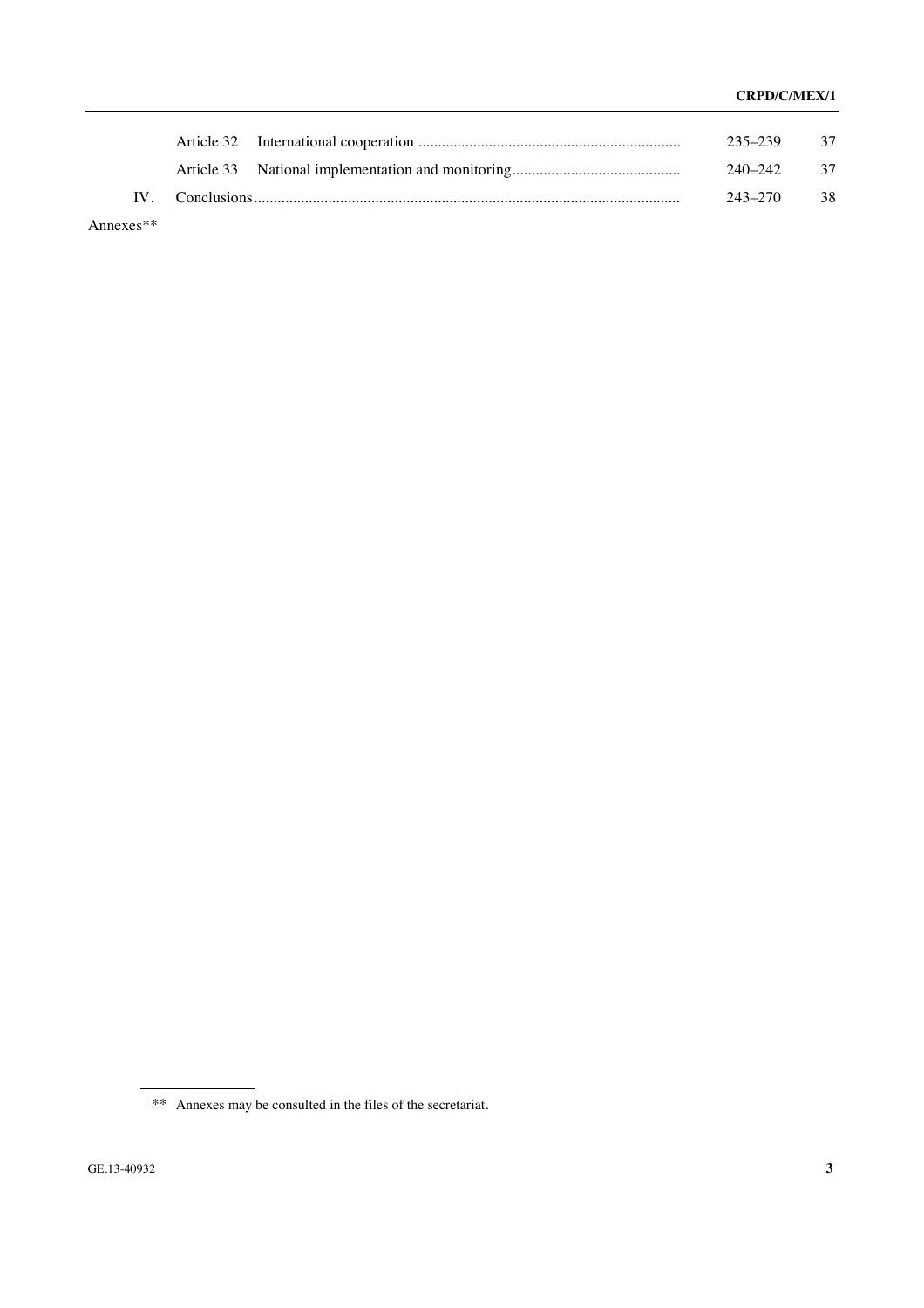# **I. Methodology**

1. This document is an executive summary of the initial report of Mexico (see annex 1), the drafting of which involved a broad array of departments of the executive and legislative branches of the Federal Government, the judiciary, national authorities, the National Human Rights Commission, the Human Rights Commission of the Federal District and academic institutions.

2. The initial report contains input and comments from civil society, obtained in a public survey held between 22 February and 7 March 2011 via the websites of the Ministry of Foreign Affairs and the current National Council for the Development and Inclusion of Persons with Disabilities. The Working Group on the Rights of Persons with Disabilities of the Commission on Government Human Rights Policy, which is made up of federal government bodies and representatives of civil society organizations, was also consulted.

3. The working methodology was established at a training workshop on the preparation of the initial report of Mexico, which was held at the Ministry of Foreign Affairs on 27 and 28 April 2010 and attended by experts from the Committee on the Rights of Persons with Disabilities and the Office of the United Nations High Commissioner for Human Rights (see annex 2).

4. The Guidelines on treaty-specific documents to be submitted by States parties under article 35, paragraph 1, of the Convention on the Rights of Persons with Disabilities (CRPD/C/2/3) were consulted during preparation of the report.

### **II. Introduction**

5. The implementation of the Convention on the Rights of Persons with Disabilities represents a major challenge for both the Government and Mexican society, because of the changes inherent in the introduction of new standards for the promotion and protection of the rights of persons with disabilities. Thus, the main task facing the country in the immediate future is to ensure that measures taken are consonant with a thorough understanding of how disabilities are regarded under the Convention and, in particular, on the incorporation of the social model of disability, whereby disability is seen as the result of barriers placed before people with impairments or limitations and which hinder them from participating fully in society on equal terms with other people.

6. Mexico could thus be considered in general terms to be in a transitional phase as part of a broader process of mainstreaming human rights throughout the Government's activities.

# **III. Implementation of the articles of the Convention**

#### **Articles 1 to 4**

#### **Legislative measures**

7. The overhaul of legislation designed to safeguard the rights to equality and nondiscrimination in the country began in 2001 with the amendment of article 1, paragraph 3, of the Constitution of the United Mexican States, which prohibits all forms of discrimination, inter alia, on the grounds of disability. Thereafter, the constitutions of 12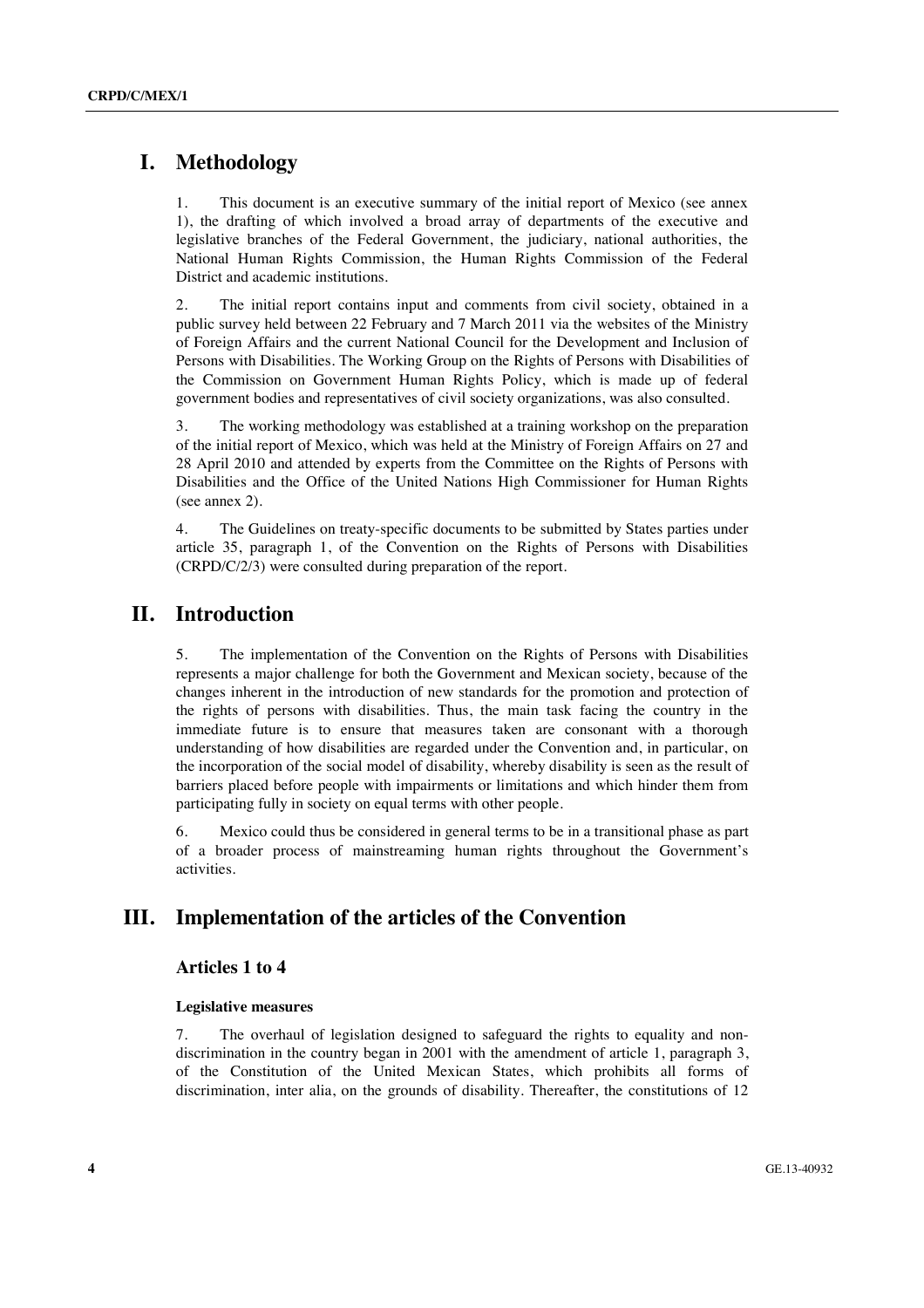federal states were amended to explicitly prohibit discrimination or refer to the right to equality. $<sup>1</sup>$ </sup>

8. In 2003, the Federal Act on the Prevention and Elimination of Discrimination was adopted (see annex 3). According to this Act, discrimination is understood to be any distinction, exclusion or restriction based, among other reasons, on disability, and it lists the types of discriminatory behaviour that are prohibited. It also sets forth positive and compensatory measures that public bodies and the federal authorities should adopt in order to promote equality of opportunity for various historically vulnerable groups.

9. Similarly, 17 states have passed laws to prevent and eliminate discrimination.<sup>2</sup> All establish that discrimination may be based on disability, but in four the term "differently abled" is employed and will need to be amended.<sup>3</sup>

10. The General Act on the Inclusion of Persons with Disabilities, of 2011, has made it possible to bring domestic legislation into line with the Convention (see annex 4). In accordance with article 2, section XXI, a "person with a disability" is understood to mean "any person who suffers congenitally from or has acquired one or more physical, mental, intellectual or sensory impairments, whether permanent or temporary, which, in the face of barriers encountered in the social environment, may prevent the full and effective inclusion of such persons in society on equal terms with others".

11. The Act seeks to address the rights of persons with disabilities according to the new standards set by the Convention and taking into account the need to facilitate full development and equal opportunities for them. Under the Act, a national system has been established for the development and integration into society of persons with disabilities. This is made up of federal government departments and agencies, state governments and municipal councils, and natural or legal persons in the public and private sectors that provide services to persons with disabilities. The Act also provides for the establishment of the National Council for the Development and Inclusion of Persons with Disabilities as a decentralized public agency, with its own legal personality and resources. In order to fulfil its mandate, it will have the technical and managerial freedom to develop policies, activities, strategies and programmes deriving from the Act.

12. In most states, except Baja California Sur and the State of Mexico, laws on persons with disabilities are in force (see annex 5). Most of these laws are being reviewed or require a review in order to be made fully compliant with the Convention. For example, in the titles and text of the laws of Baja California, Campeche, Guanajuato and Nayarit, incorrect terms such as "different abilities" or "handicapped" still appear. Texts on certain rights also need to be overhauled since, for example, some laws limit the concept of "accessibility" to physical accessibility.

13. The 2010 Federal District Act on the Integration and Development of Persons with Disabilities is designed to promote the full integration and development of persons with disabilities and makes it incumbent on the Government of the capital to take steps to provide public transport that allows access to persons with disabilities (see annex 6).

14. In March 2011, Congress completed the process of amending 11 articles of the Constitution in the area of human rights (see annex 7), thereby shifting Mexican legislation

<sup>1</sup> Chiapas, Coahuila, Durango, State of Mexico, Guanajuato, Hidalgo, Michoacán de Ocampo, Morelos, Nuevo León, San Luis Potosí, Tabasco and Yucatán. 2

Baja California Sur, Campeche, Coahuila, Colima, Chiapas, Chihuahua, Federal District, Durango, Guerrero, Hidalgo, State of Mexico, Michoacán de Ocampo, Nayarit, San Luis Potosí, Tamaulipas, Yucatán and Zacatecas.

Colima, State of Mexico, Tamaulipas and Yucatán.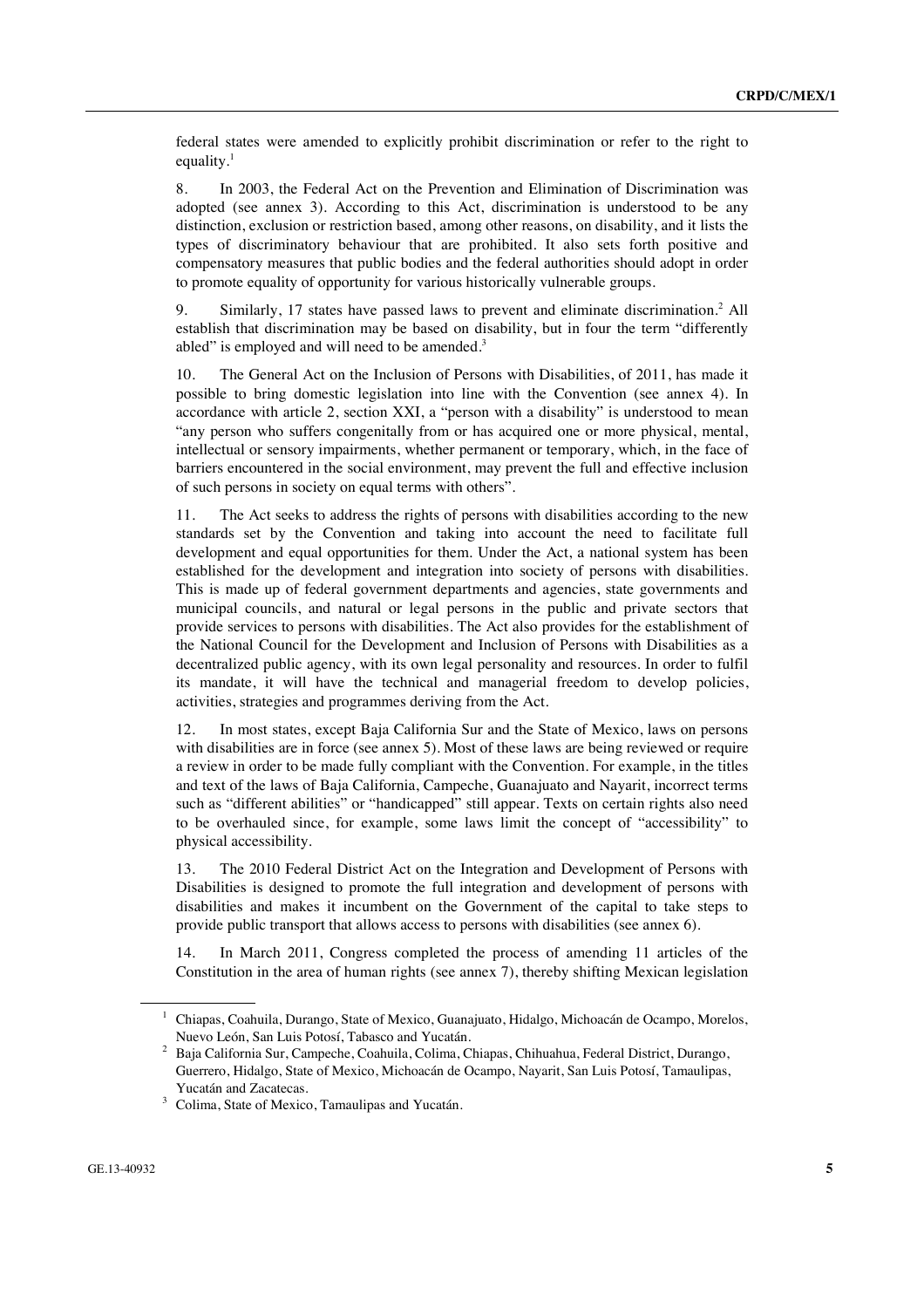from a dualist to a monist model with regard to the incorporation of international human rights law into domestic legislation. Human rights enshrined in the Constitution and international human rights treaties to which Mexico is a party, including the Convention on the Rights of Persons with Disabilities, are part of the supreme law, may be invoked directly in any court and must be interpreted in accordance with the jurisprudence of the international human rights treaty bodies.

15. Since 2007, the National Council for the Prevention of Discrimination has been studying legislation in order to determine how to align various federal and local laws. This has led to the review of a total of 550 instruments and the submission of more than 90 legal opinions. The National Human Rights Commission and the National Council for the Development and Inclusion of Persons with Disabilities, in conjunction with its advisory council, have both carried out studies of legislation and various regulations.

#### **Planned measures**

16. Public policy on the rights of persons with disabilities is governed by the National Development Plan for 2007–2012 and the National Programme for the Development of Persons with Disabilities for 2009–2012 (see annex 8). In addition to health care, education, work, welfare and accessibility, the latter includes, for the first time in the country's history, areas that had not been considered in the past, such as civil and political rights, legal safeguards, and the participation of persons with disabilities in political life, culture and sport.

17. Section 3 of the National Development Plan for 2007–2012 states that the purpose of social policy is to achieve human development and the well-being of all Mexicans through equality of opportunities. Efforts in that context will be focused on vulnerable groups, including, among others, persons with disabilities.

18. In 2008, the National Human Rights Programme for 2008–2012 was made public as the Federal Government's instrument for the promotion and defence of human rights and a mandatory benchmark for all decision-making stakeholders (see annex 9).

19. The programme's proposed objectives include "improving the provision of full care for people with disabilities subject to existing international commitments", and "promoting a culture of respect and help for, solidarity with, and protection of the human rights of persons with disabilities in the federal public administration and civil society".

20. In July 2009, the National Programme for the Development of Persons with Disabilities was made public, whose goal is to dovetail public policy and take the lead on strategy in public and/or private sector institutions and at the three levels of government, in order to contribute to the development and full inclusion of persons with disabilities in all areas of life, within a framework of equal rights and opportunities, without discrimination and taking into account a gender perspective. In achieving its objectives, the programme's guiding principles fully coincide with those of article 3 of the Convention.

21. The views of organizations of and for people with disabilities around the country, canvassed in regional consultations conducted by the National Scheme for the Comprehensive Development of the Family, were taken into account in the preparation of the programme.

22. In the programme it is acknowledged that persons with disabilities remain one of the most marginalized groups in society, and that they are victims of discrimination in several respects, including participation in political and public life, access to education and employment, and freedom of movement.

23. The National Council for the Development and Inclusion of Persons with Disabilities is coordinating the process of mainstreaming the disability perspective in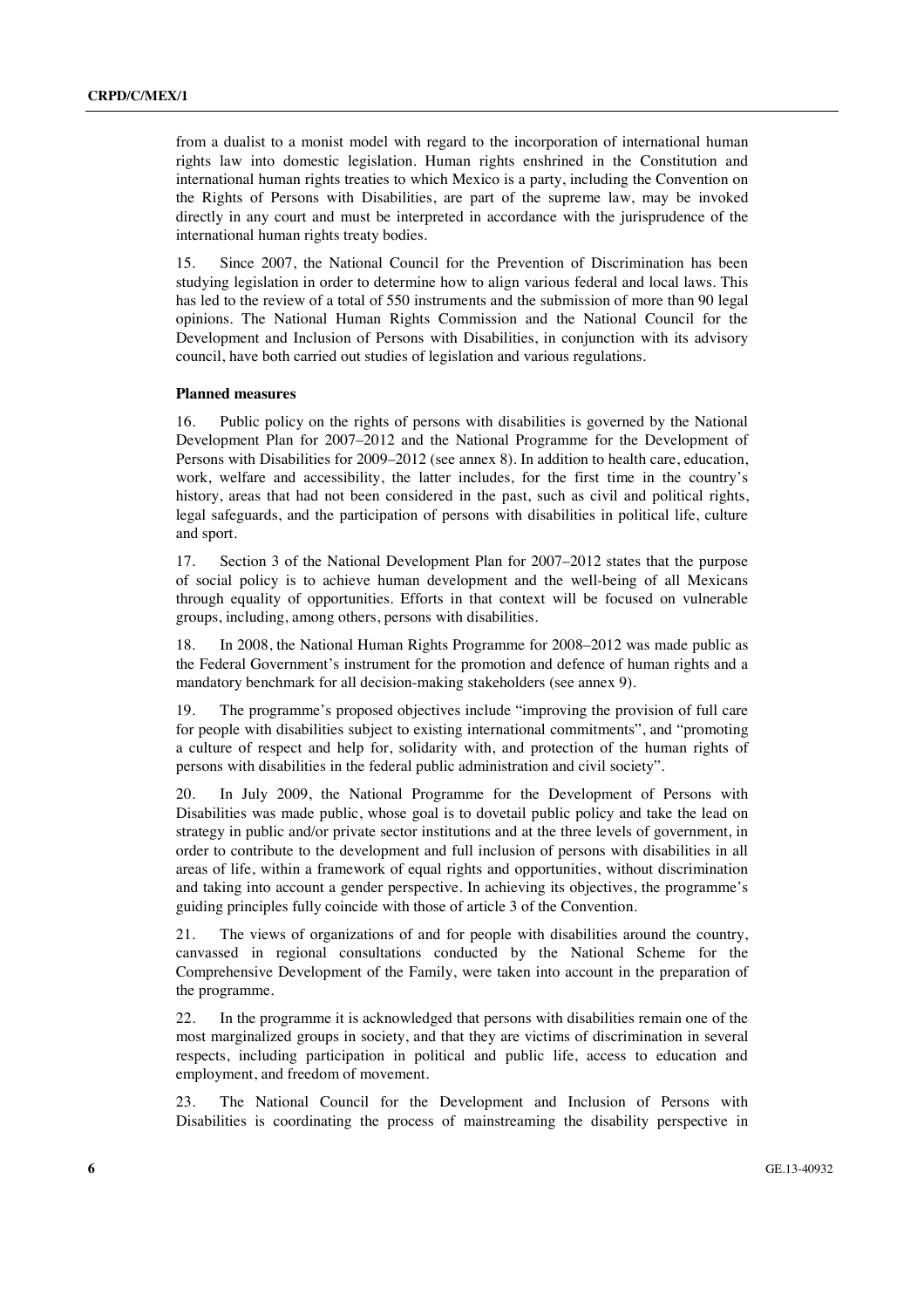federal public administration programmes, including budgets. During the 2010 fiscal year, an extraordinary budget allocation of Mex\$ 250 million was made to the Persons with Disabilities Fund to support and develop special long-term programmes which could be repeated in subsequent years.

24. Several states have institutions responsible for coordinating efforts on disability (Baja California Sur, Campeche, Colima, Jalisco, Nayarit, Tlaxcala, Zacatecas and the Federal District).

25. On 17 March 2010, the Board of Governors of the National Council for the Prevention of Discrimination adopted the draft National Programme for the Prevention and Elimination of Discrimination 2010–2012, which sets forth a series of goals, strategies and initiatives aimed at helping the federal public administration to combat discrimination.

26. Mexico has also made substantial efforts to promote the exercise by persons with disabilities of their social and economic rights, including through such initiatives as: building basic accessible social infrastructure in rural and urban communities; designing universally accessible public spaces; providing special services for children with disabilities, thereby assisting the most economically disadvantaged mothers to enter the labour market; creating infrastructure to help rehabilitate persons with disabilities living in marginalized communities; facilitating access for civil society organizations that work with and for persons with disabilities and run projects to create jobs and generate income; and conducting public awareness-raising campaigns aimed at promoting the social inclusion of this sector of the population.

27. The Persons with Disabilities Programme and the Families and Vulnerable Groups Programme are the two leading policy programmes for persons with disabilities within the National Scheme for the Comprehensive Development of the Family.

| Year | <b>Budget of the National Scheme</b><br>for the Comprehensive<br>Development of the Family (A) | <b>Budget for the Persons with</b><br>Disabilities Programme (B) | Percentage<br>$(C) = B/A$ |
|------|------------------------------------------------------------------------------------------------|------------------------------------------------------------------|---------------------------|
| 2008 | 1 604.6                                                                                        | 332.8                                                            | $20.7\%$                  |
| 2009 | 1 668.7                                                                                        | 486.4                                                            | $29.1\%$                  |
| 2010 | 1 668.5                                                                                        | 234.4                                                            | 14.0%                     |

 **Budget for the Persons with Disabilities Programme as a percentage of the annual budget of the National Scheme for the Comprehensive Development of the Family**  (Mex\$ million)

28. The Human Rights Programme of the Federal District includes a comprehensive chapter on the rights of persons with disabilities with initiatives calibrated to implementation of the Convention. The programme, which was developed with the participation and consensus of public bodies, autonomous public bodies, international human rights bodies, and civil society and academic organizations, and which constitutes a model for the implementation of the Convention, is binding on the relevant agencies.

#### **Article 5 Equality and non-discrimination**

29. Anyone may submit claims or complaints to the National Council for the Prevention of Discrimination. These non-judicial mechanisms protect the right to equality and nondiscrimination and are based on the goodwill of the parties. Claims may be lodged against federal civil servants for acts committed in the course of carrying out or in connection with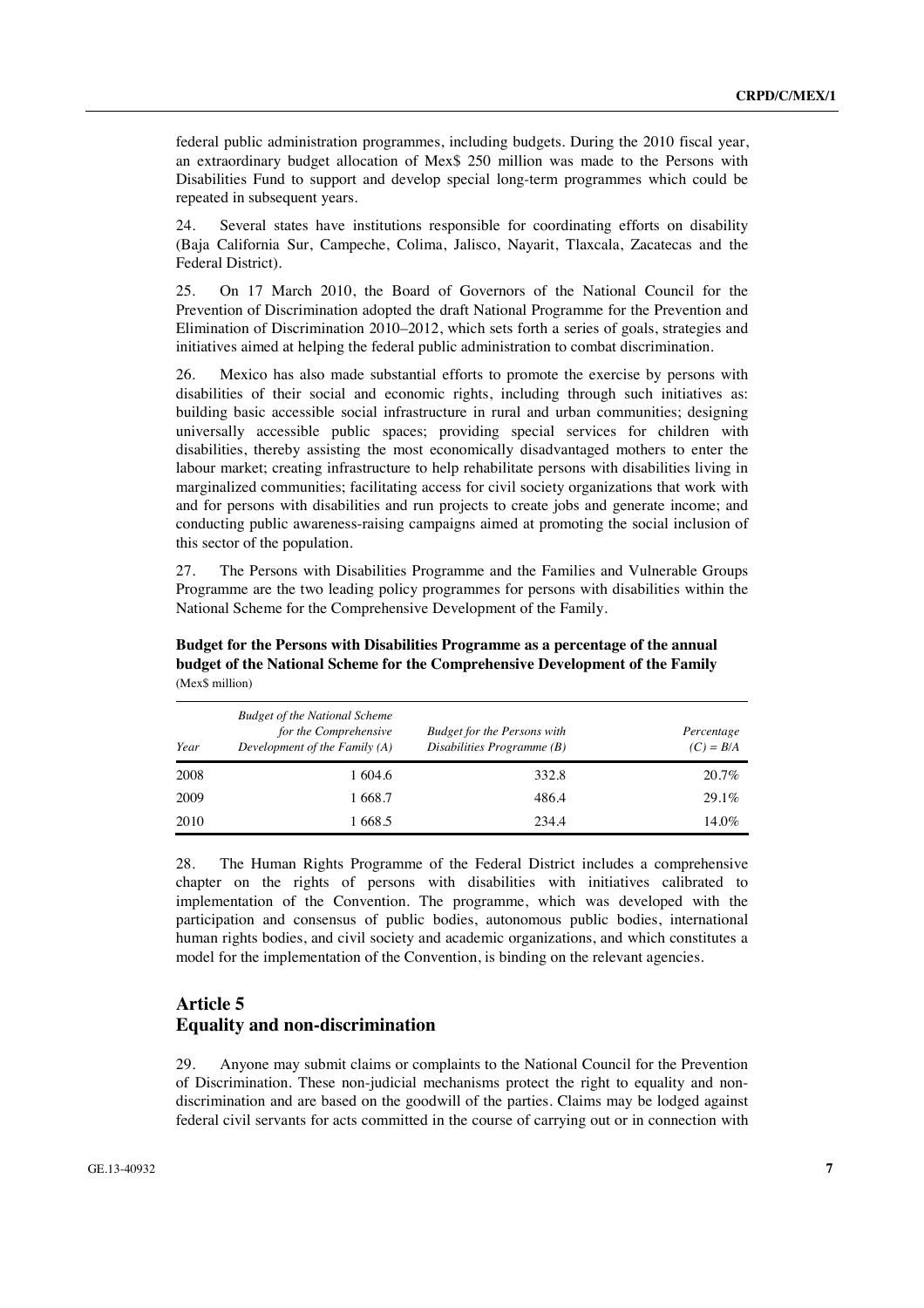their official duties, and complaints may be made against private persons. Complaints are resolved through a conciliation procedure. Where conciliation procedures fail, investigations may continue until a decision is reached in civil or criminal proceedings.

30. The claims and complaints section of the council processed 163 such petitions related to disability between 2008 and 2010 (see annex 10). Many more complaints were submitted by persons with motor disabilities than by those with intellectual or sensory disabilities (visual/hearing).4

31. Of claims<sup>5</sup> filed with the National Council for the Prevention of Discrimination between 1 January 2008 and 31 May 2010, 21 were for alleged discriminatory behaviour on the grounds of disability.

32. The complaints and claims filed with the council in 2010 indicate that the rights for which they are filed by persons with disabilities are the following: accessibility of public spaces; education and/or the delivery of educational services; the right to work and related matters, such as promotion, training and job security; decent treatment and equal opportunity; recreation and leisure; rights of the child; and the rights of older persons.

33. The National Human Rights Commission has a complaints department. At the end of 2010, it was reported that it had processed around 400 complaints of alleged violations of the rights of persons with disabilities. The commission has also launched five cases challenging the constitutionality of certain laws containing discriminatory terminology.

#### **Article 6 Women with disabilities**<sup>6</sup>

34. Public strategies and policy on the promotion and protection of the human rights and fundamental freedoms of women have been founded on a series of domestic laws<sup>7</sup> but, above all, on the various international instruments ratified by Mexico<sup>8</sup> and recommendations made by their follow-up mechanisms.<sup>9</sup>

35. The rights of women and girls with disabilities are upheld by nine federal laws (see annex 11) in acknowledgement of the fact that they face double discrimination and numerous limitations on the exercise of their human rights. Nineteen states also have laws on equality between women and men. One of them has a corresponding set of regulations and five operate state systems.

<sup>4</sup> The figures do not show complaints and claims made by persons with mental or psychosocial

disabilities. 5 Reports or petitions filed for allegedly discriminatory behaviour by the federal authorities or federal

civil servants. 6 Mexico has complied with its obligation to submit timely reports to the Committee on the Elimination

of Discrimination against Women.<br><sup>7</sup> The Federal Act on the Prevention and Elimination of Discrimination; the General Act on Equality between Women and Men; the General Act on Women's Access to a Life Free of Violence and its

regulations; and the Act to Prevent and Punish Human Trafficking and its regulations, among others. 8 Such as the Convention on the Elimination of All Forms of Discrimination against Women and the Inter-American Convention on the Prevention, Punishment, and Eradication of Violence against Women (Convention of Belém do Pará).<br><sup>9</sup> The National Institute for Women has made the general recommendations of the Committee on the

Elimination of Discrimination against Women, including general recommendation No. 18 on "disabled women" widely known to federal public administration bodies, state departments of women's affairs, the judiciary, legislature and civil society organizations.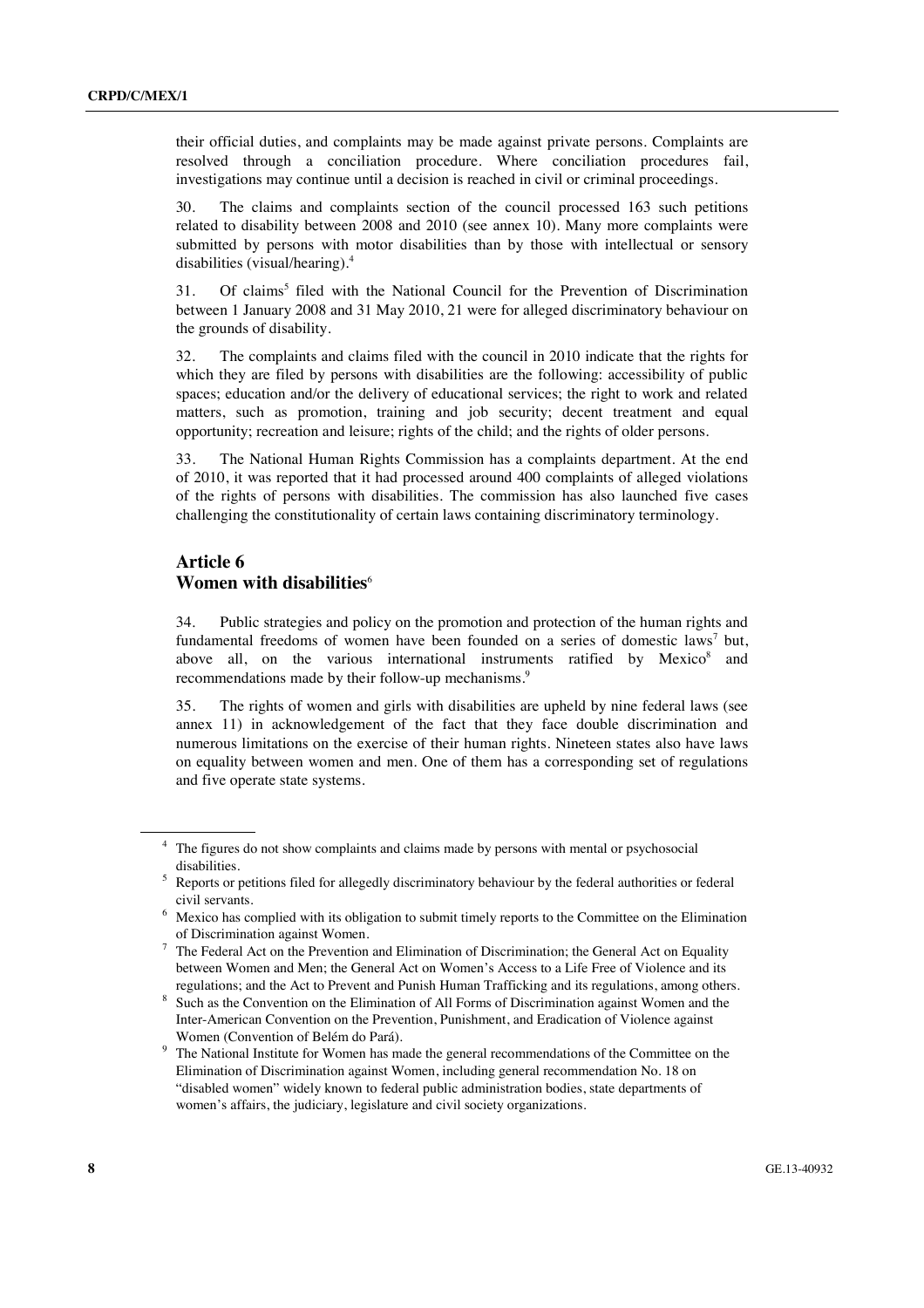36. National policy is set out in the National Programme for Equality between Women and Men (see appendix 12) and directed through the National System for Equality between Women and Men.<sup>10</sup> The system is coordinated by the National Institute for Women and made up of departments and bodies of the federal public administration, and state, Federal District and municipal authorities.

37. Objective 1 of the National Programme for the Development of Persons with Disabilities is to promote a cultural change, with a focus on gender, in the general population in order to help persons with disabilities to exercise their rights fully and to benefit from equality of opportunities.

38. Mexican Standard NMX-R-025-SCFI-2009 on working equality between women and men is a certification instrument that has no equivalent anywhere in the world and which enables the measurement of policies on equality in the workplace adopted by public and private sector organizations.

39. Between 2008 and 2010, the Ministry of Labour and Social Welfare, through the General Coordinating Office of the National Employment Service, dealt with 30,331 women with disabilities, 8,837 of whom were placed in jobs (see annex 13). The National Labour Link Network dealt with 10,278 women with disabilities, 1,704 of whom were found jobs between 2009 and 2010 (see annex 14). The Directorate-General of Training provided distance courses to 215 women with disabilities and classroom training to 30 between 2009 and 2010 (see annex 15). The Office of the Federal Procurator for the Defence of Labour provided legal advice in 16 cases and initiated court proceedings in 9 cases involving women with disabilities between 2008 and 2010 (see annex 16).

40. The National Institute for Women, through its Proequidad Fund, has financed projects run by civil society organizations for persons with disabilities (see annex 17).

41. The goal of the Programme to Organize Indigenous Women for Production, under the National Commission for the Development of Indigenous Peoples, is to help improve the living conditions and social position of indigenous women who live in highly or very highly marginalized areas, and to help them organize themselves better and participate more in decision-making through the development of productive projects.

### **Article 7 Children with disabilities**

42. Article 4 of the Constitution, from a human rights point of view, enshrines the right of children to have their needs met in terms of food, health care, education and healthy recreation in order to foster their full development. The provision acknowledges the existence of a specific and independent set of rights; obliges the State to do whatever is necessary to safeguard the dignity of children and the effective exercise of their rights; establishes the duty of parents, guardians and custodians to safeguard those rights; and makes it incumbent on the State to provide facilities to help individuals to contribute to the fulfilment of the rights of children and adolescents.

43. The Act on the Protection of the Rights of Children, which regulates article 4 of the Constitution, seeks to guarantee the full and comprehensive development of children. It

Strategic objectives 2, 3, 5 and 6 of the programme seek to guarantee equality before the law and access to justice, to boost the capacities of women, including those with disabilities, and to empower them in economic terms.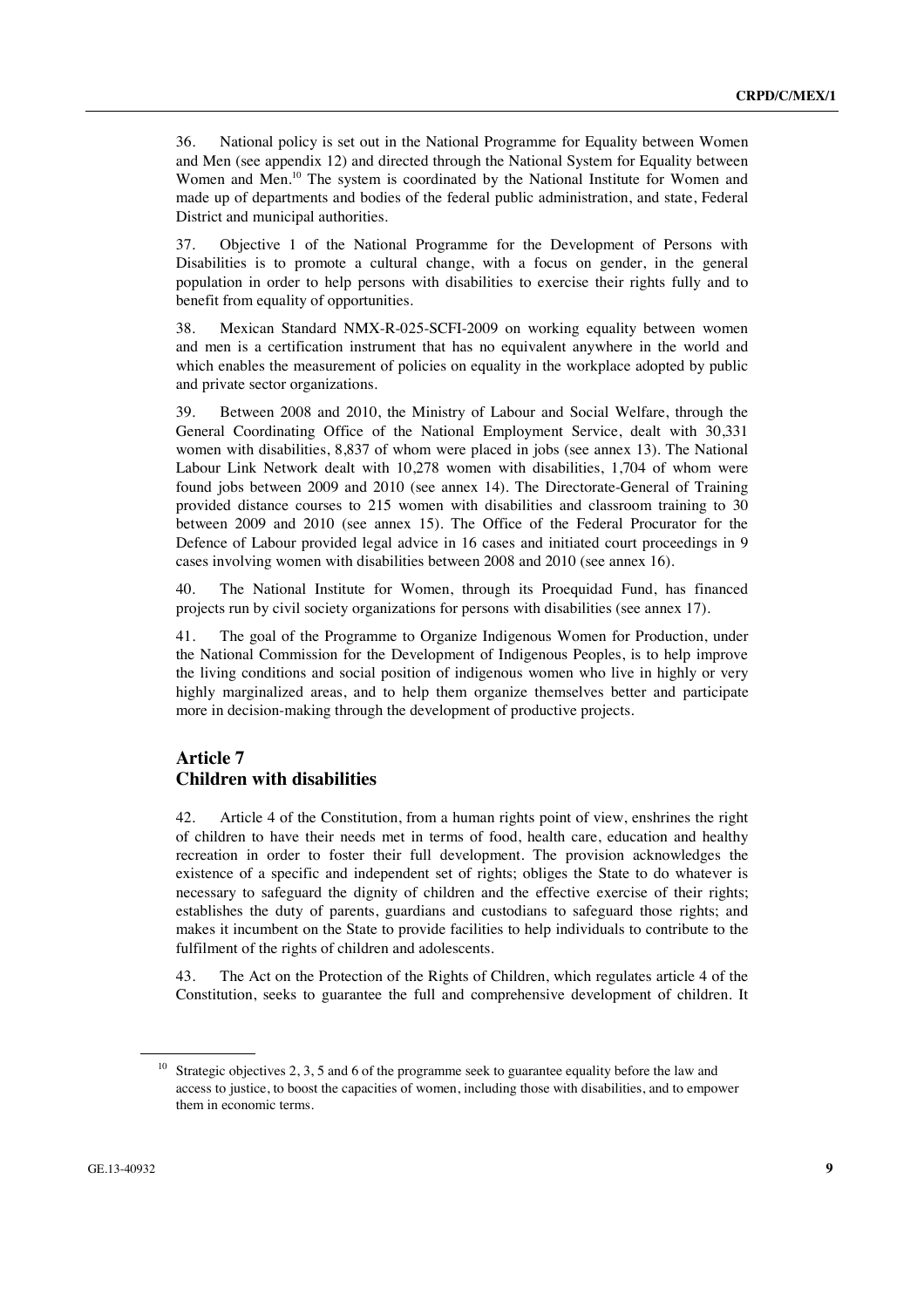acknowledges the rights of children and adolescents with disabilities and stresses that they are entitled to fully develop their skills and live as integrated members of society.

44. Articles 11 and 13 of the Federal Act on the Prevention and Elimination of Discrimination include a series of affirmative action and compensatory measures to foster equal opportunities for children with disabilities.

45. The constitutions of 19 states currently include references to the best interest of the child and all states have laws for the protection of children in line with the Act on the Protection of the Rights of Children. In 15 states girls are specially protected by laws on the right of women to live free of violence (see annex 18).

46. The Mexican Social Security Institute, through the integrated learning model used in inclusive childcare centres, provides care for 3,330 children with disabilities around the country. In an effort to boost institutional understanding, a national visits programme is in place that brings together children with and without disabilities to encourage mixing and integration. Standard 3000-001-0011 governing the care of children with disabilities in inclusive childcare centres is being updated in the light of the Convention.

47. As of June of 2010, 2,441 children with disabilities had been accepted in 1,775 child day-care centres under the child day-care support programme for working mothers of the Ministry of Social Development. From 2008 to June 2010, the Association for Persons with Cerebral Palsy trained 1,455 persons to run such day-care centres, thereby easing the path for working mothers with limited means and without access to public childcare to study or enter the labour market, confident that their children would be well looked after.

48. In June 2010, the National Council for the Prevention of Discrimination filed a complaint because it considered that regulations governing the services of day-care centres for the well-being and development of children run by the Institute of Social Security and Services for State Employees limited access to the centres on the grounds of certain medical conditions and/or disability. Representatives of both institutions are at present working to amend the regulations and thereby ensure that such children are able to attend those centres without fear of discrimination.

49. The Ministry of Education, in conjunction with civil society organizations, designed a programme to support the development of students and to prevent risk situations (the Construye-T Programme), which promotes the full educational development of young people in a supportive environment characterized by equality and democratic participation. The programme currently operates in 1,686 upper secondary schools throughout the country, reaching approximately 1.5 million students.

50. Further information on initiatives undertaken for children with disabilities appears in other sections of the report.

#### **Article 8 Awareness-raising**

51. The National Council for the Development and Inclusion of Persons with Disabilities believes that raising awareness is a key to achieving the full social inclusion of persons with disabilities. Strategy 1.2 of the National Programme for the Development of Persons with Disabilities states that, in order to integrate persons with disabilities into society and the productive life of the country, it is essential to raise public awareness and promote a culture of inclusion, respect, and recognition of their rights.

52. The Subcommittee on the Rights of Vulnerable Groups of the Commission on Government Human Rights Policy has asked departments of the federal public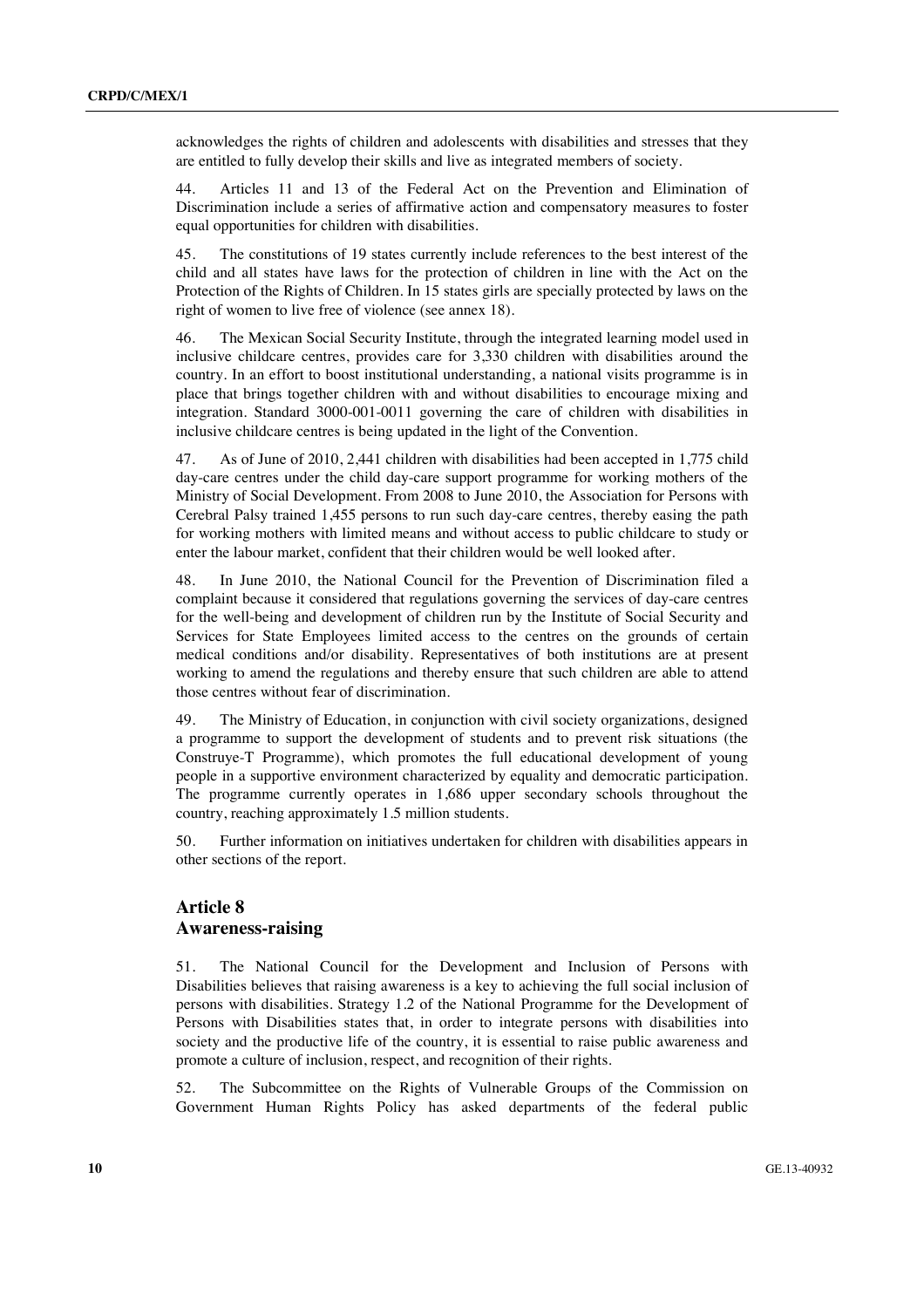administration and the states to encourage civil servants to use the correct terminology for persons with disabilities.

53. Annex 19 sets forth the main initiatives that have been undertaken in order to raise the public profile of disability, a task that will require a sustained cultural transformation, the effects of which will take a generation to filter through.

# **Article 9 Accessibility**

54. The first official efforts to make public buildings accessible date back to the end of 1990, when an inter-institutional group to remove barriers was established. The group was at the forefront of efforts to persuade various institutions to begin to make their facilities accessible to persons with disabilities and to adopt strategies, the results of which, although visible, it has not been possible to quantify.

55. Although statistical information is lacking on how accessible federal public administration buildings really are, it may be said that Mexico is in a basic initial phase of rendering those facilities accessible to people with motor disabilities, and that some institutions have also made progress in improving accessibility for people with visual and hearing impairments.

56. The Federal Building Accessibility Scheme of the Institute for the Management and Valuation of National Assets has assessed the level of accessibility of 4,258 federal buildings, about 10 per cent of the total.<sup>11</sup> Of those buildings, 2,544 survey certificates reveal that progress in making them accessible can be estimated at 35 per cent and that, in general, they do not yet meet all accessibility requirements. Progress has been made with basic services such as access ramps and parking spaces, and to a lesser degree with regard to, for example, service units, specially adapted toilets and sign-posting.

57. The main obstacle faced by institutions wishing to improve accessibility is one of cost. Departments do not have the funds to carry out works to facilitate access to, mobility in and use of the indoor and outdoor spaces of federal buildings for persons with disabilities.

58. Another serious hindrance is the failure to standardize the plethora of technical specifications laid down under the various regulations of the three levels of government.

59. To that end, in 2009 the National Council for the Development and Inclusion of Persons with Disabilities took part in the process of updating standard NOM 233-SSA1- 2008 on access to hospitals, Federal District construction regulations and the accessibility standard of the National Institute for Education Infrastructure. It also established the Committee on Accessibility and Universal Design.

60. For its part, the National Council for the Prevention of Discrimination has been involved in inter-agency coordination activities, such as discussion sessions on accessibility and transport held by the Council for the Integration and Development of Persons with Disabilities, under the Federal District's Scheme for the Comprehensive Development of the Family. In compliance with its mandate to issue legal opinions, it has also worked with the Metropolitan Autonomous University to develop a set of general building regulations.

61. Mexico can nevertheless boast a variety of best practices. Annex 20 lists the main measures that have been adopted, of which the following should be highlighted:

<sup>&</sup>lt;sup>11</sup> It is estimated that there are about 25,900 federal public administration buildings altogether.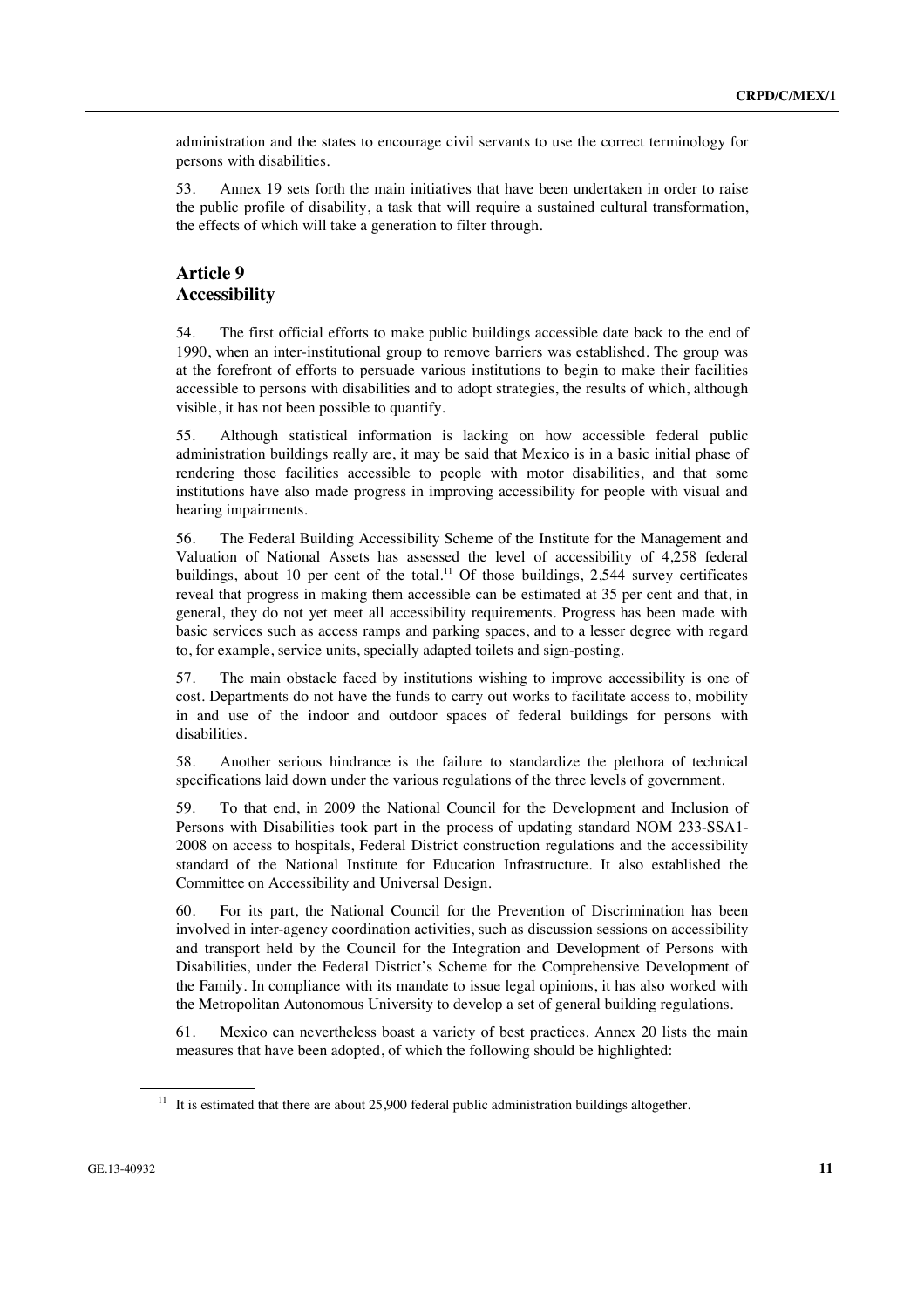(a) Seventeen states now have laws on making buildings and other public places accessible to persons with disabilities; $12$ 

 (b) A fund was established under the 2011 federal budget to assist the states with the provision of accessible public transport;

Learning support tools for pupils with disabilities have been introduced in 146,996 classrooms of the fifth and sixth grades of primary school, and 14,087 first-grade classrooms in secondary school are equipped with technological equipment;

 (d) In the 2010 financial year, the National Institute for Education Infrastructure planned to build, adapt or modify ramps for students with disabilities in 3,480 schools throughout the country, and developed regulations on accessibility in educational facilities for persons with disabilities (see annex 21);

 (e) Work is being carried out in State-run technological institutes to facilitate access of students with disabilities to higher education. By July 2010, work had been completed in 106 such institutions;

The major public and private institutions of higher education have been adapted for persons with disabilities and offer subjects or programmes that are either inclusive or related to the issue of disability;

 (g) Since 2008, the health sector has received funding in order to improve accessibility and facilities in national health institutes;

 (h) The Mexican Social Security Institute has issued guidelines on accessibility for persons with disabilities, in the drafting of which civil society was involved, and has established a prototype plan to ensure accessibility to medical care for all, which has been implemented in 16 local general hospitals;

 (i) The Institute of Social Security and Services for State Employees has issued a guide to assessing the accessibility of its offices, a set of design standards and guidelines for building design adapted to the needs of persons with disabilities;

 (j) In 2010, the Special Housing Fund Loans Programme of the Institute of Social Security and Services for State Employees established a fast-track mortgage scheme for persons with disabilities;

 (k) In early 2010, the Trust Fund of the National Social Housing Fund and the National Council for the Development and Inclusion of Persons with Disabilities developed an affordable housing model for low-income families that have a member with disabilities;

 (l) The Ministry of Communications and Transport promotes a culture of accessibility in buildings and urban environments, in land, sea and air transport, in communications, and in relation to tourism (see annex 22);

 (m) Most of the country's airports are accessible to persons with motor disabilities. The main bus terminals in the states are in the process of being made accessible;

In Mexico City, the new integrated Metrobús mass transit system will have accessible stations and vehicles on its two existing lines. Two other lines and Line 12 of the

<sup>&</sup>lt;sup>12</sup> According to the National Human Rights Commission: Baja California, Chiapas, Chihuahua, Colima, Federal District, Durango, Hidalgo, Michoacán de Ocampo, Morelos, Nuevo León, Oaxaca, Querétaro, Tabasco, Tamaulipas, Tlaxcala, Veracruz and Zacatecas. In Sonora and Guerrero there are plans to introduce similar legislation.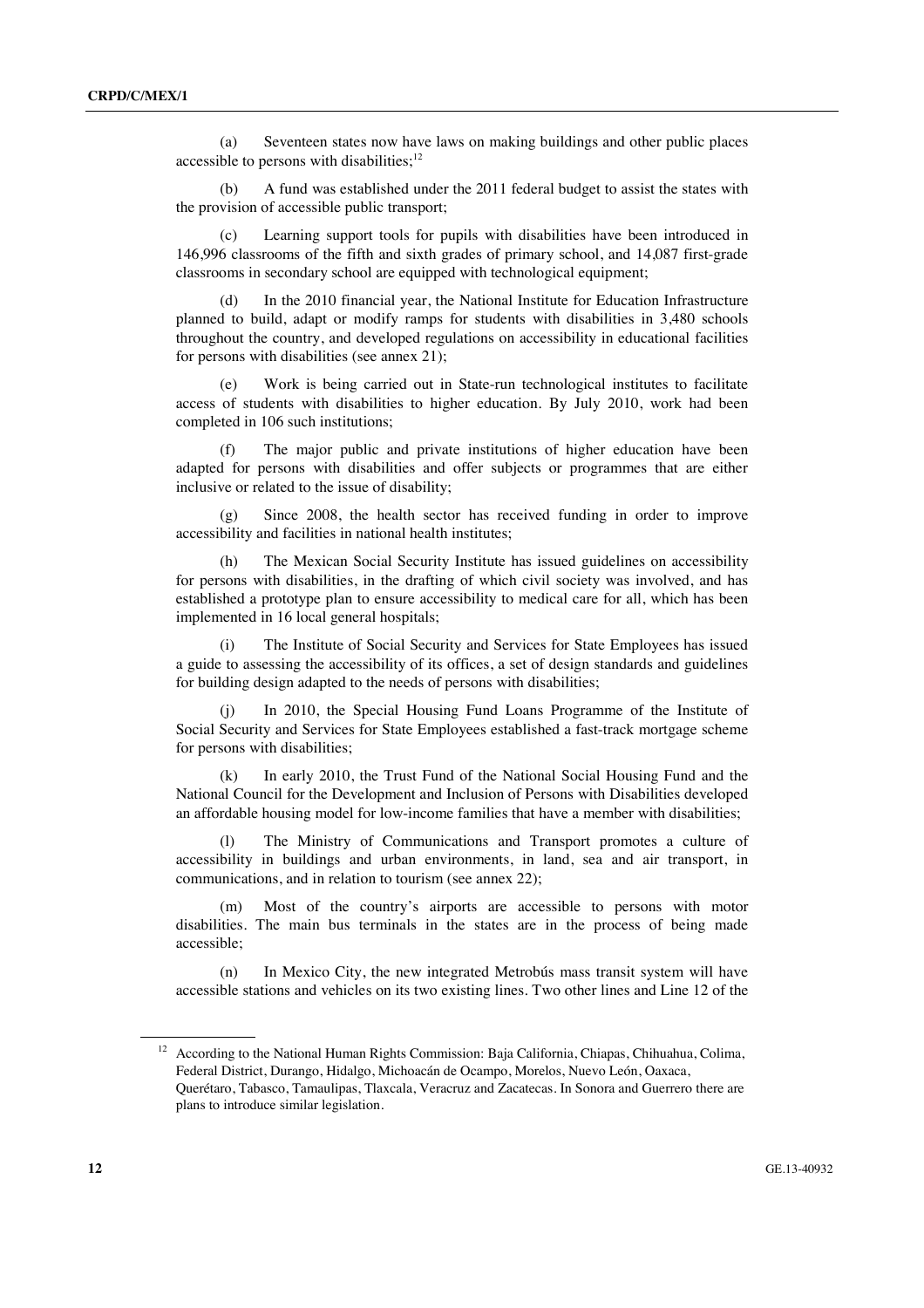Metro will be fully accessible. The suburban train line, which is run by the Ministry of Communications and Transport, is also fully accessible;

 (o) The cities of León and Guadalajara, and the Federal District, have at least one line of transport that is accessible for persons with disabilities. Efforts are also being made to improve the accessibility of buildings, urban spaces and transport in states including Chiapas, Colima, the State of Mexico and Tabasco;

 (p) There are hotels throughout the country with varying levels of accessibility to common spaces and one or two accessible rooms. The Ministry of Tourism highlights destinations such as Cancún, Puerto Vallarta and Mexico City;

 (q) The TURISSSTE network of tourism agencies run by the Institute of Social Security and Services for State Employees promotes travel and leisure activities with special discounts and free access for persons with disabilities in tours and travel at home and abroad, as well as transport by air, land and sea;

 (r) Work to improve accessibility has not been restricted to the cities and buildings. The Cortés Pass in the Izta-Popo National Park has an accessible rest area and there are accessible walking trails with ramps in 16 archaeological sites;

Minimum requirements in terms of facilities have been set for museums to allow persons with disabilities to visit them;

 (t) It is possible to take part in 19 different sports at the Mexican Paralympic Centre, a facility covering 3,000 square metres on 6,000 square metres of land;

In 2009, the National Human Rights Commission joined the Federation of Mexican Architects' Associations and the civil society organization Libre Acceso in developing a national accessibility evaluation method for federal public administration buildings, including 72 Federal Government buildings in various states.<sup>13</sup> It also ran an awareness-raising campaign on the use of guide animals for the visually impaired in public buildings.

### **Article 10 Right to life**

62. Article 1 of the Constitution protects the right to life, among others, by providing that no one shall be deprived of his life. Mexico has also ratified international treaties that guarantee this fundamental right, with no reservations.

### **Article 11 Situations of risk and humanitarian emergencies**

63. Mexico has institutions, programmes and a legal framework for dealing with situations of risk and humanitarian emergencies. Steps are being taken to incorporate a disability perspective, for which national legislation and protocols will need to be further developed or revised. Significant progress has nevertheless already been made, as explained below.

64. The General Civil Defence Act gives priority to vulnerable and low-income social groups, which include persons with disabilities. The National Civil Defence Programme

<sup>&</sup>lt;sup>13</sup> Available at www.cndh.org.mx/sites/all/fuentes/documentos/AulaCNDH/1.pdf (26 September 2011).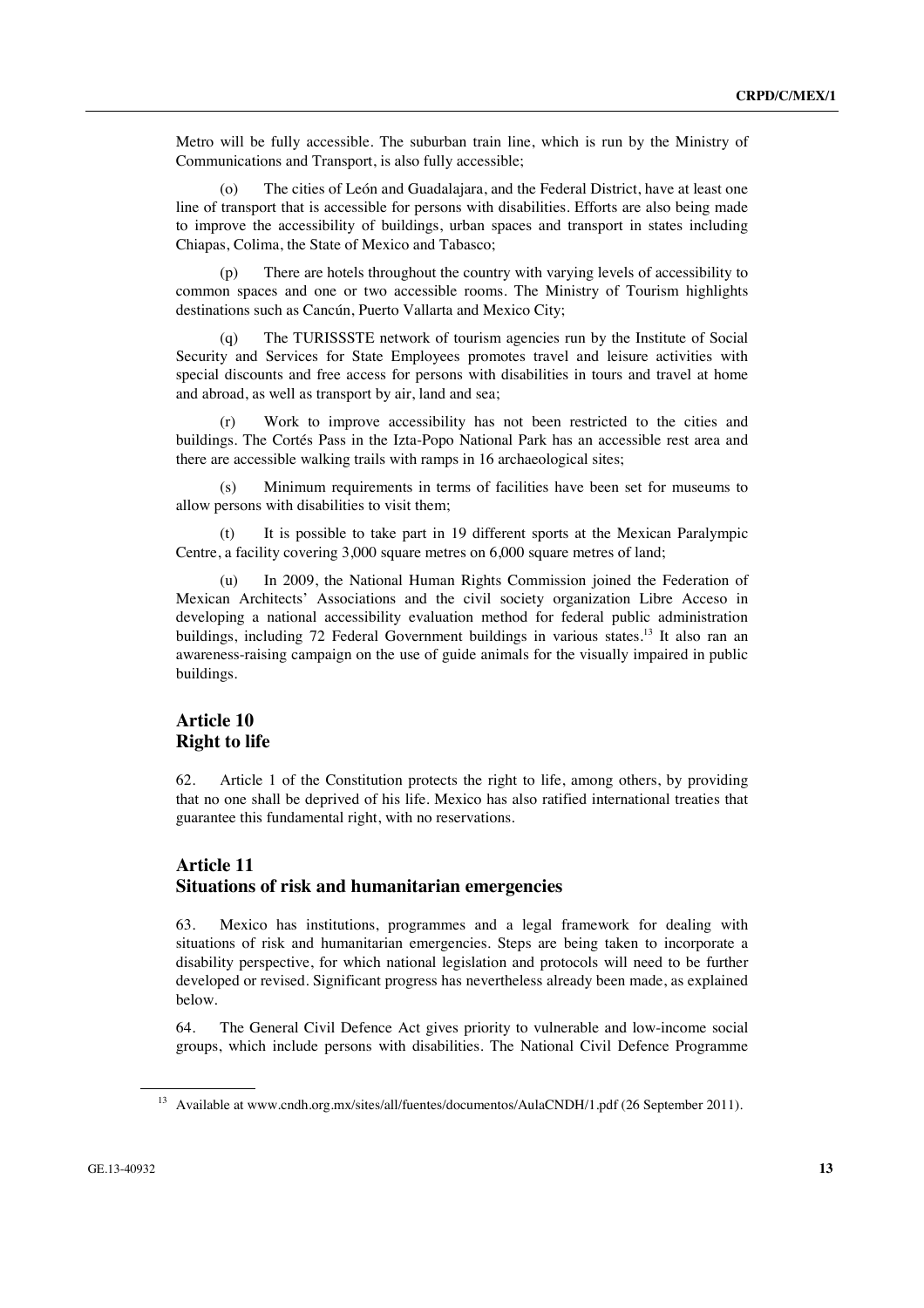2008–2012 is the Government's planning tool for streamlining and fine-tuning public civil defence policy, with input from communities, organized social groups and the authorities.

65. The National Standards Advisory Committee on Civil Defence and Disaster Prevention established an ad hoc group in 2010 to issue civil defence recommendations relating to the care of persons with disabilities in emergency situations, with a view to improving on current practice.

66. The Ministry of Health updated its manual on health care in disaster situations in 2008, incorporating minimum accessibility criteria for temporary shelters that must be borne in mind by emergency services nationwide when selecting refuge sites.

67. Some states have incorporated specific actions for persons with disabilities into their civil defence programmes.

68. The Refugees and Subsidiary Protection Act of 2010 ensures that asylum seekers and refugees enjoy, without any discrimination, all the guarantees and freedoms enshrined in the Constitution, legislation and the international treaties to which Mexico is party.

69. The Mexican Commission on Assistance to Refugees provides an institutional structure for effectively meeting the needs of refugees with disabilities. Together with the National Migration Institute of Mexico, the Commission issued supplementary provisions to the Population Act and its regulations to broaden the scope of care for asylum seekers and refugees. If an asylum seeker with disabilities is being held in a migrant holding centre, the Commission may recommend that the Institute allow the individual to be moved to a place where he will receive the necessary care.

70. Pursuant to an agreement between the Ministry of the Interior and the National Health and Welfare Commission, refugees are covered by the people's health insurance scheme, a social security system for persons without any other means of accessing medical and hospital care, free of charge.

### **Article 12 Equal recognition before the law**

71. In Mexico, pursuant to article 22 of the Federal Civil Code, "the legal capacity of natural persons is acquired through birth and is lost through death". However, the civil, family and procedural codes of the states, along with article 450 of the Federal Civil Code itself, continue to limit the legal capacity of persons with disabilities.

72. Article 23 of the same Code further limits their legal capacity by providing that "a declaration of legal incompetency and other incapacities (sic) established by law are restrictions on legal personality which shall not undermine the dignity of the person concerned or jeopardize the integrity of the family; however, incompetent persons (sic) may exercise their rights or take on obligations through their representatives".

73. Certain provisions relating to the procedure for declaring a person legally incompetent, common to the various procedural codes at the national level, have already been declared unconstitutional by the Supreme Court, as they violate the fundamental principles of due process established in the Constitution, in particular the right to a hearing.<sup>14</sup>

74. Both the National Council for the Development and Inclusion of Persons with Disabilities and the National Council for the Prevention of Discrimination believe that these

<sup>14</sup> See case decisions Nos. 186574, 165233, 192152, 257680, 205434 and 205426.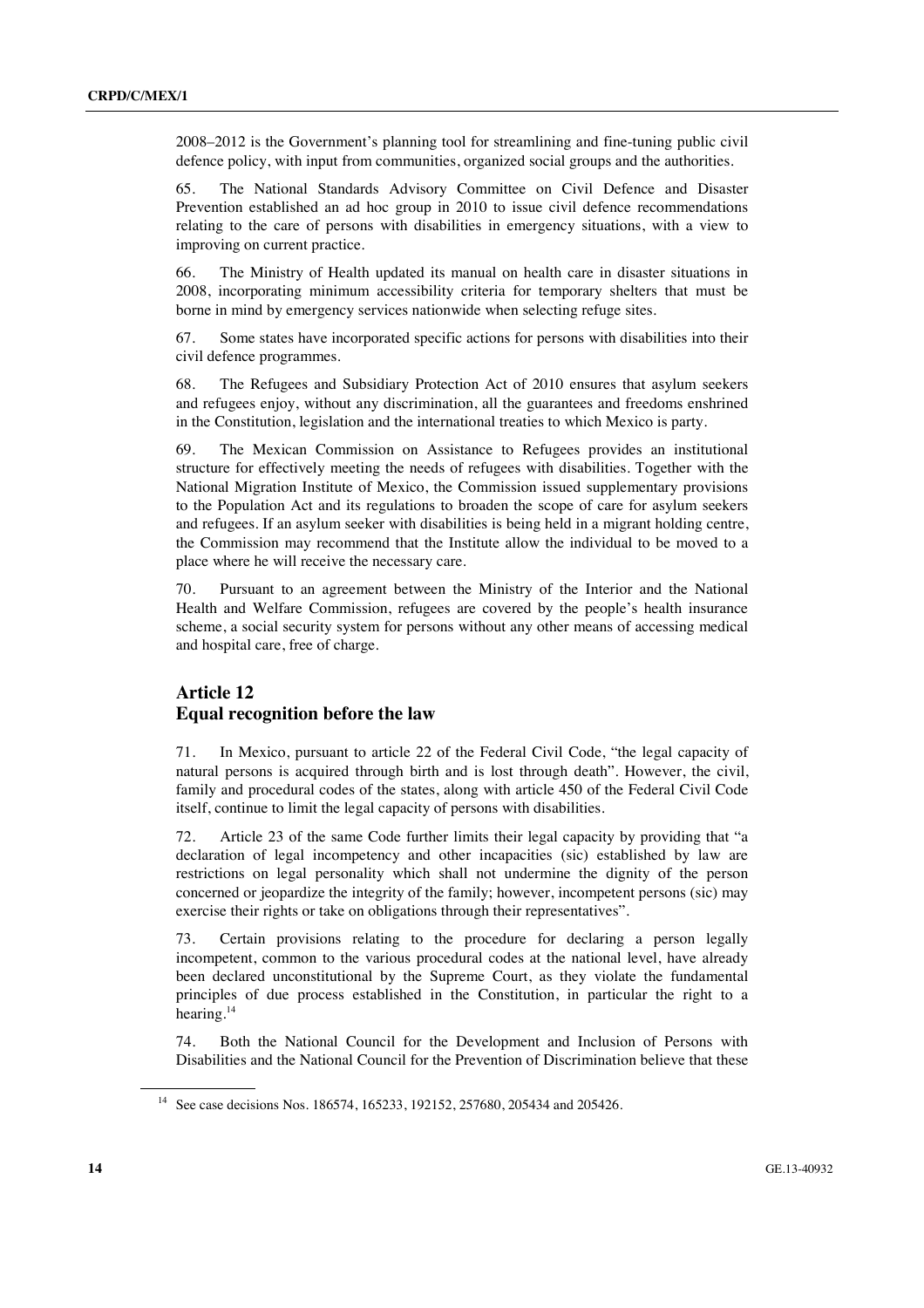restrictions need to be removed in order to comply with the Convention on the Rights of Persons with Disabilities, which currently stands as the instrument that provides the greatest protection for the rights of such persons and should prevail over any other. The creation of support systems to facilitate the expression of will, and the parallel removal of restrictions on legal capacity, are challenges which remain to be tackled in the future.

75. Two seminars were held in 2010 to decide how the country's civil codes should be amended with regard to legal capacity. The outcome was a series of recommendations for the implementation of article 12 of the Convention on the Rights of Persons with Disabilities in Mexico. Similarly, the National Human Rights Commission, the judiciary and the Scheme for the Comprehensive Development of the Family of the State of Tabasco organized a discussion forum on the rights of persons with disabilities, and the Commission published a book entitled "Legal Capacity of Persons with Disabilities" (Capacidad Jurídica de las Personas con Discapacidad).

76. The Mexican legal system protects the exercise of legal capacity by any person against conflicts of interests, coercion, injury, error, malice, violence and other flaws in legal proceedings or transactions, through the regular system of annulments, criminal responsibilities and formalities provided for under civil law.

77. According to the Ministry of Finance and Public Credit, there is no provision whatever relating to financial and tax matters that limits the rights of persons on disability grounds. In other words, persons with disabilities enjoy the same rights and responsibilities under legislation applicable to the financial system as the rest of the population. No special guardianship arrangements are envisaged under that legislation for persons with disabilities, besides those provided for any user or investing public. However, there continue to be cases of blind or visually impaired persons not being allowed to hold a bank account, for example.

#### **Article 13 Access to justice**

78. The federal judiciary has decided to participate actively in the implementation of the Brasilia Rules on Access to Justice for Persons in Vulnerable Situations, thereby helping to reduce social inequality in our country.<sup>15</sup>

79. The Mexican Association of Justice Officials adopted a charter of rights and obligations of users of the Mexican justice system, endorsed by the Supreme Court, at its fourth ordinary general assembly in October 2009.16 Among the rights recognized in the charter is the right "to access and receive a free and impartial service, without any kind of discrimination on grounds of […] disability […] having the aim of nullifying or undermining individual rights and freedoms".

80. The General Act on the Inclusion of Persons with Disabilities provides that institutions responsible for the management and administration of justice shall have at their disposal specialists in various disabilities and Mexican sign-language interpreters, and

<sup>&</sup>lt;sup>15</sup> In a closed session, on 5 August 2008, the Supreme Court plenary approved the Brasilia Rules on Access to Justice for Persons in Vulnerable Situations, which had been adopted at the Fourteenth Meeting of the Latin American Judicial Summit, held in Brasilia, Brazil, from 4 to 6 March 2008 (see

annex 23).<br><sup>16</sup> Available at www.amij.org.mx/M\_asambleas/4/antecedentes/mesa%20acceso%20a%20la% 20justicia/Carta%20de%20derechos%20y%20obligaciones%20vers%20final.pdf (26 September 2011).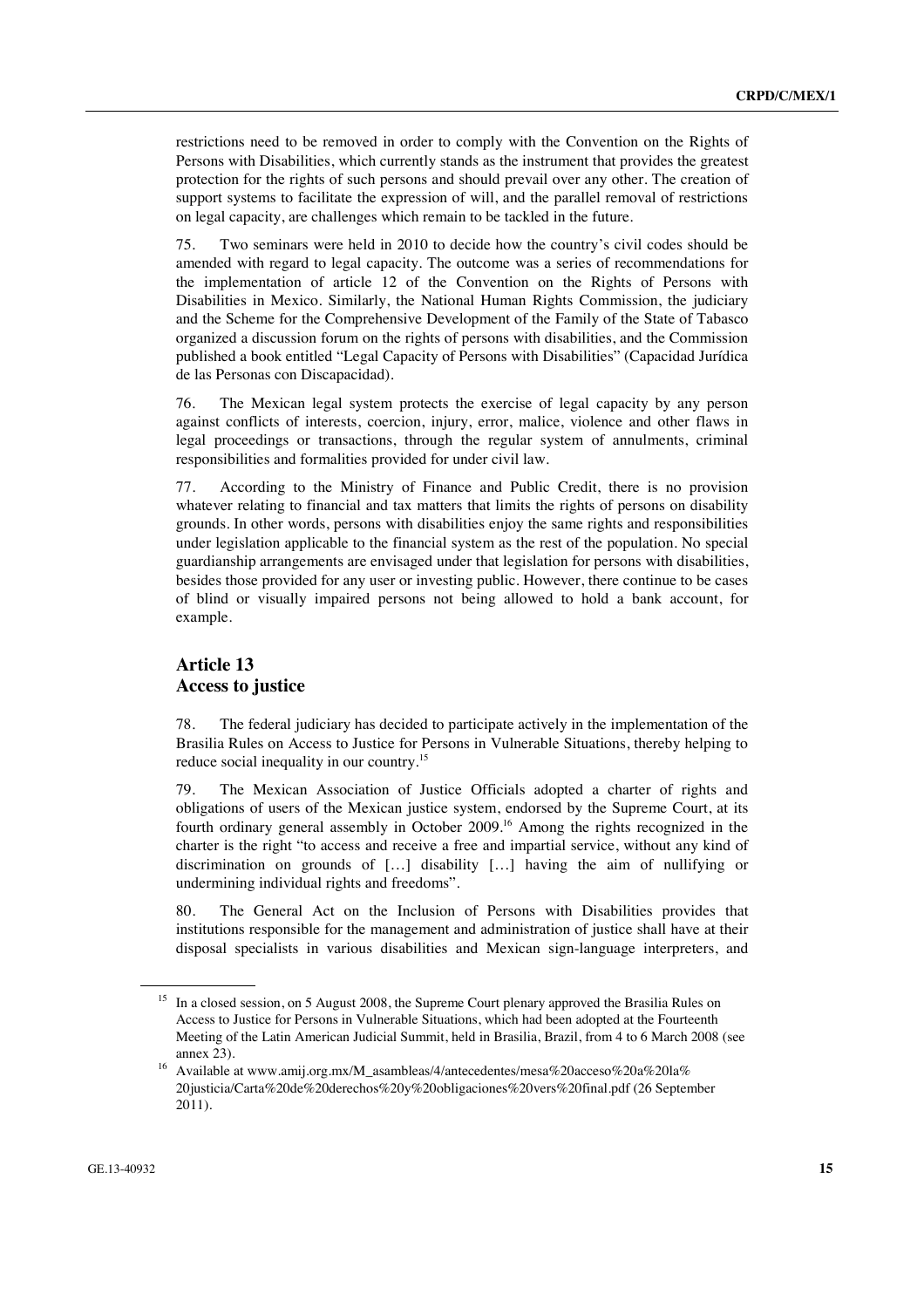support for producing documents in Braille. They shall also run programmes to build staff capacity and awareness in relation to catering for persons with disabilities. The federal executive and the governments of the states shall facilitate the availability of communication resources and the necessary technical and human assistance for persons with disabilities in their respective jurisdictions.

81. In 2010, the National Council for the Development and Inclusion of Persons with Disabilities, jointly with other institutions, organized a seminar for national and international experts on the right of access to justice for persons with disabilities. The outcome document, entitled "Fundamental Principles for the Right of Access to Justice for Persons with Disabilities", will serve as a guide for authorities that provide services relating to the management, attainment and administration of justice (see annex 24).

82. The National Council's Committee on Legal Certainty and Access to Justice, established in January 2010, is composed of representatives from the Ministry of the Interior, the National Human Rights Commission, the National Council for the Prevention of Discrimination, the National Scheme for the Comprehensive Development of the Family, the United Nations Development Programme and civil society organizations for persons with disabilities, among others.

83. The National Council for the Prevention of Discrimination has made comments and suggestions regarding various initiatives submitted to Congress in this regard (see annex 25).

84. According to the bases and criteria of the National Commission for the Protection and Defence of Users of Financial Services, free legal advocacy services should be offered to persons with physical disabilities and the terminally ill as a priority. This National Commission has also decided to issue recommendations to financial institutions to urge them to provide equal treatment for persons with disabilities when contracting financial products or services.

85. The Ministry of Public Security has launched a free legal counselling programme within the comprehensive system of services for crime victims. Likewise, the Office of the Attorney-General of the Republic has strengthened programmes for the benefit of persons with disabilities; it has visited 66 places of detention to provide legal safeguards for indigenous persons tried and convicted for committing a federal crime, giving special attention to persons with disabilities; and it has negotiated 256 claims before the Decentralized Administrative Office for Prevention and Social Rehabilitation. It also provides legal and social counselling for persons with disabilities who use these facilities.

86. The National Council for the Prevention of Discrimination offers training in the administration of justice to various agencies of the federal public administration and individual states (see annex 26).

87. The Ministry of Public Security trains its own staff, along with the staff of the decentralized administrative bodies and the federal prison system, with the support of the National Human Rights Commission, the Office of the United Nations High Commissioner for Human Rights, the International Organization for Migration, private aid organization Sin Fronteras IAP (Without Borders), the National Autonomous University of Mexico, the Ibero-American University and civil society organizations specializing in human rights. During the present Government's term of office, 63,396 public servants have been trained on the rights of persons with disabilities and 26,996 public servants have received training via 12 videoconferences.

88. The Attorney-General's Office has launched a seminar on non-discrimination and the rights of persons with disabilities, with reference to the Convention on the Rights of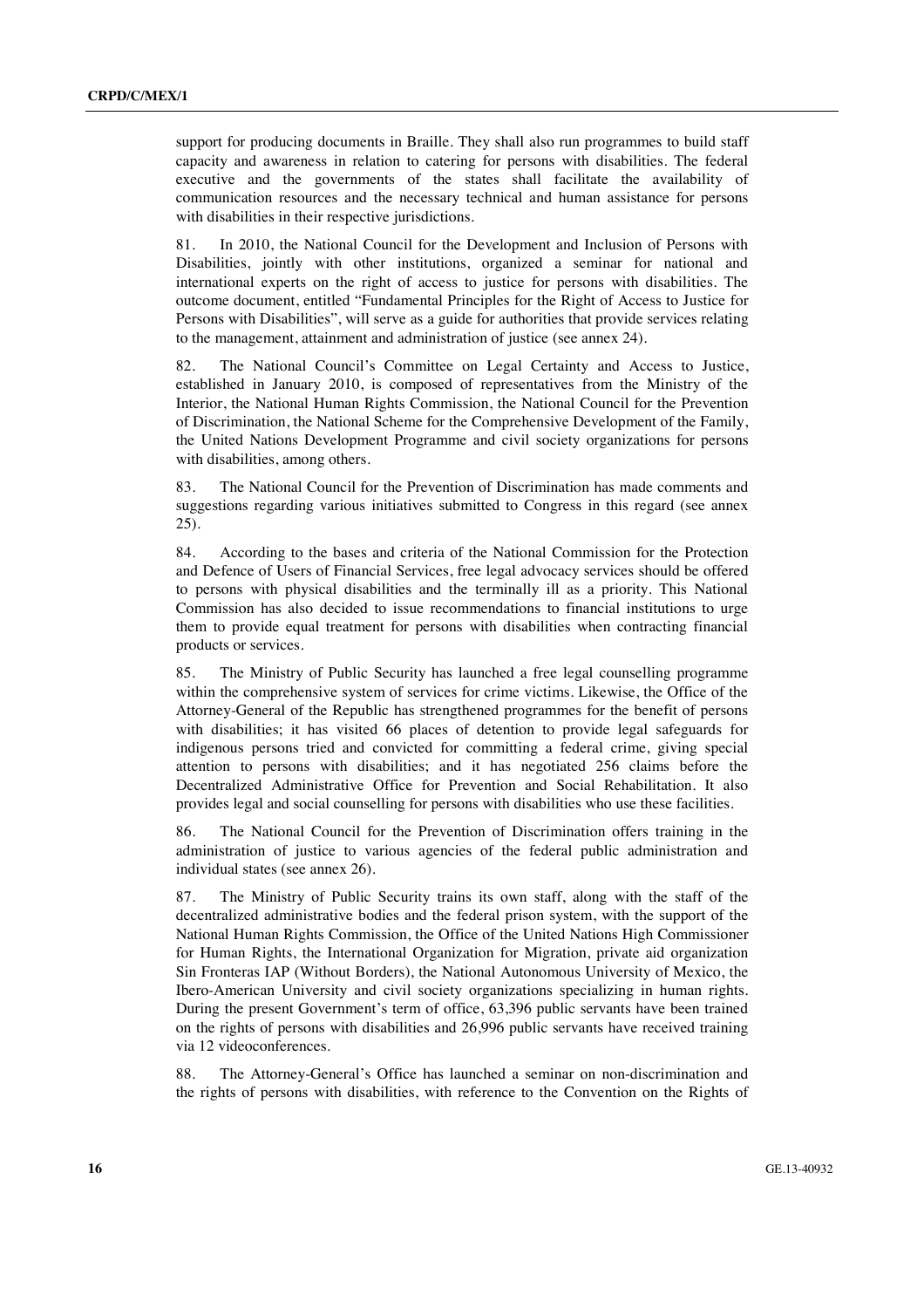Persons with Disabilities, as part of a series of professional development activities for its staff.

### **Article 14 Liberty and security of the person**

89. The Attorney-General's Office deals with people held in its facilities by the Federal Prosecution Service. Detainee assistance units, the main task of which is to monitor respect for prisoners' rights, pay special attention to the needs of persons with disabilities.

90. According to institutional policy, convicts with mental disabilities are held in state facilities rather than Federal Social Rehabilitation Centres. The exception is the Federal Psychosocial Rehabilitation Centre, as it is equipped with detention facilities ideally suited to such cases.

91. The Ministry of Public Security and the Federal Police Force have a programme under which special teams provide psychological support and legal guidance to police officers who have sustained a disability in the line of duty and to members of their families. The programme aims to rehabilitate, both psychologically and emotionally, police officers who sustain a physical disability during confrontations or other violent acts in the course of their police duties.

#### **Article 15**

# **Freedom from torture or cruel, inhuman or degrading treatment or punishment**

92. Torture and injuries indicating cruel, inhuman or degrading treatment or punishment are criminalized at both federal and state levels, and various local laws establish that an aggravating circumstance arises if the victim is a person with disabilities.<sup>17</sup>

93. In addition, administrative and legislative measures are in place to prevent persons with mental disabilities from being subjected to medical or scientific experiments, in compliance with human rights standards. The Committee on Research Ethics, endorsed by the National Bioethics Commission, reviews and assesses research projects, ensuring that they comply with international human rights standards.

94. Similarly, official Mexican standard NOM-025-SSA2-1994 establishes that institutionalized persons with disabilities may refuse to be subjected to scientific research, without jeopardizing the quality of hospital care they receive.<sup>18</sup>

95. The National Human Rights Commission, in its role as National Preventive Mechanism against Torture, has made initial monitoring visits to the eight psychiatric hospitals under the authority of the Federal Government, and to three private clinics in the Federal District that care for persons with mental disabilities. In the course of those visits, the Commission checked compliance with the provisions of official Mexican standard NOM-025-SSA2-1994, particularly in cases where the user had been admitted to a facility involuntarily.<sup>19</sup>

<sup>&</sup>lt;sup>17</sup> See Federal District Criminal Code, arts. 223 (IX), 138 (VIII) and 254 (XVII).

<sup>18</sup> See standard NOM-025-SSA2-1994, art. 8.13.

<sup>&</sup>lt;sup>19</sup> Report no. 4/2008 was produced for the attention of the Ministry of Health and the Mexican Social Security Institute on the basis of these visits, which were conducted within the framework of the Optional Protocol to the Convention against Torture and Other Cruel, Inhuman or Degrading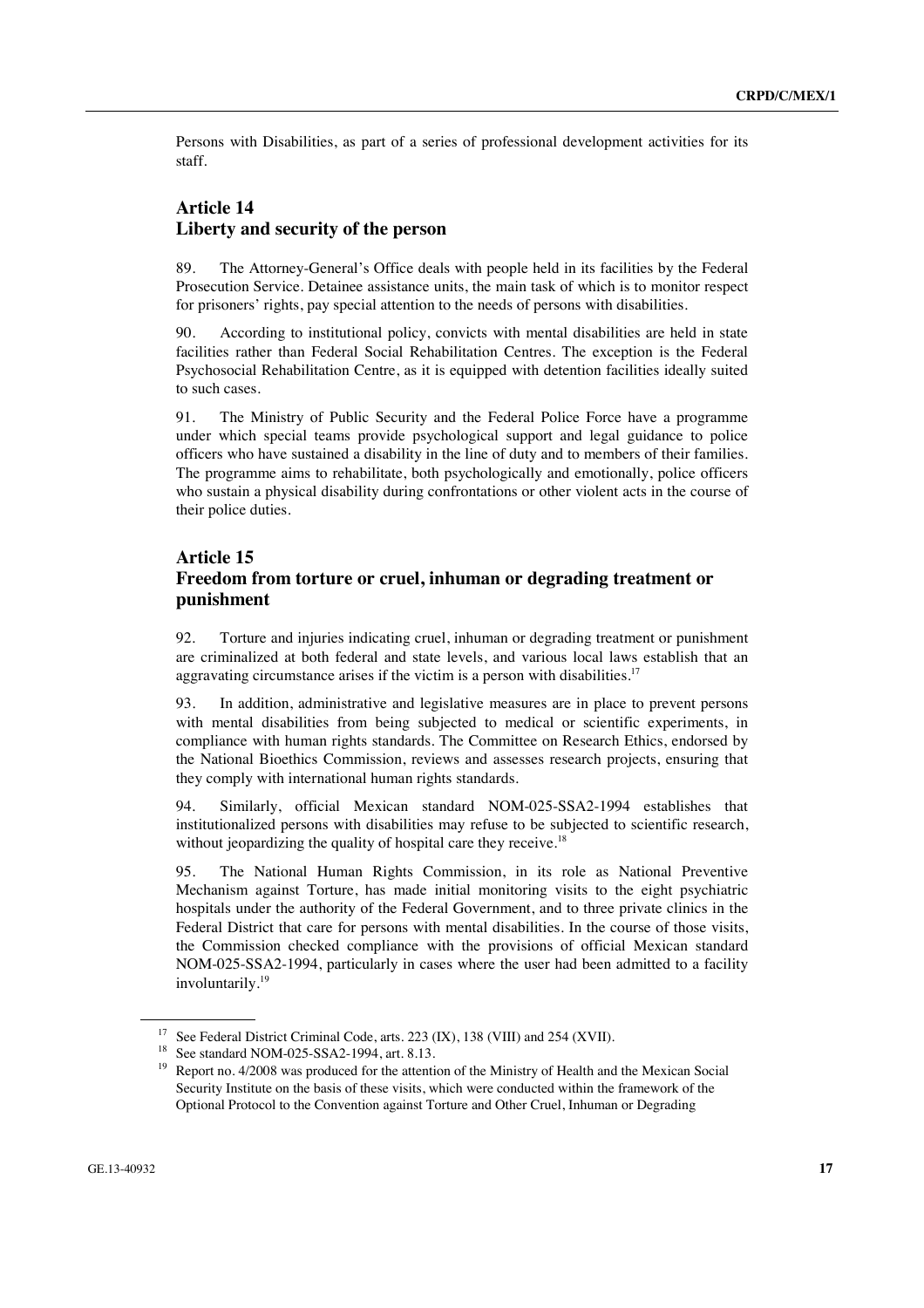96. The Ministry of Health has trained the staff of those facilities in the prevention of the torture and degrading treatment of mental health service users. Three events have been held, attended by over 400 people from medical facilities from across the country, the National Human Rights Commission, the Pan American Health Organization/World Health Organization and the psychiatric care services of the Ministry of Health.

### **Article 16 Freedom from exploitation, violence and abuse**

97. Various forms of exploitation, violence and abuse are criminalized, at both federal and local levels. The Federal Criminal Code establishes the offences of corruption, sex tourism, exploitation, procuring, and trafficking of minors, and the fact that the perpetrator is also the carer of the person or persons with disabilities constitutes an aggravating circumstance.20 Likewise, various local criminal codes penalize the exploitation of minors or persons with disabilities for labour purposes.<sup>21</sup>

98. The working group on the rights of persons with disabilities of the Commission on Government Policy on Human Rights established a subsidiary working group to review the measures in place for protecting persons with disabilities from violence, physical or mental abuse, neglect or negligence, ill-treatment and sexual exploitation.

99. Research and training have been conducted through the Ramón de la Fuente National Institute of Psychiatry with a view to developing prevention and treatment models. In addition, people have been trained to train others in caring for victims of exploitation, violence and abuse, with a gender perspective.

100. The Mexican Social Security Institute has a programme offering free social welfare benefits to persons with disabilities, as a priority, which helps to prevent violence and abuse related to gender, age and disability. In addition, 35 delegation committees have been established to monitor all programmes and activities relating to the rights of persons with disabilities.

101. The Institute of Social Security and Services for State Employees runs a training course for facilitators of support groups set up for the rehabilitation of perpetrators and victims of partner violence. It uses screening forms at the national level to identify any danger of violence, ill-treatment or abuse. It also runs two courses per year for carers of older persons with disabilities, covering aspects of care, the prevention of ill-treatment and the importance of gender equity.

102. The National Centre for Gender Equity is facilitating a review of compliance with standard NOM-046-SSA2-2005 on domestic and sexual violence and violence against women, and with the operating manual for the integrated model for prevention of, and services relating to, domestic and sexual violence. Under both instruments, persons with disabilities are considered to be at greater risk of violence than other groups.

103. The Attorney-General's Office created a specialized agency within the Federal Prosecution Service for attending to persons with mental disabilities, which merged with the service's conciliatory agency, running since 1995, to form the Conciliatory and Specialized Agency of the Federal Prosecution Service.

Treatment or Punishment.<br><sup>20</sup> See Federal Criminal Code, arts. 200 to 205 bis.

<sup>&</sup>lt;sup>21</sup> See, for example, Federal District Criminal Code, art. 190 bis.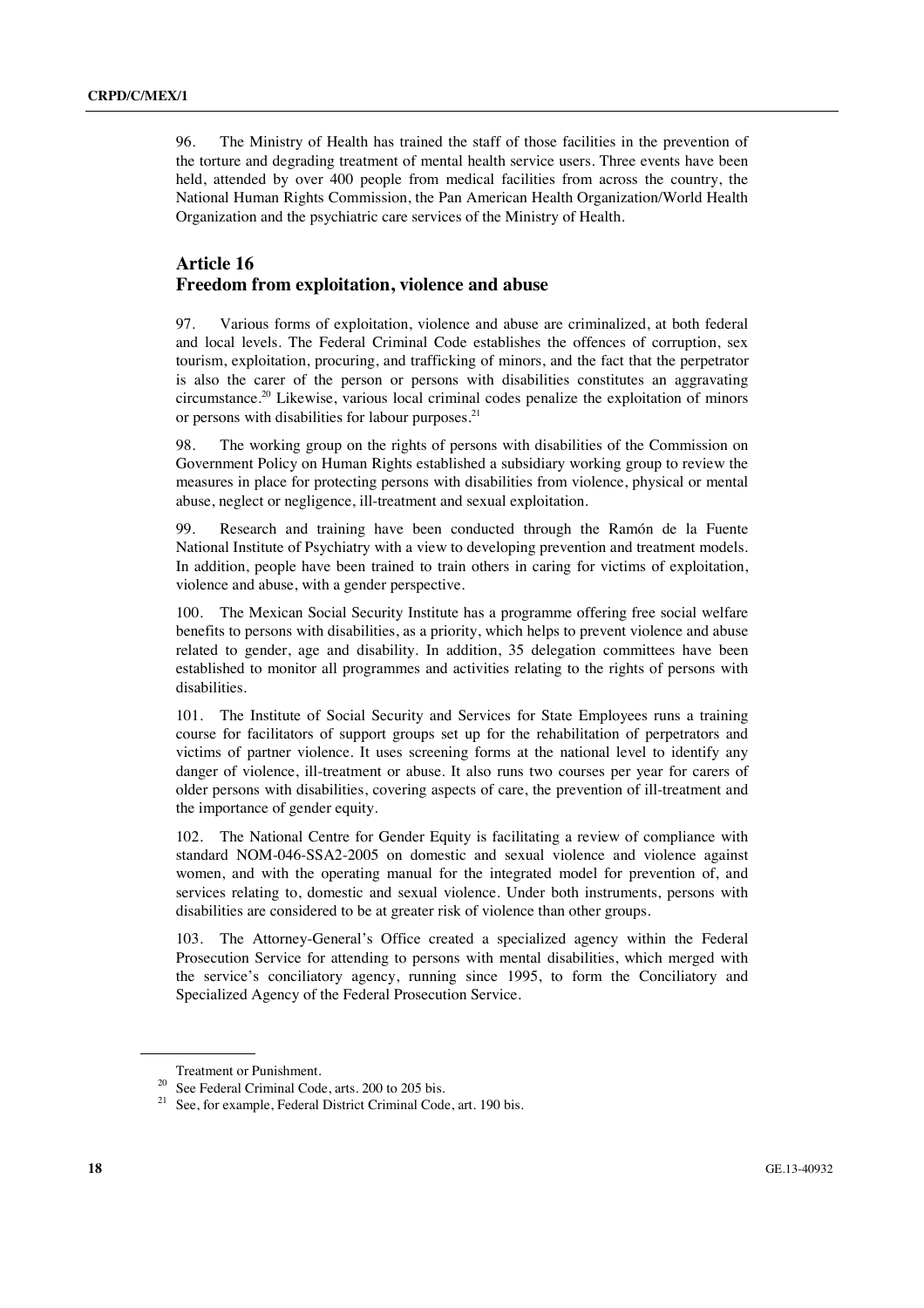104. In 2005, the Attorney-General's Office signed a general cooperation agreement with the National Council for the Prevention of Discrimination, on the basis of the Federal Act on the Prevention and Elimination of Discrimination, with the aim of sensitizing its staff to human rights in general and the right to equal treatment regardless of disability status in particular.

#### **Article 17 Protecting the integrity of the person**

105. Official Mexican standard NOM-025-SSA2-1994 provides that persons with disabilities shall be treated with dignity and humanity by mental health personnel<sup>22</sup> and that specialist medical care shall be delivered "in accordance with the relevant ethical standards applicable to mental health professionals".23

106. The Health Act and regulations, and standard NOM-168-SSA1-1998 on clinical records, provide for the use of letters of informed consent. These are written documents signed by health service users, or their legal representatives, indicating their acceptance, on the basis of sufficient information, of the risks and expected benefits of medical or surgical procedures proposed for diagnostic, curative or rehabilitative purposes (see annex 27).

107. The National Scheme for the Comprehensive Development of the Family has introduced the use of letters of informed consent in rehabilitation centres, pursuant to standard NOM-168-SSA1-1998, to ensure that persons with disabilities are promptly and correctly informed of their diagnosis and treatment (see annex 28). The Ministry of the Navy also applies informed consent requirements and a set of fundamental rules concerning patients' rights, while the Ramón de la Fuente National Institute of Psychiatry provides that patients may be institutionalized only subject to their will and consent.

108. In 2008, the Commission on Government Policy on Human Rights submitted a proposal to the Ministry of Health to amend standard NOM-025-SSA2-1994 with a view to removing the possibility of involuntary admission to hospital facilities providing comprehensive medical and psychiatric care, and to establish multidisciplinary teams for individual follow-up. The Ministry of Health has begun to explore the possibility of changing the way persons with mental or psychosocial disabilities are cared for, within the relevant legal framework, and of introducing a specific bill to this end.

### **Article 18 Liberty of movement and nationality**

109. In Mexico, there are no limitations or special requirements regarding nationality and citizenship affecting persons with disabilities.<sup>24</sup> Article 30 of the Constitution establishes that Mexican nationality is acquired either by birth or by naturalization. Similarly, article 11 provides that every person has the right to enter or leave the Republic, travel within its territory and change his or her place of residence without need for an identity card, passport, safe conduct or any similar document, which is in line with the provisions of article 18, paragraph 1, of the Convention on the Rights of Persons with Disabilities.

110. Amendments to regulations concerning passports and other identity and travel documents, prepared in consultation with civil society organizations, will shortly be

<sup>&</sup>lt;sup>22</sup> See standard NOM-025-SSA2-1994, art. 8.1.

<sup>23</sup> Ibid., art. 8.10.

<sup>&</sup>lt;sup>24</sup> See Constitution of Mexico, arts. 30 and 34.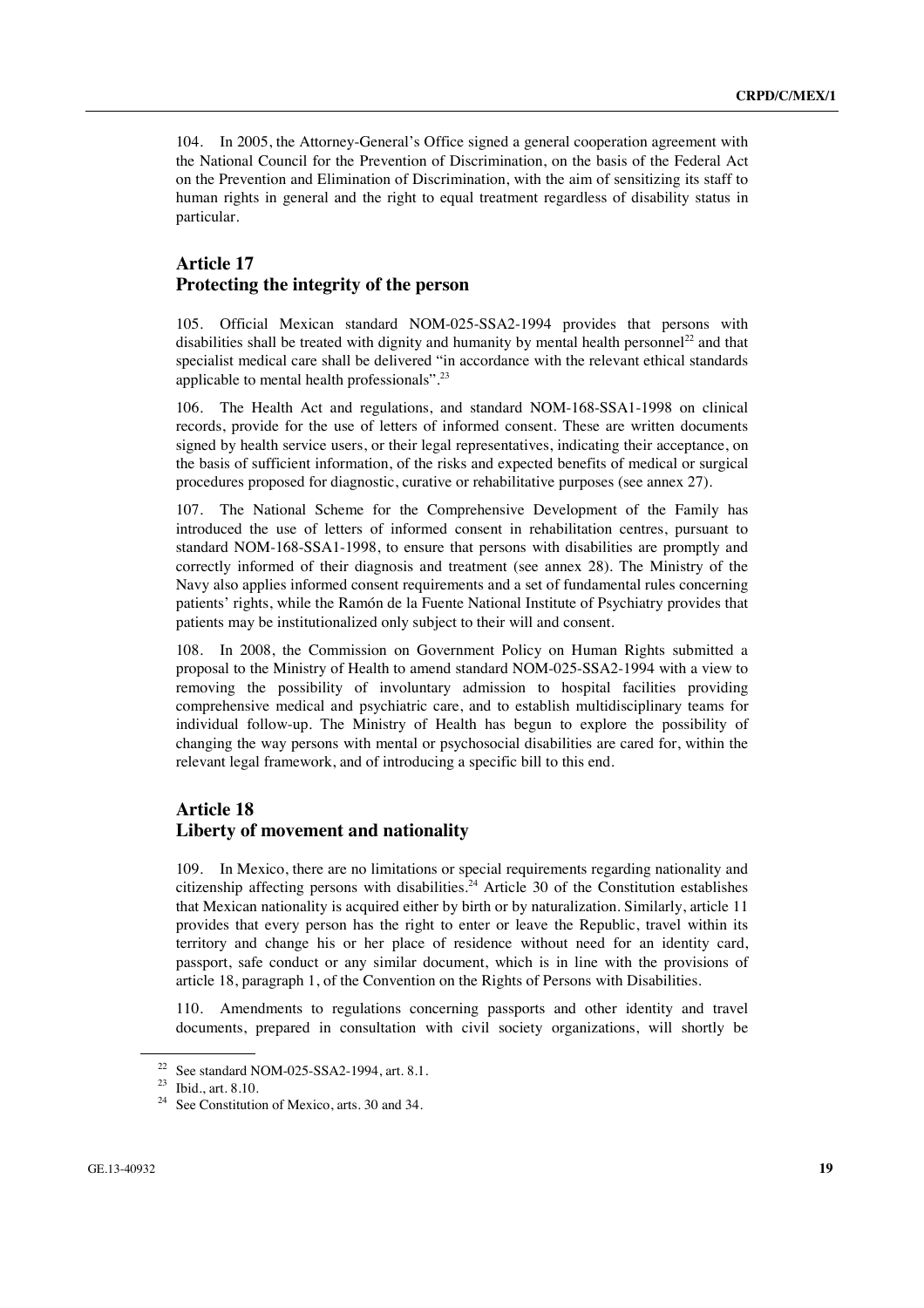published, bringing the regulations into line with article 18 of the Convention and more specifically paragraph 1 (b) thereof.

111. There are no limitations on the rights of persons with disabilities to be registered at birth in a civil register, to know their biological parents and to be cared for by them, as provided for by law.

112. All adults with disabilities, except those declared legally incompetent, are free to choose their residence on an equal basis with others.

### **Article 19 Living independently and being included in the community**

113. The National Scheme for the Comprehensive Development of the Family is responsible for coordinating social welfare activities relating to the development of the individual, the family and the community, in accordance with the main strategic objectives of the National Development Plan 2007–2012.

114. In this context, the operating rules of the Persons with Disabilities Programme envisage activities for the development of the family and the community; support is given to community-based rehabilitation projects designed to enable persons with disabilities to lead their lives and fully exercise their rights within the community.

115. The National Scheme likewise provides support specifically for civil society organizations striving to change community attitudes and behaviour towards persons with disabilities.

116. The Second Intercontinental Congress on Community-Based Rehabilitation, held in Oaxaca in 2010, explored the theme of community-based rehabilitation within the framework of international development strategies, with a view to building a social inclusion model enabling persons with disabilities to exercise their rights within the community.

### **Article 20 Personal mobility**

117. Since 2008, the "Habitat" programme and "3 x 1" programme for migrants, coordinated by the Ministry of Social Development, have been supporting the creation of basic social infrastructure to enable persons with disabilities to exercise freedom of movement. The programmes also support the construction, extension, renovation and equipping of basic rehabilitation units and community development centres for the benefit of persons with disabilities living in marginal urban areas.

118. The National Housing Commission has incorporated accessible routes into its design and construction criteria for adaptable and accessible housing, thus enhancing occupants' mobility in shared spaces and along pathways in housing developments, as well as in the broader urban environment.

119. On the basis of policies established under the National Scheme for the Comprehensive Development of the Family, the state governments provide functional aids to economically disadvantaged persons with permanent disabilities, with a view to improving their quality of life and enabling them to integrate fully into society.

120. The states' family development schemes based on the policies of the National Scheme, offer rehabilitative treatment with physical and occupational therapy sessions in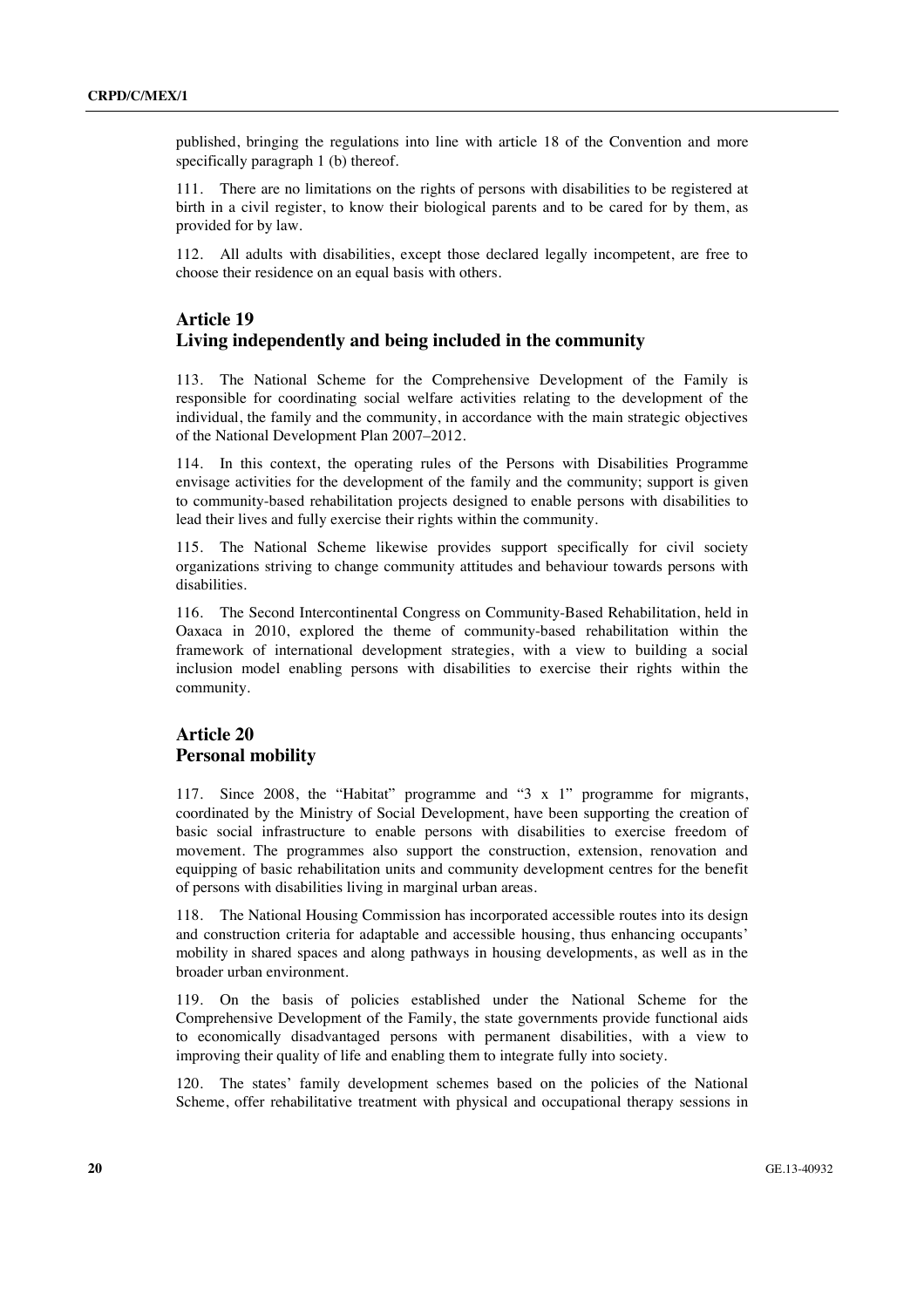| Year | Number of people attended | Number of sessions |
|------|---------------------------|--------------------|
| 2008 | 45 0 24                   | 1864378            |
| 2009 | 53 995                    | 2 149 060          |
| 2010 | 56 637                    | 2 2 5 7 1 3 4      |

order to help people carry out day-to-day activities independently by enhancing their personal mobility.

121. The National Rehabilitation Institute likewise provides services designed to foster independent mobility, with and without technical aids, and has an orthesis and prosthesis laboratory at its disposal. It also manages the Fideprótesis trust fund, which helps pensioners and retirees of the Mexican Social Security Institute and the Institute of Social Security and Services for State Employees obtain prostheses and orthopaedic devices, and is pushing to extend this support to uninsured persons.

### **Article 21 Freedom of expression of opinion, and access to information**

122. Freedom of expression and the right to information are enshrined in article 6 of the Constitution.

123. Article 24 of the Federal Act on Transparency and Access to Public Government Information provides, without prejudice to other provisions of law, that responses to requests for information must be supplied in a format that the requesting party can understand. Any requesting party that receives a response in an unintelligible format may initiate review proceedings before the Federal Institute for Access to Information and Data Protection.

124. Similar laws exist in individual states. For example, the State of Tabasco has a law recognizing people's inherent right to information and establishing the state government's fundamental obligation to guarantee that right.

125. The Government of Mexico has started applying language policies to make information accessible to the entire population. The Technical Standard for Competency in Interpreting between Mexican Sign Language and Spanish, of 2009, outlines the conditions for the provision of simultaneous and consecutive interpretation and sight translation, and serves as a reference point for training programmes for sign-language interpreters. It thereby meets one of the priorities of the deaf community in Mexico, namely to make extensive use of interpreters in various environments to break down communication barriers and ensure the inclusion of deaf persons.

126. By December 2010, 41 interpreters had been certified under the Technical Standard and 19 had been accredited but were awaiting certification. A further 150 individuals had applied for, or were about to embark on, the certification process.

127. The television channel of the National Polytechnic Institute, "Canal Once", has launched a news programme with interpretation into Mexican sign language.

128. The Internet System of the Office of the President is reviewing a website improvement programme to ensure that government websites include pages that are accessible to all, in compliance with the accessibility guidelines laid down by the World Wide Web Consortium. As a result, federal administration websites have been modified to enable users with a visual or hearing impairment to access their content (see annex 29).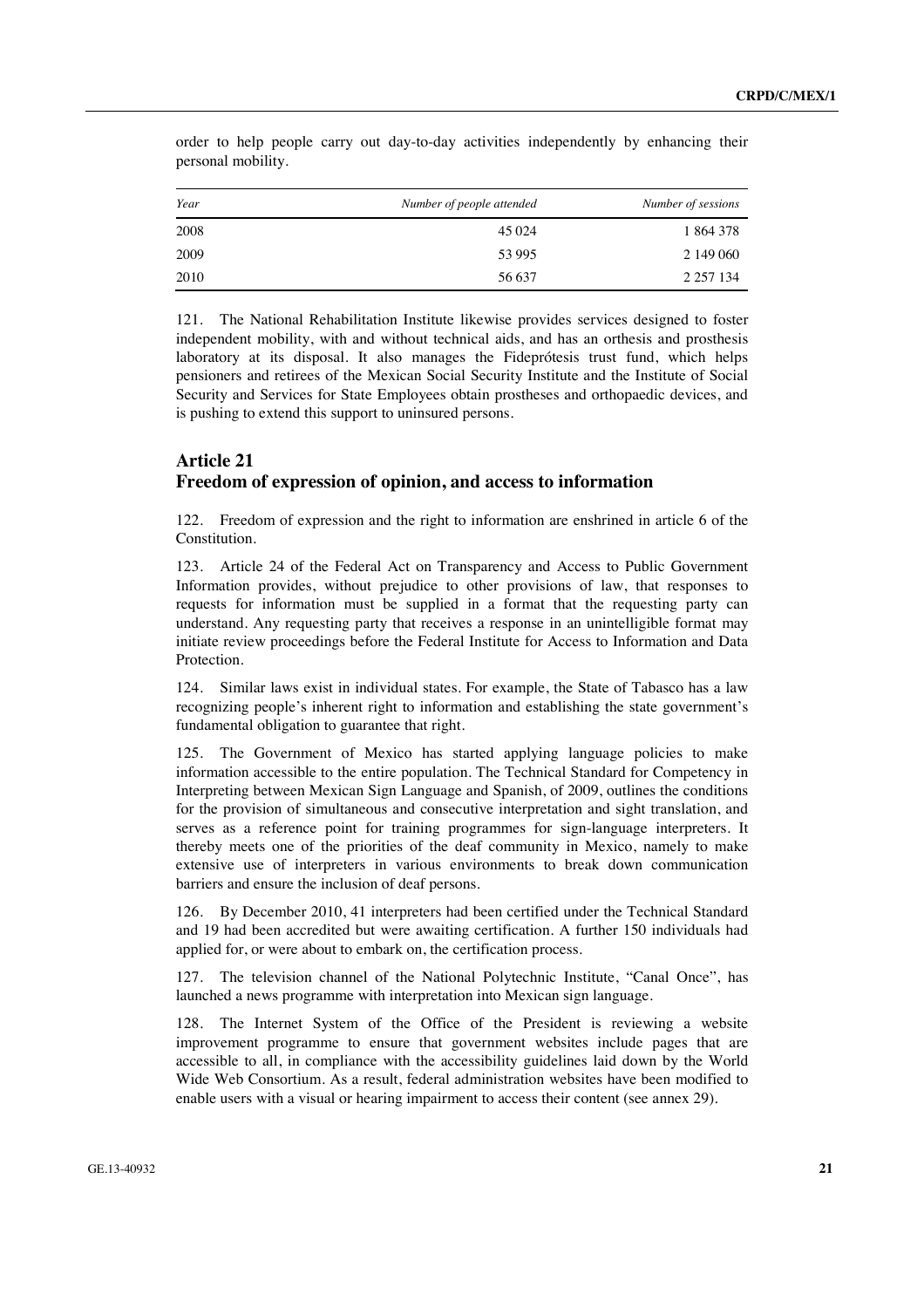### **Article 22 Respect for privacy**

129. Personal, medical and administrative information, and any other information relating to the care of persons with disabilities, is protected by law. Official Mexican standard NOM-168-SSA1-1998 provides that, in all medical facilities, the information contained in clinical dossiers shall be handled with discretion and confidentiality and shall only be disclosed to third parties at the orders of the competent authority or the National Medical Arbitration Commission.

130. The National Statistical and Geographical Information System and its datacollection activities — through censuses, administrative registers and surveys — are guided by the principles of accessibility, transparency, objectivity and independence. The principles of confidentiality and discretion also apply, however, and any respondent has the right to file a complaint before the administrative or judicial authorities if these are not respected (see annex 30).

### **Article 23 Respect for home and the family**

131. According to legal provisions applicable at the local level.<sup>25</sup> all persons with disabilities, with the exception of those declared legally incompetent, may marry and exercise their right to parenthood if they so wish. If they start a family, they are entitled to bring up, have custody of and exercise parental authority over their children. All parents and legal guardians, regardless of their disability status, are responsible for the registration, education, social development and social inclusion of any minors under their care.<sup>26</sup>

132. The National Scheme for the Comprehensive Development of the Family is implementing a subprogramme for highly vulnerable individuals and families, $2^7$  under the Vulnerable Groups and Families Programme, to ensure that persons with disabilities are not separated from their families.

133. The National Scheme is also running a school programme to grant parents of children with disabilities access to comprehensive rehabilitative treatment, disability information and guidance to ensure their child's full inclusion in society. A total of 334 courses were held in 2008, with 11,874 participants; 252 courses in 2009, with 5,724 participants; and 1,303 courses in 2010, with 7,531 participants. The family development systems of individual states and the Ministry of Defence also run school programmes for parents of children with disabilities.

134. The Mexican Social Security Institute conducts sex education campaigns to encourage contraception use among the general public, including persons with disabilities.

<sup>&</sup>lt;sup>25</sup> See, for example, Federal District Civil Code, art. 156 (X).<br><sup>26</sup> Ibid., art. 414 bis onwards.

<sup>&</sup>lt;sup>27</sup> Under this programme, temporary economic support is offered to residents of the Federal District and the greater metropolitan area in the following cases: if the family breadwinner has a permanent disability; if one of the family breadwinners has a chronic, degenerative or terminal illness that makes it impossible for that person to work; or if the family includes older persons or persons with disabilities who do not have their own income. Other recipients of economic support include children, adolescents, adults, older persons and persons with disabilities who require medical care or medical treatment for curative or psychiatric purposes, and who are being cared for by family members, and persons with a chronic illness or disability who live alone and are not able to meet their basic needs.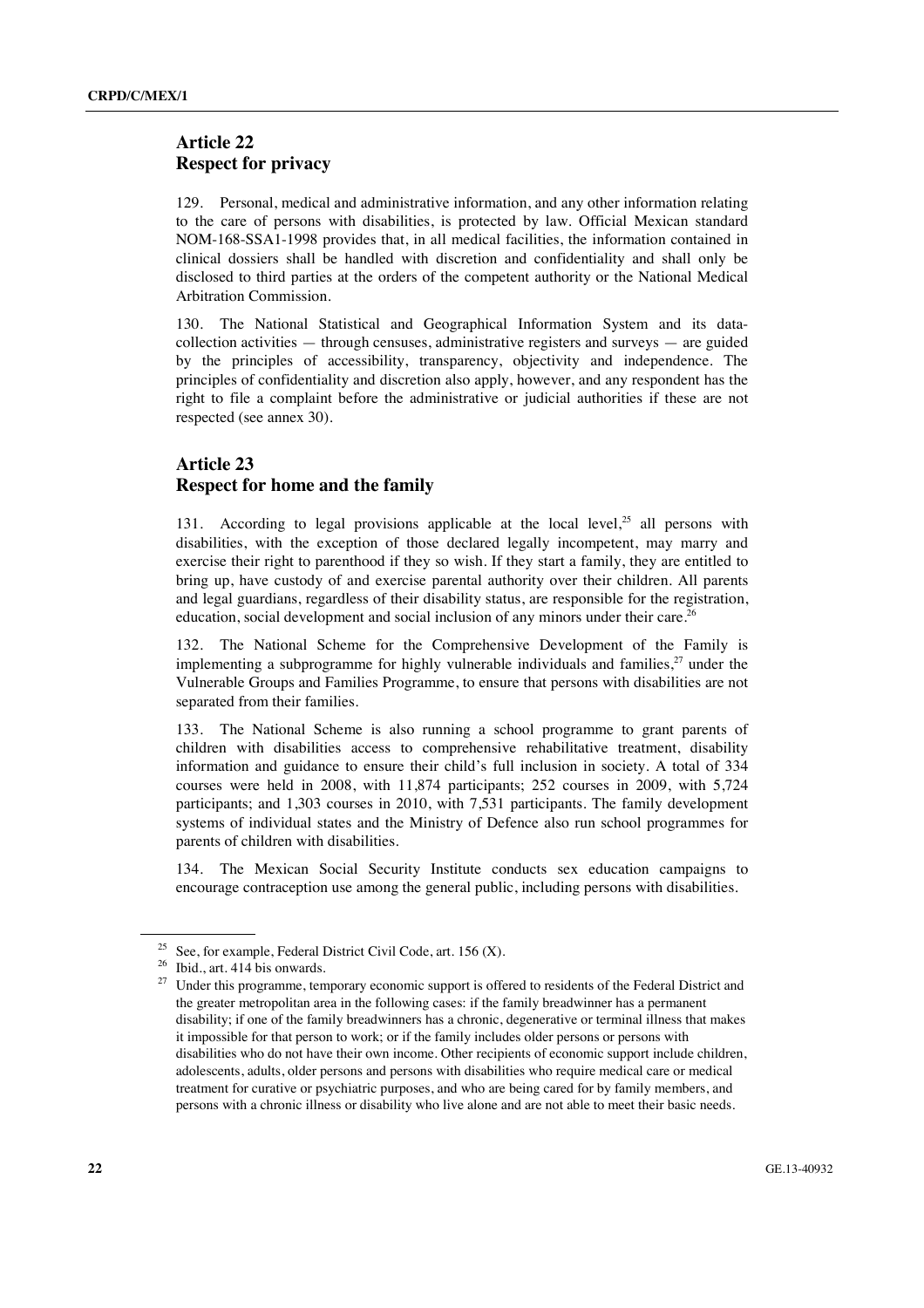135. The Ministry of Health family planning programme is inclusive and services offered under the National Health System are free of charge for all. As a means of ensuring respect for the free choice of method of contraception, surgical sterilization procedures are not permitted without a letter of informed consent signed by the individual concerned, subject to prior counselling. In the case of persons with disabilities who have been declared legally incompetent, the guardians may make this decision on their behalf.

136. The Institute of Social Security and Services for State Employees runs family planning and reproductive health programmes in all its medical facilities at the national level, which are open to all, but treat persons with disabilities as a priority, offering them the opportunity to engage in lifelong health education, join mutual support groups and participate in health fairs.

### **Article 24 Education**

137. In Mexico there is currently a debate regarding the need to reform the national education system in order to move towards an inclusive education model, with mainstream education playing the leading role, supported by special and indigenous education.

138. While the awareness-raising process for reforming the education system may have begun, the approaches based on education integration and on inclusive education will probably continue to coexist over the next few years.

139. In 2002, the Ministry of Education, with the participation of the 32 federal states, implemented a programme to promote special education and educational integration at national level, which fully respects the federal nature of the educational system, in that each state is responsible for the creation of special education services and the recruitment of the necessary multidisciplinary and teaching staff.

140. For the period 2007–2012, the lines of action of the programme to promote special education and educational rehabilitation are designed to strengthen the normative and legal framework of the education system, by improving the basic curriculum, the administrative regulations for the basic education system and the design of the "911" questionnaires, used as statistical tools, as well as by drafting legislative proposals. The programme also focuses on assisting schools in the basic education system and special education services, through the transfer of funding to individual states. The services offered by the special education system are as follows:<sup>28</sup>

 (a) Support services: the Mainstream Education Support Service Units and the Pre-school Education Centre for Psycho-pedagogical Support provide, within the mainstream school system, theoretical and methodological support tools relating to nursery and basic education for pupils with disabilities;

 (b) School-based services: multi-service centres offer nursery, preschool, primary, and secondary education services, as well as life skills and vocational training for quality employment to children and young persons with disabilities. They also offer vocational training to pupils aged between 15 and 22;

In 2010, for the country as a whole, educational services were provided by  $3,577$  mainstream education support service units; 1,482 multi-service centres, 176 resource and information centres, 27 public guidance units and 235 nursery education centres for psycho-pedagogical support to pupils with special educational needs associated with a disability, exceptional aptitude or other conditions. For 2009, the Ministry of Education reports that 128,984 students with disabilities received special educational support within the basic education system.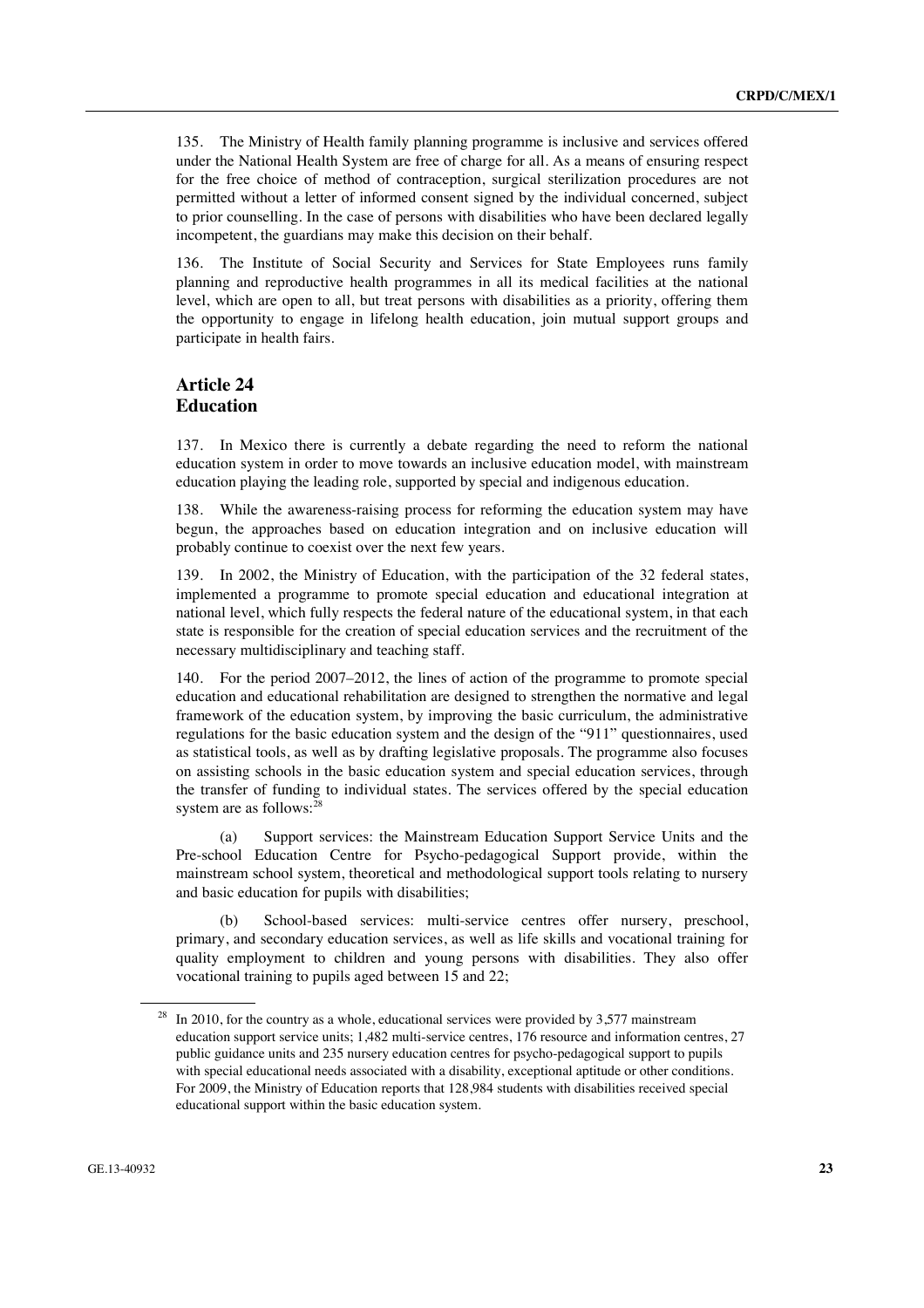(c) Career guidance services: the Resource and Information Centres for Educational Integration and the Public Guidance Units provide information, legal advice and training to staff in the national education system, as well as to families and the community, concerning educational options and support strategies for pupils with specific educational needs.

141. In 2009, the Ministry of Education drew up an internal document on a qualitative analysis of inclusive education trends relating to pupils with disabilities in basic education schools in Mexico, in order to obtain information on progress achieved with regard to inclusive education for pupils with disabilities.

142. In 2010, in response to interest on the part of civil society in taking the necessary steps, throughout the national education system, to ensure that students with disabilities could access, remain in and complete their school careers, the National Council for the Development and Inclusion of Persons with Disabilities and the Ministry of Education drew up the following documents, currently under examination, in order to assess the best implementation strategy: (a) a proposal for a national action plan to strengthen inclusive education; and (b) a proposed guide entitled "mainstream inclusive schooling model and definition of poles of development, aimed at achieving inclusive education".<sup>29</sup>

143. For its part, the Federal Administration of Educational Services in the Federal District offers the following services to children and young persons with disabilities: (a) the development of strategies for mathematics teaching; and (b) specific strategies using methodological approaches that focus on cooperation between all educators and foster the participation of all pupils.

144. The Special Education Digital Resource Centre<sup>30</sup> offers a platform for persons interested in inclusive education, which promotes the further and ongoing training of teachers, managers, technical advisers and administrative support staff.

145. Another substantive programme operated by the National Scheme for the Comprehensive Development of the Family focuses on the educational inclusion of minors with disabilities, with the aim of promoting inclusion through equal opportunities from the outset in mainstream and/or special schooling (as applicable), fostering children's development and their ability to adapt to their social environment. In 2010, the programme supported 1,073 children with disabilities (34 per cent girls and 66 per cent boys, of whom 36 per cent attended special schools and 64 per cent attended mainstream schools). Similarly, the "Gaby Brimmer" national research and training centre for rehabilitation and educational integration, the only such centre in the country, cooperates with the National Scheme for the Comprehensive Development of the Family and the Ministry of Education.

146. The community educational inclusion project of the National Council for the Promotion of Education aims to ensure educational support for students in the most socially deprived communities in the country, through inclusive activities in the classroom and the community, as well as the creation of inter-institutional support networks.

147. The National Commission for Free Textbooks publishes and distributes the required texts for grades 1–6 of primary school in Braille format.<sup>31</sup>

<sup>&</sup>lt;sup>29</sup> This guide, drafted jointly with the Ministry of Education, targets 196 schools in 32 states that are likely to become regional inclusive education hubs at primary and secondary level for students with disabilities. The guide provides details of the various sets of equipment, technical support and training materials that each school should have in order to care for students with disabilities. 30 Available at http://educacionespecial.sepdf.gob.mx/ (26 September 2011).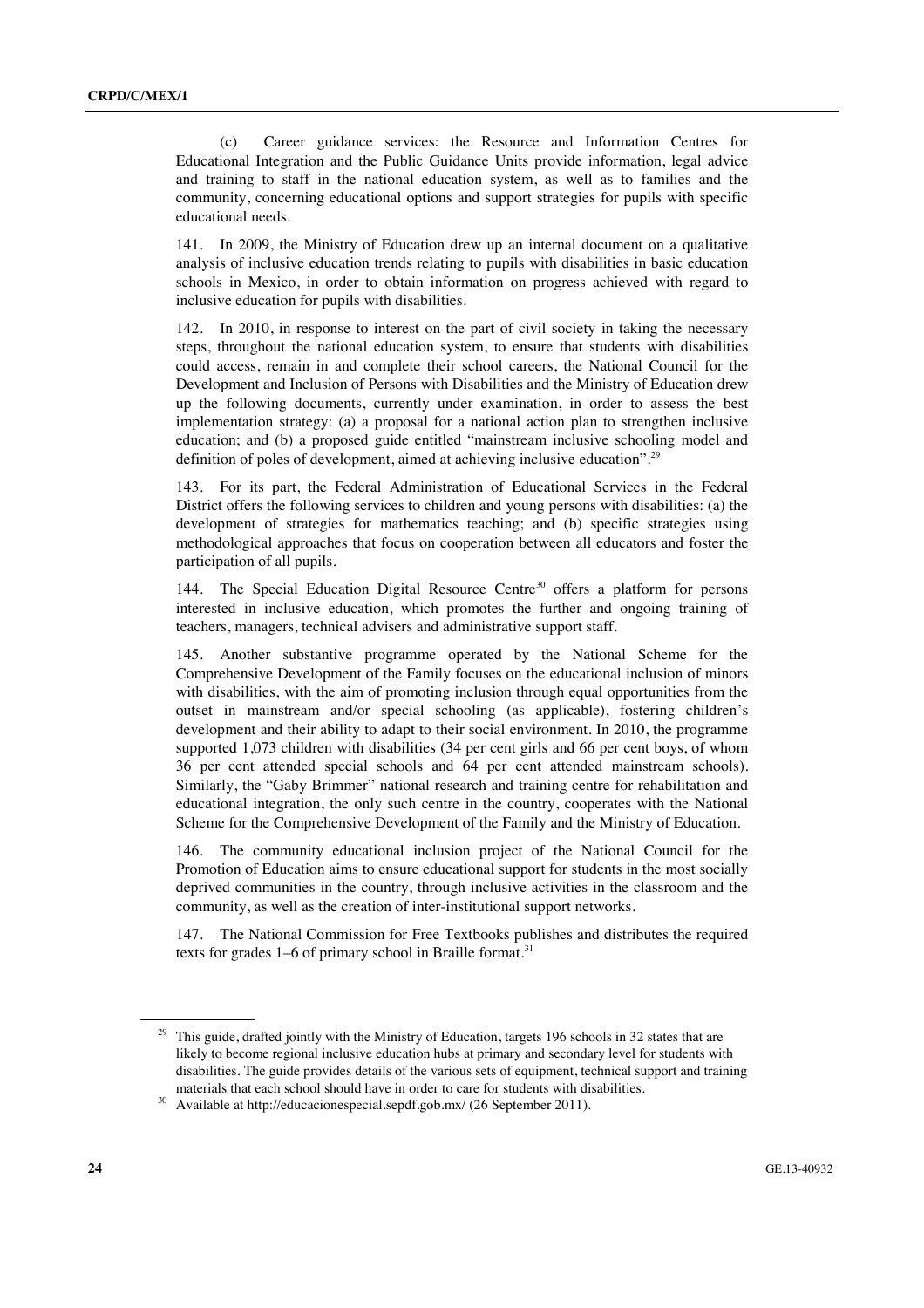148. In 2008, the Ministry of Education introduced an out-of-school baccalaureate programme for pupils with disabilities.<sup>32</sup> This programme follows a flexible study model, within the regulatory framework for the open secondary school system, which sets no time or age limit for the completion of studies. As at June 2010, 2,429 students were enrolled on the programme, in 46 service centres.

149. In Mexico, 113 degree programmes designed to train specialists in the field of disability are offered by 17 private and 46 public institutions. Of those programmes, 82 are offered by public institutions. The curriculum of the bachelor's degree in special education is also taught in 58 teacher training colleges.

150. In 2009, the first open competition took place for entrance to the open- and distance learning higher education system. As at July 2010, 11,072 students had enrolled on general subject courses common to all the study programmes in the system. Of those students, 1.6 per cent had a visual, motor or auditory impairment, and they included 92 women and 94 men.

151. There are also 134 university support and access centres throughout the whole of Mexico, equipped with hardware and software infrastructure designed for students with disabilities, and with specially accessible facilities.

152. The National Polytechnic Institute has a total of 2,037 higher education students with disabilities, of whom 65 per cent are men and 72 per cent are persons with a visual impairment.

153. At state level, experiments have included programmes such as "Let's go on learning ... in hospital", run by the National Rehabilitation Institute and the state of Nuevo León, Mexican sign language workshops for teachers in Colima and the "Standards and specifications for studies, projects, construction and facilities relating to accessibility" in Chiapas (see Annex 31).

154. In 2005, the National Institute for Adult Education and the National Council of Education for Life and Work launched a "talking computers" strategy in order to expand opportunities for access to, continued attendance at and completion of basic and higher secondary education, vocational training, and computer literacy and life skills courses for visually impaired persons.

155. The National Institute for Adult Education has developed a project designed to promote the inclusion of persons with disabilities, which aims to ensure that persons with a visual or motor impairment are able to complete their basic education with the help of modules from the Education for Life and Work model.

156. The National Institute for Adult Education and the National Scheme for the Comprehensive Development of the Family have signed an agreement on a virtual learning centre for adults with disabilities and family members with educational difficulties aimed at

Since the Convention entered into force, the National Commission for Free Textbooks has published a total of 14,047 books in Braille, equivalent to 37,919 volumes, as well as 43,650 books in macro type for use in the first to sixth grades of primary school. Moreover, during 2008 and 2009, 10,884 books printed in macro type and 10,522 printed in Braille were distributed and, during the first semester of 2010, 143 books in macro type and 9,621 in Braille were published. The publishing of macro type books was discontinued, however, because of budget problems and author copyright issues (those texts require a special ISBN), which reflects the need to sign agreements, including at

international level, in order to reduce costs.<br><sup>32</sup> The target population group for this service consists of persons with a visual, auditory, motor, speech or intellectual impairment, who have completed their secondary education and wish to obtain their school-leaving certificate, but are experiencing difficulties in gaining access to the school system.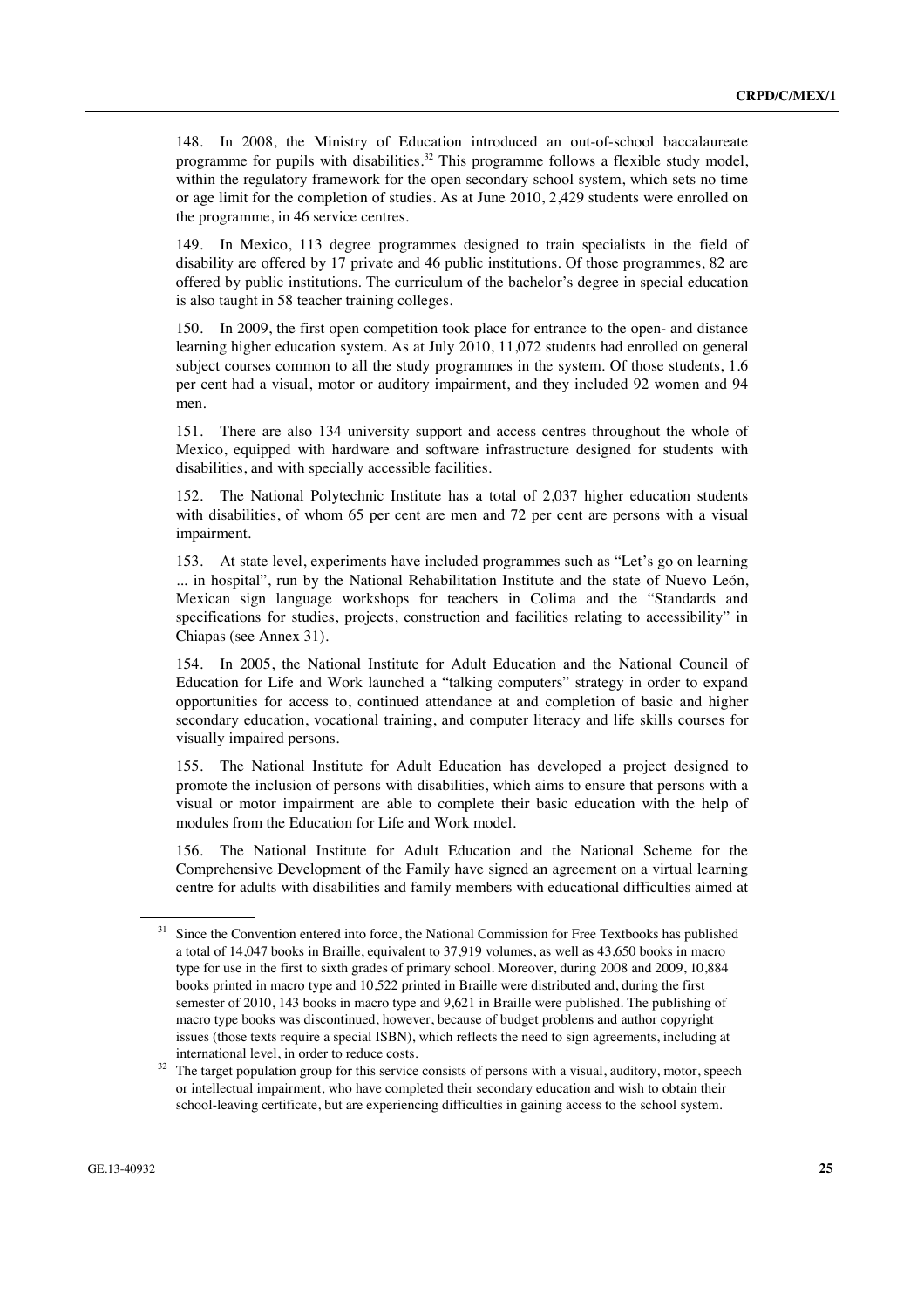supporting persons with disabilities. As a consequence of this agreement, the National Institute for Adult Education created 20 community places in seven of the comprehensive rehabilitation centres of the National Scheme for the Comprehensive Development of the Family, in seven Mexican states. On average, the scheme provides support to 1,854 persons with disabilities and their families each month.

157. The National Institute for Adult Education and the National Support Fund for Social Enterprises signed an agreement in 2008 and, since 2009, the National Institute for Adult Education has participated in the national meeting of social businesspeople with disabilities, in order to promote educational services.

### **Article 25 Health**

158. Article 4 of the Mexican Constitution enshrines the right to health care.<sup>33</sup>

159. The 2007–2012 National Health Programme aims to strengthen comprehensive care and rehabilitation for persons with disabilities. Additionally, the general aim of the 2007– 2012 Programme for Targeted Action for Comprehensive Health Care for Persons with Disabilities is to help persons with disabilities enjoy the right to the highest attainable standard of health, without discrimination.

160. The Ministry of Health operates a neonatal hearing test and early intervention programme<sup>34</sup> and, as part of the operational programme for outpatient surgery,  $20.449$ surgical procedures have been performed, including cataract, pterygium and strabismus operations.

161. The support programme for persons with disabilities aims to contribute to reducing health inequalities or gaps through targeted action, providing care and rehabilitation services, and implementing projects drawn up at state and municipal level within the framework of the state and municipal Schemes for the Comprehensive Development of the Family and by civil society organizations which promote social development.

162. The National Scheme for the Comprehensive Development of the Family compiled a document entitled "A social model for persons with motor disabilities and their families. A

<sup>33</sup> This right is also regulated by the Persons with Disabilities Act, the Federal Act on the Prevention and Elimination of Discrimination, the Health Act, the Social Welfare Act, the Act concerning the Rights of Older Persons, the internal regulations of the Ministry of Health, and the official Mexican

standards (see Annex 32).<br><sup>34</sup> In 2010, the programme came into operation in 32 states. Around 200,000 neonatal hearing tests were carried out to detect hypoacusis. The same year, 100 cochlear implants were acquired for surgery on children with a confirmed diagnosis of severe bilateral hypoacusis, and the first 30 surgeries were performed on children covered by the New Generation Health Insurance Scheme. Moreover, five federal centres were established which performed surgical cochlear implant procedures, as well as a state cochlear implant centre in the regional hospital of Veracruz. Funds from the New Generation Health Insurance Scheme were used to purchase 450 pieces of equipment to measure otoacoustic emissions for the early detection of hypoacusis in the 335 hospitals of the Ministry of Health, which handle more than 90 per cent of births in the hospital. Likewise, 45 sets of equipment to measure evoked auditory response in the brain stem were acquired, as were 36 sets of audiometric equipment and 35 pieces of acoustic impedance measuring equipment, in order to equip the 32 states with cutting edge technology to diagnose hypoacusis in children under the age of 1. In 2010 courses were given to train 900 health-care professionals in the use of equipment to measure otoacoustic emissions, while at national level courses were given to train audiologists and auditory verbal therapists in 25 and 21 states respectively.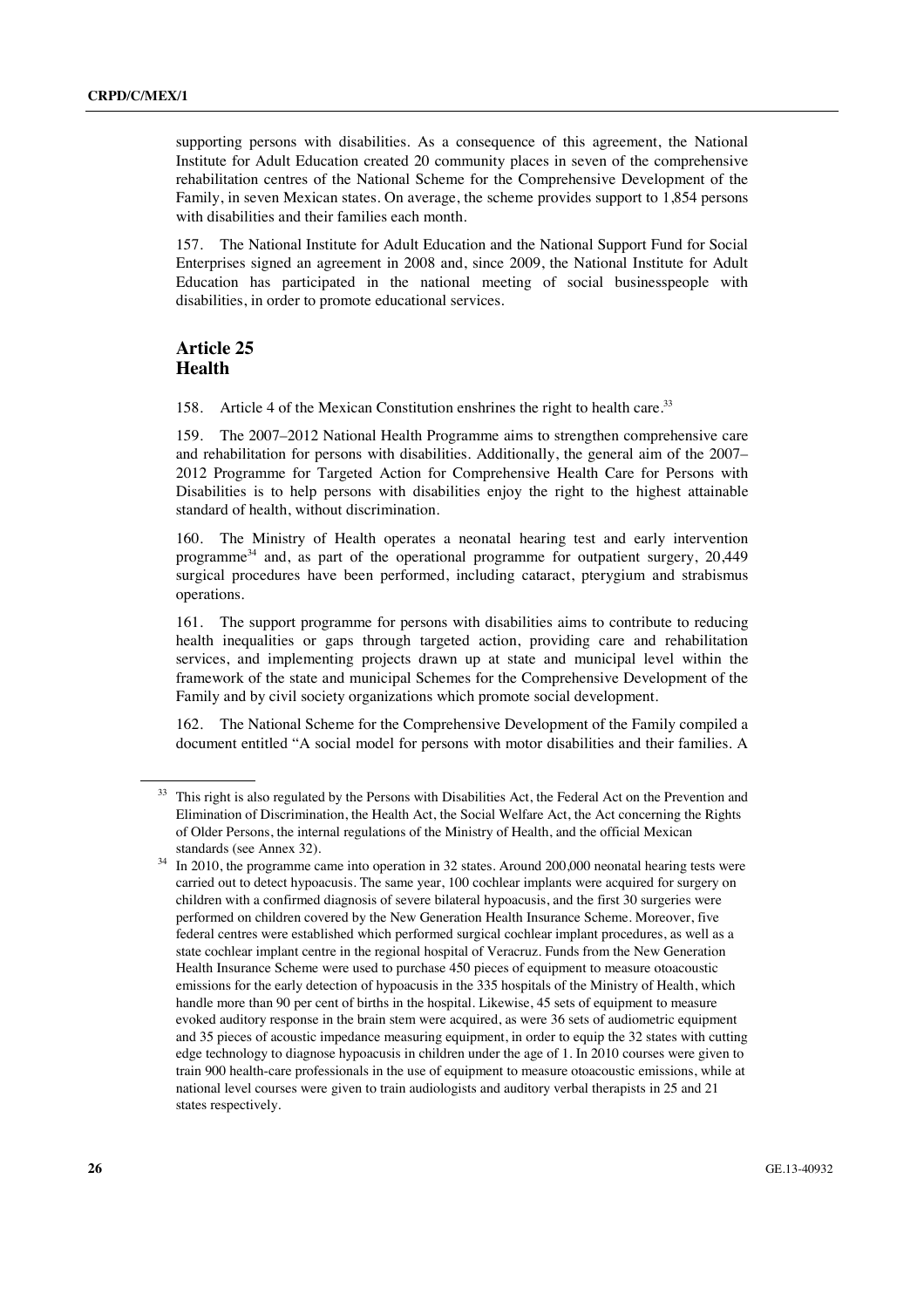compilation of best practices in 20 institutions in the National Scheme for the Comprehensive Development of the Family and civil society organizations", to serve as a basis for improving and replicating the most successful care models and practices implemented by the state and municipal systems and the care centres run by the National Scheme for the Comprehensive Development of the Family, and by civil society organizations.

163. Efforts to strengthen the institutional infrastructure in order to provide better services to persons with disabilities have led to an increase in the use of services offered by the Mexican Social Security Institute. Reports for 2009 produced the following data:

| <b>Activities</b>                    | <b>Number</b> |
|--------------------------------------|---------------|
| Medical consultations                | 7980679       |
| Electromy ography studies            | 74 159        |
| Evoked potential studies             | 14 007        |
| Occupational rehabilitation sessions | 51 127        |
| Speech therapy                       | 94 120        |
| Occupational therapy                 | 942789        |
| Recreational therapy                 | 23 607        |
| Physiotherapy                        | 7 646 196     |

164. In 2008, in order to achieve the fourth Millennium Development Goal, the Institute of Social Security and Services for State Employees introduced an expanded neonatal screening scheme. To comply with the fifth and sixth Millennium Development Goals, a prenatal care programme is being developed (based on the "Equal Start in Life" programme), as well as a programme to combat HIV infection and an institutional programme on healthy ageing.

165. The people's health insurance scheme aims to provide health cover for all Mexicans who, owing to their employment status, do not have social security health cover and voluntarily request it, with priority given to the most vulnerable sections of the population. As at June 2010, the Seguro Popular had 277,121 affiliated members with disabilities.

166. In 2008, the health-care system of the Ministry of Defence provided care to a total of 352,277 users, in the form of physical therapy and rehabilitation treatment. In 2009, this service was provided to 471,283 persons, and in the early months of 2010, to 45,716 persons. Of these, 7,449 were persons with disabilities.

167. The National Rehabilitation Institute coordinates with various institutions in the health sector, which refer persons with disabilities to receive medical care and comprehensive rehabilitation, either free of charge or at a nominal cost, in the light of the corresponding socioeconomic test.

168. The states implement programmes to promote a culture of health, family planning, early disease detection and prevention of chronic degenerative diseases for persons with disabilities, as well as services relating to the diagnosis and assessment of the health of this sector of the population, and multifaceted rehabilitation programmes aimed at fostering the independence, employment and social integration of persons with disabilities.

#### **Mental health**

169. The Federal Government's 2007–2012 Programme for Targeted Action for Comprehensive Health Care for Persons with Disabilities, aims to improve the standard of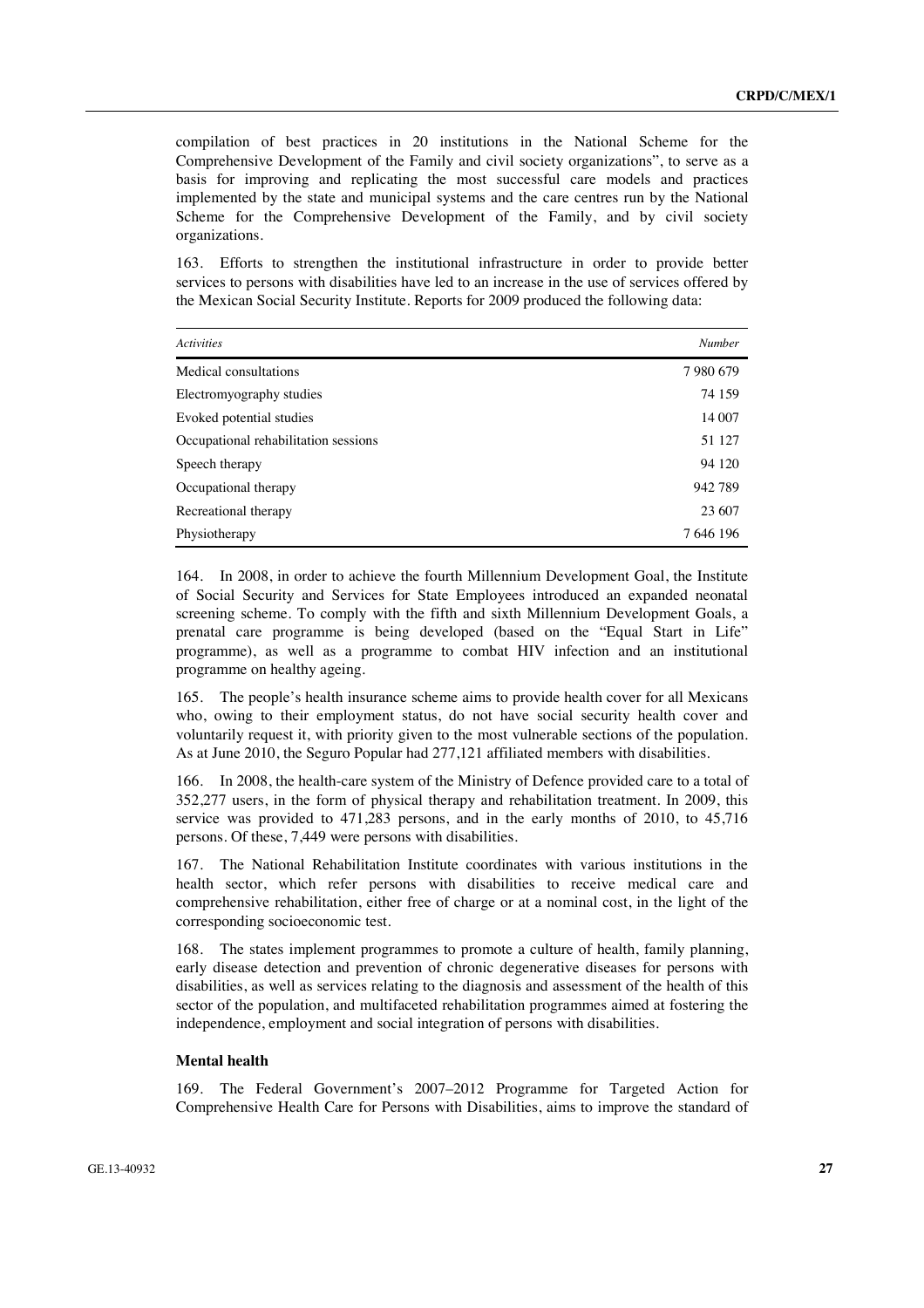mental health of the population by promoting policies and programmes to ensure that people are treated with dignity, by removing the stigmas and discrimination affecting service users and by facilitating their social reintegration through comprehensive, ongoing and quality community care.

170. In 2010, with the joint support of professionals and civil society representatives, and based on the results of clinical and economic studies, work began on updating and authorizing targeted care programmes for priority mental disorders featured in the universal catalogue of the people's health insurance scheme. This has created an excellent precedent in terms of investment and spending on mental health. The care that persons requiring such support can now claim covers preventive, curative and rehabilitation measures and treatment, and includes, among other measures, the diagnosis and treatment of disorders such as attention deficit and hyperactivity disorder (ADHD), generalized developmental disorders (autism), affective disorders (dysthymia, depression and bipolar disorder), anxiety disorders (generalized anxiety, anxiety attacks, panic attacks and severe stress reactions), adjustment disorders (post-traumatic stress disorder and adjustment disorder), psychotic disorders (schizophrenia, delusions, psychotic and schizotypal disorders) and epilepsy.

171. Community mental health care has gradually expanded. Health-care coverage is provided by 330 specialized medical units providing care to addicts and 34 specialist medical units specializing in mental health care, distributed across the states.

172. In order to promote respect for human rights with regard to mental health and disability, training workshops on the human rights and fundamental liberties of persons with mental disabilities, for the benefit of mental health workers, have been organized jointly by the National Human Rights Commission, the Pan American Health Organization/World Health Organization and the Ministry of Health.

173. In order to bring the mental health regulatory framework into line with human rights standards, a legislative study is being carried out with a view to preparing a draft proposal to update legal provisions in the field of mental health and psychiatric care services in institutions within the health sector.

174. In the interest of developing an innovative strategy to ensure that neglected patients with mental or neurological disorders are provided with care that adequately meets their needs and fully respects their rights, a pilot project will be implemented, with the support of Disability Rights International, to remove patients who do not require hospital care from an institutional setting, and to provide them with care in the community.

175. The Ministry of Health will issue an official request to the Pan American Health Organization to conduct an assessment of the organization and functioning of mental health services in Mexico, within the framework of human rights standards.

### **Article 26 Habilitation and rehabilitation**

176. The comprehensive rehabilitation of persons with disabilities is regulated by official Mexican standard NOM-015-SSA3-2007 on comprehensive care for persons with disabilities.

177. The National Scheme for the Comprehensive Development of the Family has the largest network of rehabilitation services in the country and extensive experience in the field. As part of its care programme for persons with disabilities, it operates the following substantive programmes: an early detection programme for conditions leading to disability; a multiple early stimulation programme; a school programme for families of children with disabilities; an educational inclusion programme for minors with disabilities; a programme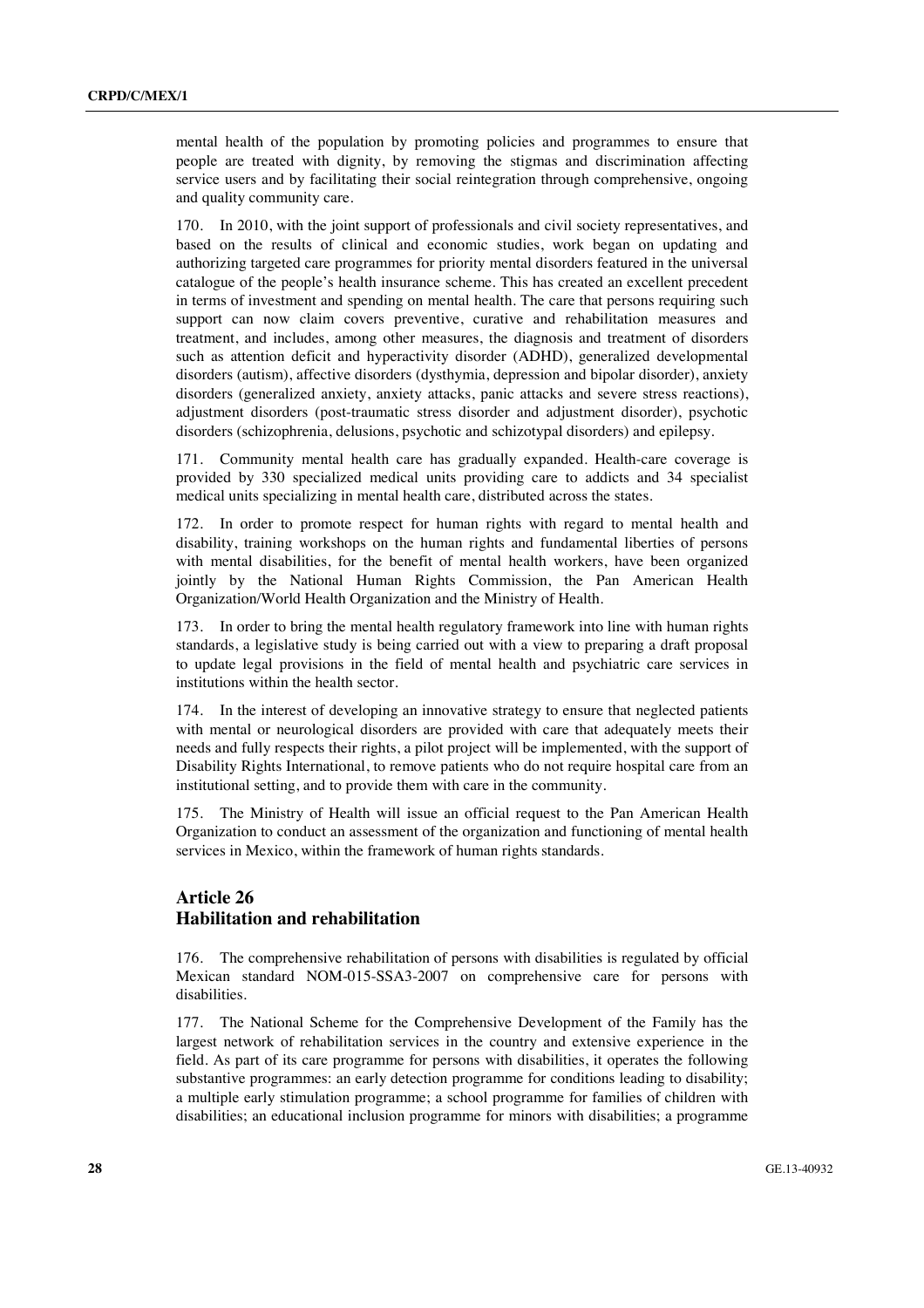to provide vocational rehabilitation and help persons with disabilities enter the job market; an inclusion programme for adapted physical education and sport; a programme for basic rehabilitation units and a programme for mobile rehabilitation units.

178. Annex 33 contains information on support services for persons with disabilities provided by the National Scheme for the Comprehensive Development of the Family between 2007 and 2010.

179. The National Scheme for the Comprehensive Development of the Family also has a line of action with the overall objective of helping persons in vulnerable situations experiencing economic, health, and/or social problems to overcome their difficulties by providing them with temporary financial support, support in kind (orthotic appliances, prosthetics and functional aids) or specialized care.

180. From 2008 to 2010, the National Scheme for the Comprehensive Development of the Family provided equipment to various rehabilitation centres belonging to the scheme at state level, in the form of orthotic and prosthetic equipment, as well as materials relating to civilian protection and accessibility support (see Annex 34).

181. In 2009, the Fideprótesis trust, which contributes to the provision of prostheses, orthoses and special attachments, earmarked a total of l5,709,812 pesos for the purchase of devices and technical aids to maintain and achieve maximum independence for persons with disabilities.

182. The National Rehabilitation Institute provides services to persons with disabilities of all ages. It runs an education and training programme for rehabilitation staff, which includes medical specialization, highly specialized courses, diplomas, master's courses and doctoral degrees and, together with the Rehabilitation Training School, courses to train physiotherapists, occupational and speech therapists, orthotists and prosthetists. It has research laboratories working on rehabilitation engineering and movement analysis, where assistive technologies and devices for persons with disabilities are manufactured. Research projects are carried out on tissues, chondrocyte transplantation for arthritis problems, the design of prosthetics and technical aids.

183. The Mexican Social Security Institute has developed 146 physical medicine and rehabilitation services for beneficiaries with disabilities, promoting free services in outreach and social security centres at all three levels of care.

The National Paediatrics Institute provides speech therapy, rehabilitation, neurological and neuro-developmental services to persons with disabilities who are aged under 18 and to workers requiring that form of assistance. The spectrum of the services offered is so broad that it covers all areas of disability and has a scientific and legal framework. The institute trains professionals in the fields of medicine, nursing, mental health and speech therapy, amongst others, with the aim of replicating models of care.

185. Under the National Scheme for the Comprehensive Development of the Family, ongoing training is provided throughout the year for staff who provide services to users of rehabilitation centres. In 2008, 3,617 such sessions were held, attended by 49,151 persons, while in 2009, 3,346 sessions were held, attended by 55,242 persons and in 2010, 3,573 sessions took place, attended by 66,923 persons.

186. In 2009, the Ministry of Education introduced a specialized training course in family and health assistance, and it was expected that, by the end of 2010, this specialized course would be taught in 45 centres throughout the country. Through its Continuing Medical Education Programme, the Ministry of the Navy disseminates the use of new technologies and scientific knowledge in the field of physical medicine and rehabilitation to health professionals in naval medical establishments.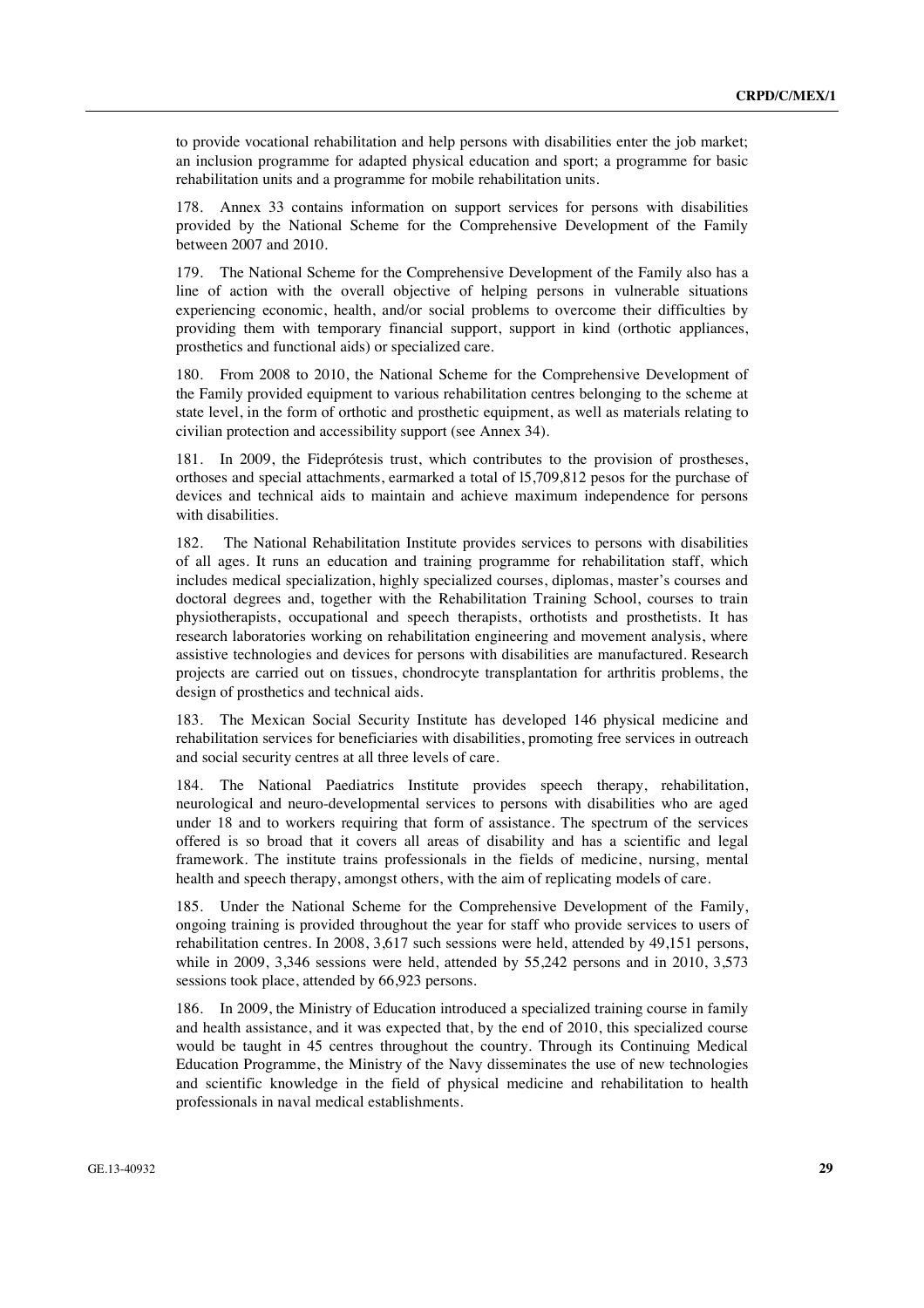#### **Habilitation**

187. The Training and Vocational Rehabilitation Centre implemented a programme designed to provide vocational rehabilitation and support to re-enter the workforce, by promoting the social and labour market reintegration of workers with disabilities affiliated to the Mexican Social Security Institute. In 2009, social security and information centres ran courses, workshops and life skills training attended by 59,633 users with disabilities.

188. In order to help persons with disabilities achieve the highest possible degree of independence, employment assessment and simulation modules have been developed in physical therapy and vocational rehabilitation services, involving an investment of more than 17 million pesos. That experience has shown that 6 out of 10 persons who receive targeted and specialized support successfully rejoin the workforce.

#### **Article 27 Work and employment**

189. The "Opening Spaces" strategy seeks to promote — in all states — the creation and management of specialized employment agencies, the establishment of assessment centres to identify the skills and abilities of persons with disabilities who are seeking to enter the job market, and the establishment of lines of cooperation between public and private organizations with regard to the opening of services networks. As a result, between 2008 and 2010, 74,508 persons with disabilities benefited from these services, of whom 21,051 found work.

190. The National Labour Linkage Network is a strategy implemented in the states and municipalities by the Ministry of Labour and Social Security, which combines the efforts of public, private and social institutions to initiate, disseminate and facilitate measures to help disabled persons enter the job market and remain in employment, by establishing a link between potential employers and jobseekers and promoting cooperation to that end. Between 2009 and the first quarter of 2010, the network assisted 15,723 persons with disabilities.

191. The network also helps persons with disabilities to find work through its "ErgoDis software", which facilitates the implementation of an ergonomic workplace analysis for persons with disabilities and proposes the relevant adjustments. So far, it has delivered a total of 96 software packages to members of the National Labour Link Network.

192. For its part, the National Scheme for the Comprehensive Development of the Family is developing a programme to help persons with disabilities enter the job market, based on the rights of persons with disabilities, which involves getting to know the persons in question, in order to identify their skills, abilities and interests, with a view to putting them forward as possible candidates to companies, in line with the relevant job profile, and facilitating their entry onto the labour market under the same conditions as the rest of the working population.

193. Programmes organized by other entities for the benefit of persons with disabilities include: a programme to promote youth employment, run by the Mexican Youth Institute; a day-care programme to support working mothers run by the Ministry of Social Development and a programme to support rural and indigenous women in the rural environment, run by the Ministry of Agriculture, Livestock, Rural Development, Fisheries and Food. The National Institute for Women promotes mechanisms to ensure gender equality in the workplace.

194. The Office of the Under-Secretary for Small and Medium-sized Enterprises of the Ministry of Economy conducted a census on the number of persons with disabilities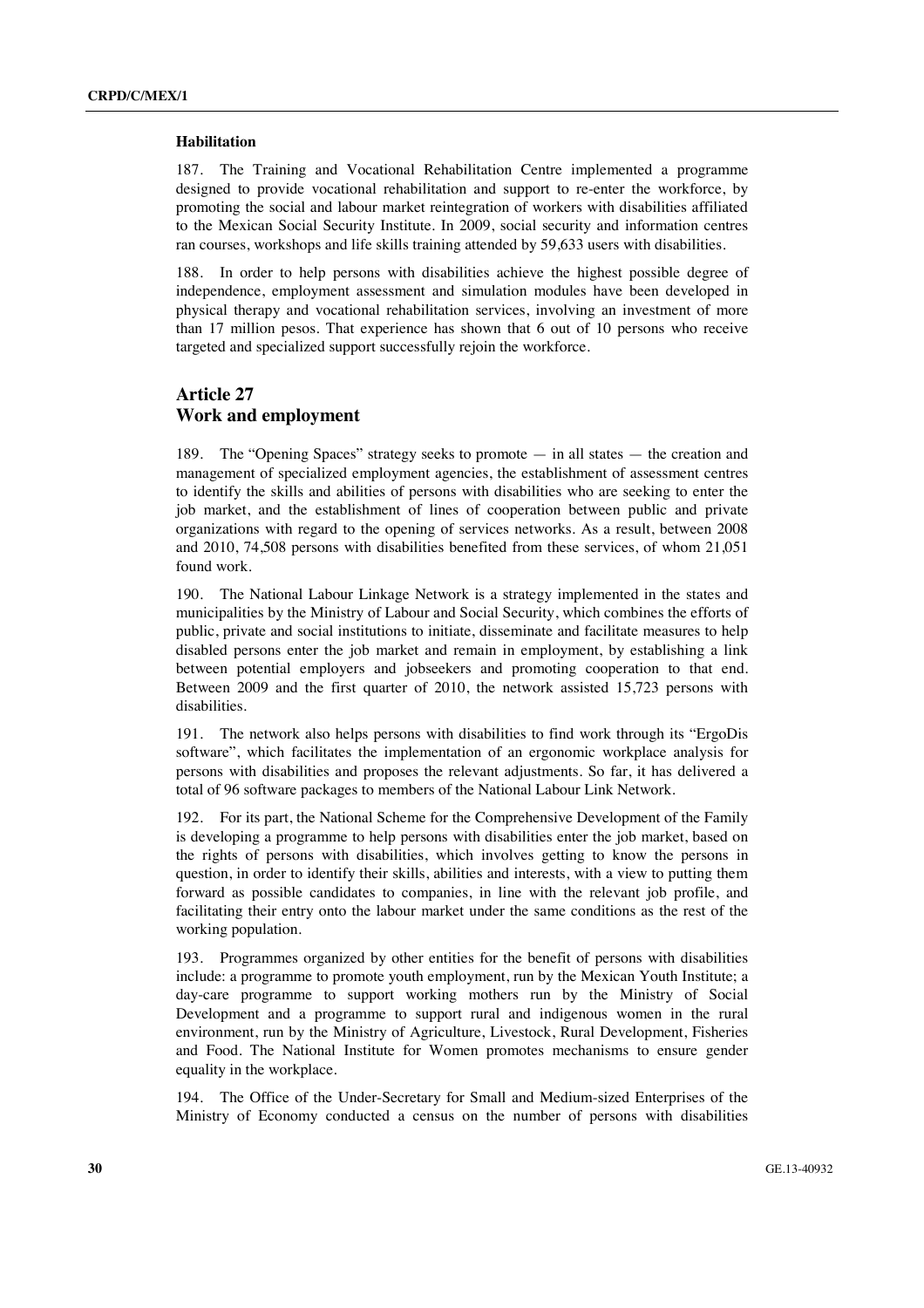working in the companies it supports. The census identified a total of 544 persons involved in 89 projects. The Office of the Under-Secretary increased the resources allocated for this purpose — by over 300 per cent — from 5.1 million pesos in 2008 to 21.2 million pesos in 2009.

195. At the federal level, specific measures are being taken. For example, the State of Colima has an employment agency and the State of Sonora supports productive projects and awards employment grants. Sonora also runs a programme to help persons with disabilities enter the job market, through which links have been established with 41 major state companies to recruit staff with disabilities.

196. In 2009, the Office for the Defence of Workers set up a national, confidential, tollfree telephone line to provide persons with disabilities with information and public legal counsel relating to employment issues.

197. Since 2005, the Ministry of Labour and Social Security has been promoting the "Gilberto Rincón Gallardo" Inclusive Companies Award (see annex 35), designed to acknowledge workplaces that promote equal opportunities and non-discrimination, as well as supporting workers' independence and improving their conditions, expectations and career prospects.

198. Inclusive workplaces hire persons with disabilities and take measures to ensure equality with regard to pay and employment benefits, accessibility, safety, training, a supportive work environment and non-discrimination. Between 2008 and 2010, the inclusive workplace status was awarded to 105 workplaces employing 1,644 persons with disabilities, who make up 67.2 per cent of staff.

199. In 2007, the National Council for the Prevention of Discrimination launched a recognition award for a culture of non-discrimination, to contribute to the implementation of the principle of equality and no discrimination based on prejudices, beliefs or omissions. During the 2007–2010 period, 49 public, private and social enterprises received the award, acknowledging the work of 21,563 employees in those workplaces. Starting in 2010, the National Council for the Prevention of Discrimination replaced that implementation model with its own "strategy for non-discrimination in the public, private and social sectors".

200. The Gender Equity Model implemented by the National Institute for Women, which aims to encourage private companies, public institutions and social organizations to undertake to review their policies and practices in order to incorporate a gender perspective and take affirmative action, certifies companies that take measures to support the inclusion of persons with disabilities.

201. The Mexican Social Security Institute runs an awareness-raising programme jointly with the Ministry of Labour and Social Security to encourage companies to recruit persons with disabilities, which 123 companies have joined at national level, with an average of 92 job placements found between 2008 and 2010.

202. In 2010 the National Programme for the Employment and Training of Persons with Disabilities was adopted, with the general objective of ensuring the development and implementation of policies for the labour market participation and self-employment of persons with disabilities, and generating and promoting the design and implementation of training activities that take into account the needs and characteristics of persons with disabilities and labour market demand. Similarly, in 2008, an agreement was signed establishing the Committee on Employment and Training of the National Council for the Development and Inclusion of Persons with Disabilities, currently involving 13 states and agencies of the Federal Government, as well as civil society representatives. This committee is responsible for coordinating the implementation of the programme and promoting the adoption of public policies in this field.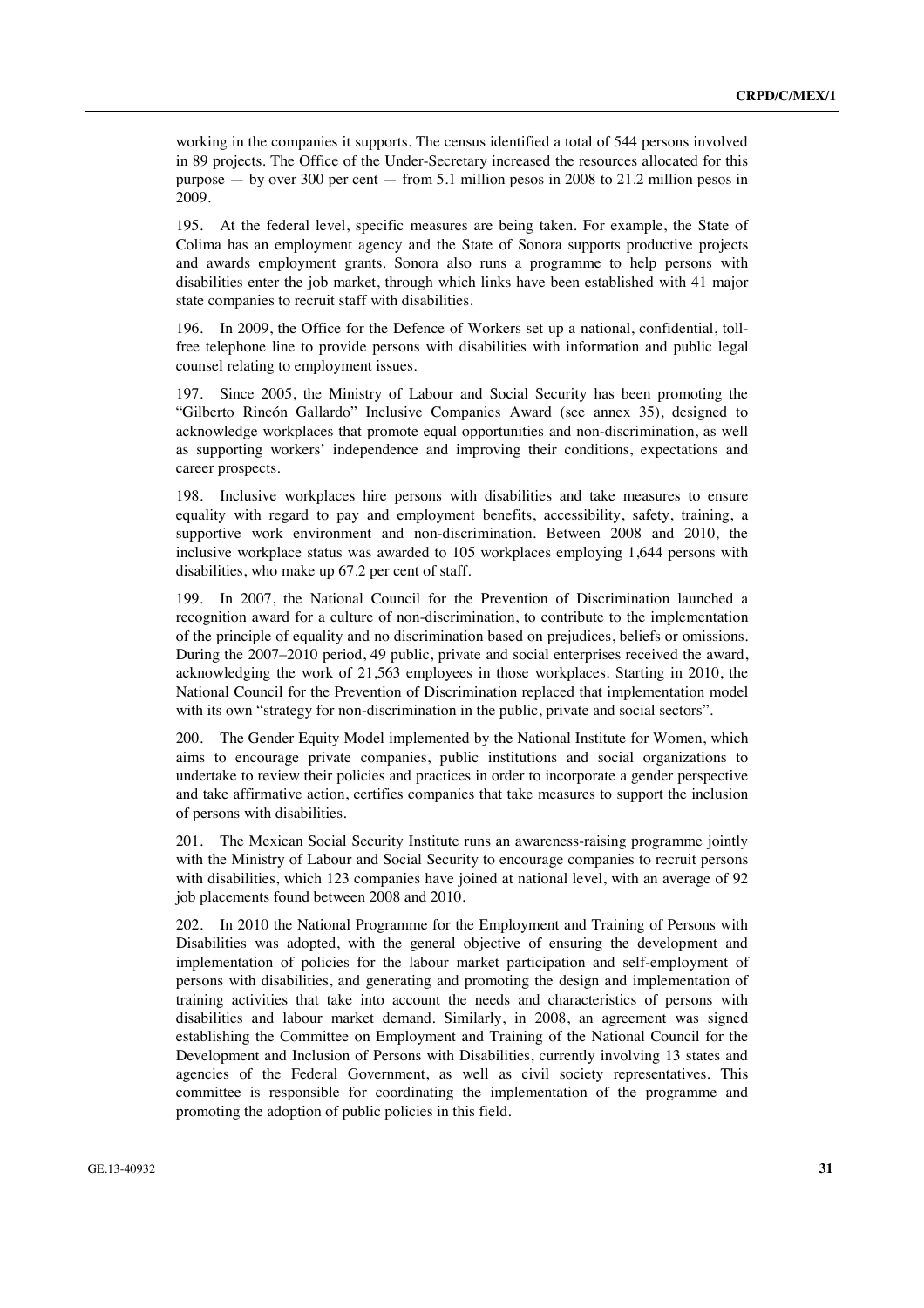203. The Ministry of Labour and Social Security promotes policies and practices to foster training in productive organizations, in order to strengthen human capital and inclusive employment and to provide job training for persons with disabilities and training on their rights, decent work and the development of their productive capacities. Between 2009 and 2010, the scheme for the training of multiplier agents and distance learning in the virtual classroom provided on-site and distance training to a total of 454 persons with disabilities, helping them to develop their skills and increase their employability. Although its impact to date has been modest, more wide-reaching results are expected in the future.

204. The virtual classroom of the Distance Training Worker Programme has been developing applications and technological tools in order to provide broader access for persons with disabilities (see annex 36).

205. The Ministry of Education, in coordination with the Trust for the Americas, offers vocational training courses in POETA (Partnership for Employment Opportunities through Technology in the Americas) classrooms, which are educational spaces equipped with adaptive technology where courses are offered to persons with disabilities on various information technology-related subjects, with the aim of developing their office skills in order to help them find employment. At the end of the first quarter of 2010, there were 45 POETA classrooms operating in the country, with 2,184 students with disabilities enrolled on vocational training courses.

206. Through its support programme to help persons with disabilities to establish or expand a businesses, the National Fund for the Support of Social Enterprises provides cash support to persons with disabilities, as individuals or groups, or to social enterprises where at least 50 per cent of staff are persons with disabilities, to help them start or expand a business. Persons with intellectual disabilities may indirectly benefit from these support measures through their parents or guardians, as members or partners of the company concerned (see annex 37).

207. Article 222 of the Income Tax Act provides for tax rebates for employers who recruit persons with disabilities under the terms set out in the article, in addition to other tax incentives and means of encouraging labour market inclusion.<sup>35</sup>

208. The Mexican Social Security Institute, alongside measures to comply with the general principles of the Convention, is conducting an analysis to examine the feasibility of

Article 14 of the Public Sector Procurement, Leasing and Services Act provides that, with regard to tenders for the acquisition of goods or services, preference will be given to persons with disabilities, or companies with 5 per cent of persons with disabilities on their staff;

 (e) Article 38 of the Public Works and Related Services Act provides that in the event of a tie between bidders, a contract must be awarded to a company that has 5 per cent of persons with disabilities in its workforce.

<sup>&</sup>lt;sup>35</sup> The following are worth mentioning:

 <sup>(</sup>a) Under the provisions of article 1 of the decree published on 8 March 2007 in the Official Journal of the Federation, income tax incentives are granted to taxpayers who employ persons with disabilities;

 <sup>(</sup>b) Article 40 of the Income Tax Act provides for a 100 per cent tax deduction for investments in adaptations involving additions or improvements, provided that they are intended to facilitate access and use of taxpayer facilities for persons with disabilities;

 <sup>(</sup>c) Article 61 of the Customs Act states that companies whose activities consist of providing care to persons with disabilities shall not be liable to pay import duty, provided that the goods concerned meet the needs of persons with disabilities or help to mitigate their disability and facilitate their physical, educational, professional or social development;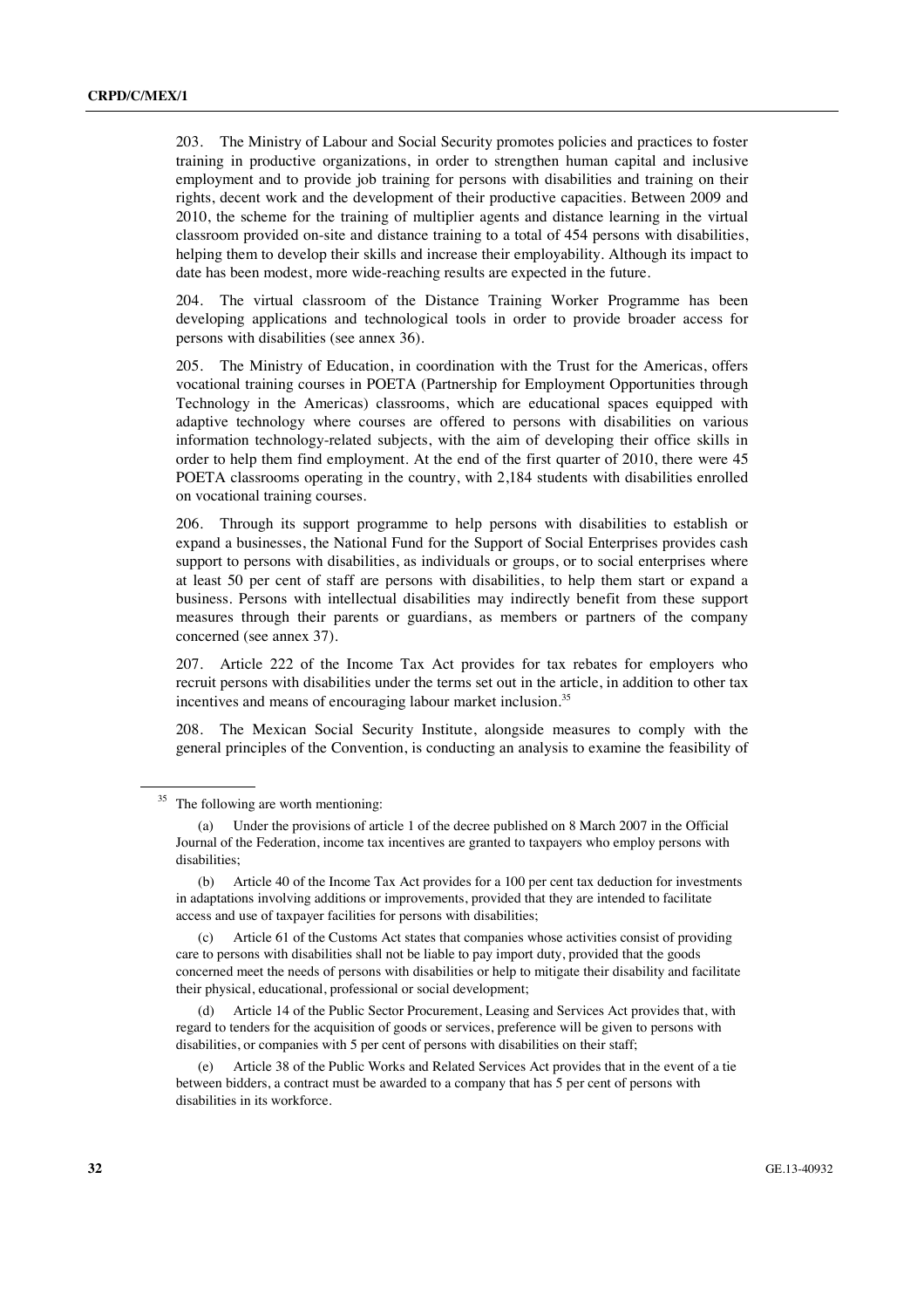ensuring that persons with disabilities who receive a pension can enter the labour market without forfeiting their pension entitlements, which would be reactivated when they stopped working again. Moreover, steps were also taken to modify guidelines used to determine the medical fitness to work of Mexican Social Security Institute applicants, in order to eliminate discriminatory barriers on grounds of disability and help persons with disabilities find employment.

209. For its part, the Institute of Social Security and Services for State Employees has informed all its employees of the procedure for exercising their right to labour protection enshrined in the new Institute of Social Security and Services for State Employees Act, which allows for the reallocation of new tasks under fair and favourable conditions to persons with disabilities.

210. The Central Public Servants Register and the register on the labour market inclusion of persons with disabilities in the Federal Public Administration, which are currently being developed, will in the future provide precise detailed information on the number of persons with disabilities working for the Federal Government.

211. Some institutions, such as the Ministry of Labour and Social Security, have carried out censuses of public officials, in order to find out how many persons with disabilities work in those institutions. The data have been disaggregated by type of disability, gender and the proportion they represent of the total workforce.

212. In addition, some institutions, such as the National Pediatrics Institute, have established a quota of 10 per cent of persons with disabilities in their workforce.

### **Article 28 Adequate standard of living and social protection**

213. Since 2008, the operating rules of the Ministry of Social Development's programmes have been amended to include criteria which take into account persons with disabilities on a low income. In 2009 and 2010 those criteria were added to the operating rules of the following programmes as well: the nurseries and childcare centres to support working mothers, 70 y más, Hábitat, Rescate de Espacios Públicos, Oportunidades, Welfare Milk Supply, Social Co-investment, Saving and Subsidy for Housing (Tu casa) and Rural Housing.

214. In 2010, for the first time, the National Council for Persons with Disabilities and the National Institute of Social Development launched a programme with a grant of 13 million pesos with the overall aim of encouraging activities in the ambits of education, accessibility and promotion for the development of adapted and applicable skills in the areas of communication, mobility, self-care, management, safety, health, functional learning, leisure and employment for persons with disabilities and their families, in order to give this group of the population access to equal rights and opportunities.

215. The National Scheme for the Comprehensive Development of the Family advises and refers persons requiring specialist care to civil society organizations and agencies that provide those services.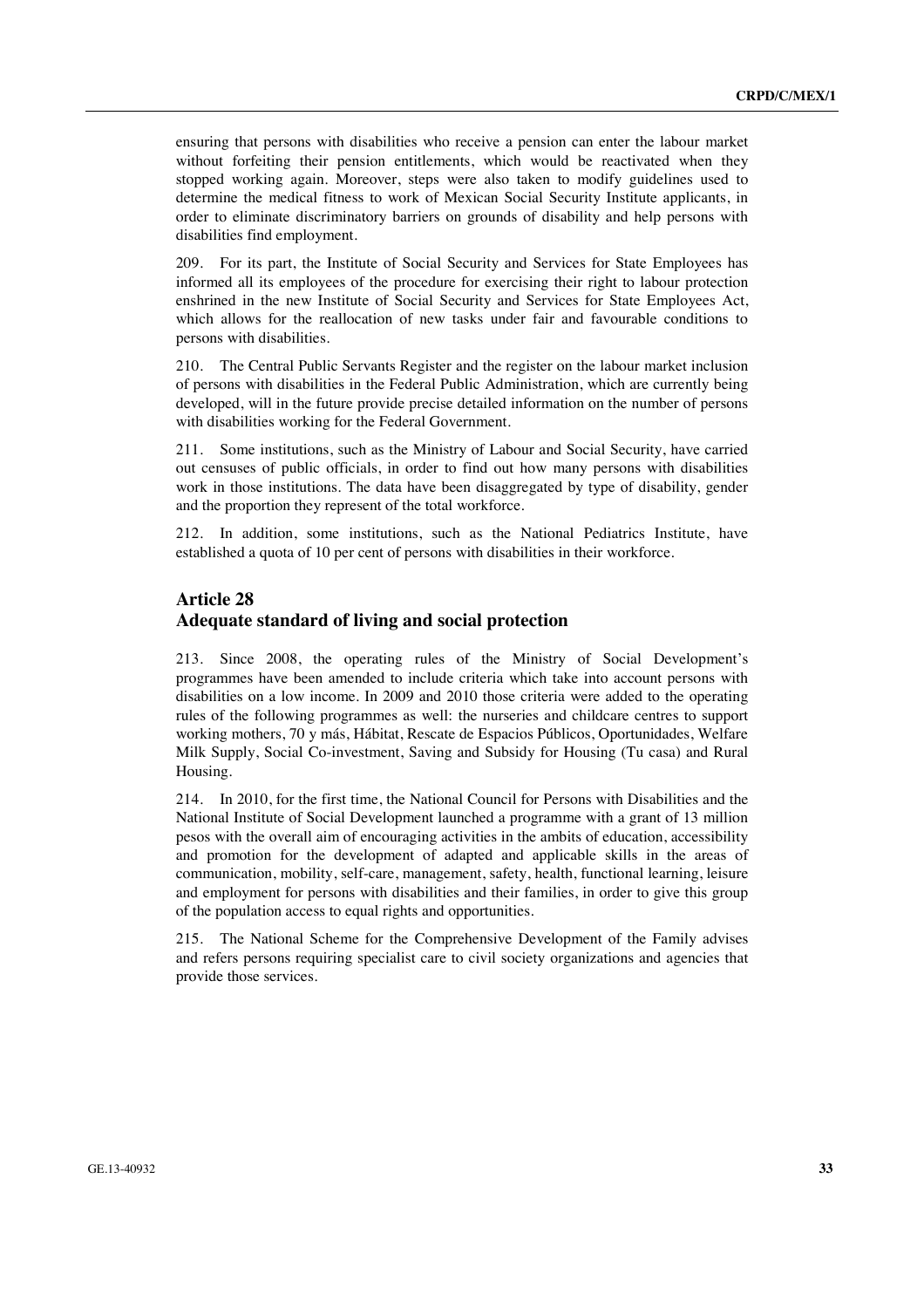| Year | Support for specialist care |
|------|-----------------------------|
| 2007 | 2 1 6 4                     |
| 2008 | 3 9 7 1                     |
| 2009 | 4 6 8 2                     |
| 2010 | 3 7 7 6                     |

*Source:* National Scheme.

216. The National Housing Programme 2008–2012 seeks to promote priority criteria for specific groups, including persons with disabilities, to help them build up assets from an early age.

217. The programme, Hogar a tu Medida, is run by the Institute of the National Housing Fund for Workers to enable persons with disabilities to obtain accessible housing. The programme is used to promote (a) access to mortgage finance on equal terms; (b) the acquisition of adaptable and accessible housing that meets the needs and requirements of persons with disabilities; and (c) accessibility in lodgings for which the Institute provides loans.

218. The housing programmes of the National Social Housing Fund aim to improve the quality of life of persons on low income and to adopt affirmative measures by prioritizing the care of persons with disabilities (see annex 38).

|                    |                  | 2008-2009     |                  | 2009-2010     |                  | <b>T</b> otal |
|--------------------|------------------|---------------|------------------|---------------|------------------|---------------|
| $Cycle*/programme$ | <i>Subsidies</i> | <b>Budget</b> | <b>Subsidies</b> | <b>Budget</b> | <b>Subsidies</b> | <b>Budget</b> |
| Tu Casa            | 5 1 6 8          | 62.306.228.90 | 2 3 1 5          | 31 440 716.13 | 7483             | 93 746 945.03 |
| Rural housing      | 1 293            | 12 097 681.25 | 876              | 8 705 598.06  | 2 1 6 9          | 20 803 279 31 |
| <b>Total</b>       | 6461             | 74 403 910.15 | 3 1 9 1          | 40 146 314.19 | 9652             | 114 550 224.4 |

219. The Institute of Social Security and Services for State Employees operates a financing system which enables workers to obtain cheap and sufficient credit through the home equity loan for persons with disabilities.

220. The National Institute for Older Persons' membership card offers older persons with disabilities financial support by providing access to discounts to goods and services in over 15,000 establishments across the country with which the Institute has agreements.

221. The collegiate circuit courts have pointed out that in order to establish the amount of a general maintenance grant, it is particularly important to determine whether the beneficiary has disabilities, since the way in which his or her housing or rehabilitation needs have been met must be stated as a factor to be taken into account when the maintenance amount is set. The courts must also analyse the capacities of the person liable to pay maintenance, prioritizing the various needs of minors with disabilities, especially in cases where maintenance is the only means of meeting the requirements of the beneficiary.

### **Article 29 Participation in political and public life**

222. Certain normative instruments in Mexico are designed to enable persons with disabilities to exercise their right to vote.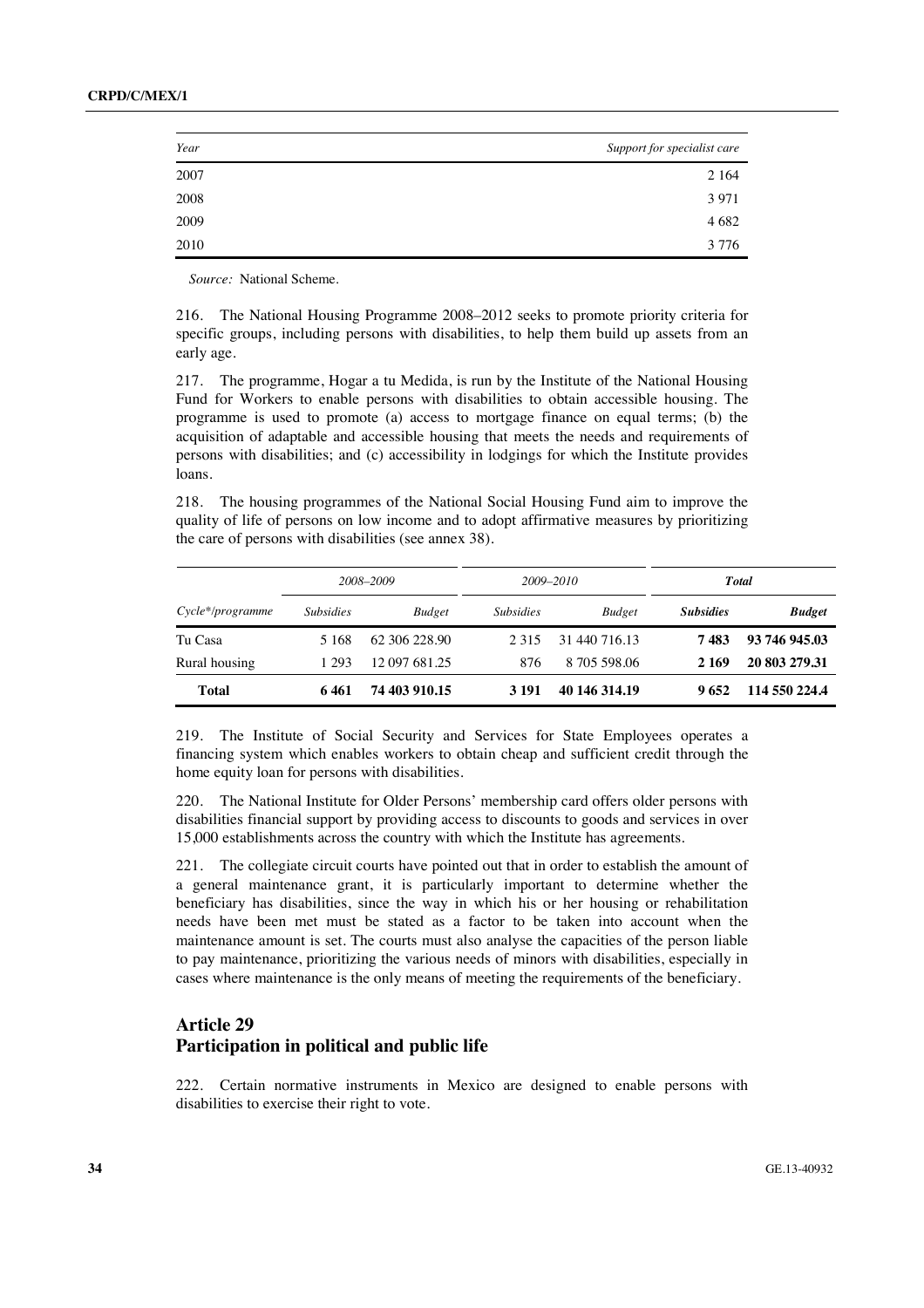223. The Federal Electoral Institute has adopted several provisions to guarantee equal opportunities and non-discrimination during federal elections. In 2003, the General Council of the Federal Electoral Institute approved an agreement according to which all civil service officials, as well as local and district councillors, must remove any conditions leading to discrimination (see annex 39). The General Council has also concluded agreements which have made it easier for persons with disabilities to vote. Thus Braille has been used on ballot papers and in the 2006 election a specially designed partition was used for the first time to enable wheelchair users or people of small stature to vote.

224. In the Federal District, since the 2006 elections, agreements have been adopted to guarantee the right to vote of persons with disabilities through adaptations such as the above-mentioned.

225. However, the training for polling booth officers serving in electoral contests need to be extended and adapted. Amendments are therefore needed to the Federal Code of Electoral Institutions and Procedures and its equivalent in the country's federal agencies while the design and operation of the polling booths need to be improved in order to allow safe and easy access for persons with disabilities. It is also necessary to increase the participation of persons with disabilities in public office. In this respect, the National Programme for the Development of Persons with Disabilities proposes taking legislative and electoral action, such as amending the Federal Code of Electoral Institutions and Procedures and its equivalents in the states, in order to ensure that the political parties admit a certain proportion of candidates with disabilities in the different elections at the three levels of Government, promote the political participation of persons with disabilities in the political parties' electoral platforms, and raise awareness among all sections of the population of the right of persons with disabilities to be elected on equal terms.

226. Some political parties have included in their statutes provisions for the promotion of the participation of persons with disabilities as national delegates.

227. In the national agreement on the political rights of persons with disabilities of 1 October 2010, the political parties registered with the Federal Electoral Institute made a commitment to encourage the inclusion of this section of the population in political life (see annex 40). There is also an initiative by the Federal Code of Electoral Institutions and Procedures (see annex 41) proposing that the political parties adopt measures to progressively increase the number of men and women with disabilities in decision-making roles.

228. In 2011, the Electoral Tribunal of the Federal Judiciary introduced the institutional programme of accessibility for persons with disabilities with a view to promoting and protecting the human rights of persons with disabilities in terms of their right of access to electoral justice and their political-electoral rights.

229. In addition, since 2001 some persons with disabilities have held management positions within the Federal Government. Thanks to having high-ranking public officials with disabilities in the Office of the President, the country was able to promote the Convention before the United Nations.

### **Article 30 Participation in cultural life, recreation, leisure and sport**

230. Annex 42 shows information on the various actions carried out to ensure the participation of persons with disabilities in cultural and recreational activities, leisure and sport.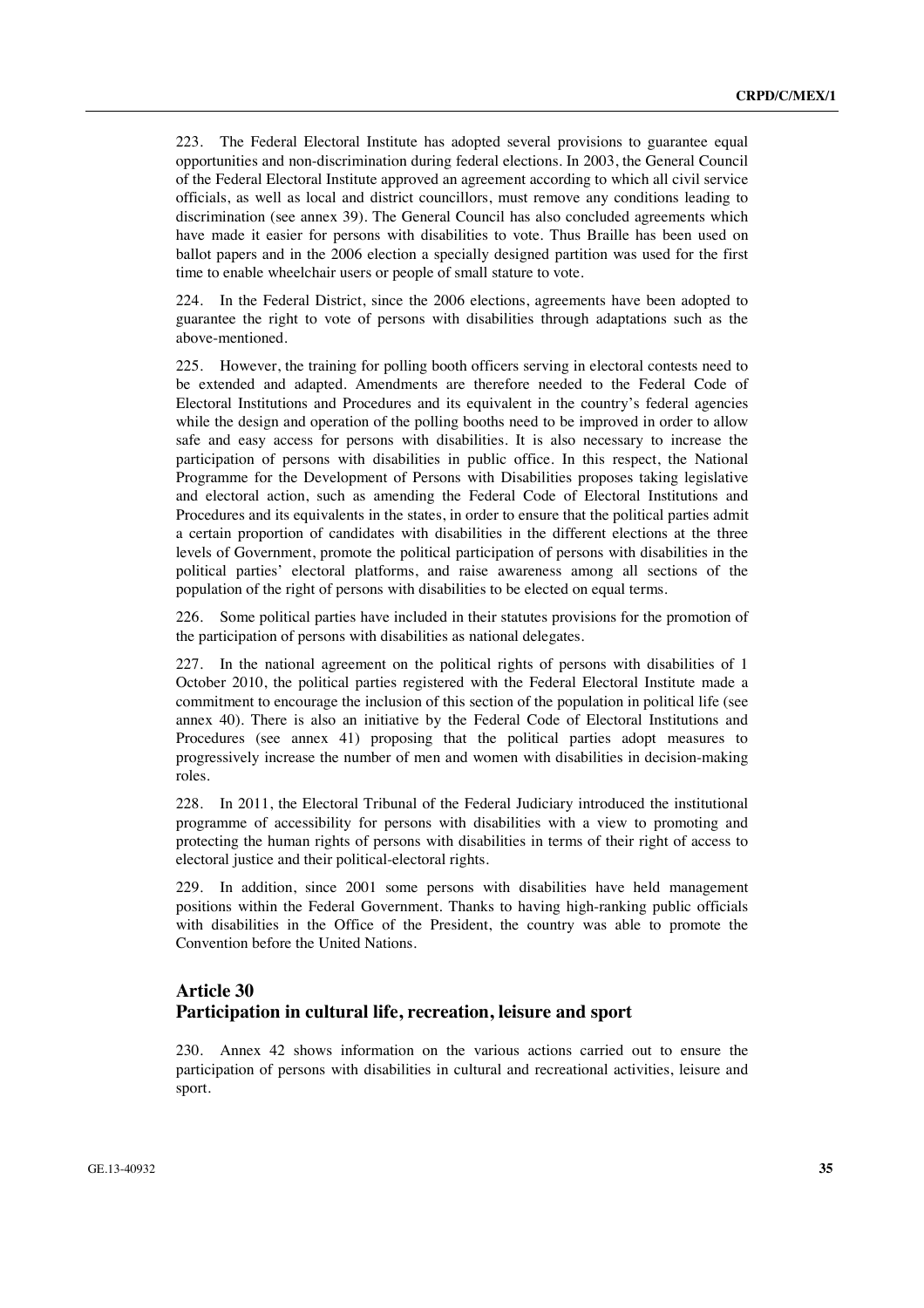### **Article 31 Statistics and data collection**

231. In 2010, the National Council for Persons with Disabilities allocated a part of the fund for persons with disabilities to build the conceptual model of an information system on disability to be fully operational by the end of  $2012<sup>36</sup>$  The system will incorporate the National Register of Persons with Disabilities and a georeferencing information system to identify, for example, the services available for persons with disabilities, in terms of health, rehabilitation, education, work, social development, culture, sport and legal aid for different age groups and types of disability.

232. In 2010, the National Council for Persons with Disabilities designed and conducted a national survey on the perception of disability among the Mexican population.<sup>37</sup> This survey will mean that, for the first time in Mexico's history, the country will have a specific survey of the situation of persons with disabilities. $38$ 

233. The National Institute of Statistics, Geography and Information Technology has made efforts to use the International Classification of Functioning, Disability and Health of the World Health Organization. The establishment and development of information sources on the subject will go towards the creation of the standardized system of information on persons with disabilities, for which a specialized technical committee on information on disability will be set up within the framework of the National Statistical and Geographical Information System, which is developing a disabilities identification card for persons with disabilities.

234. Furthermore, the committee for employment and training of the National Council for Persons with Disabilities, coordinated by the Ministry of Labour and Social Security, is building a register of persons with disabilities who work in the federal public

Among other things, the system will make it possible to:

 <sup>(</sup>a) Establish a database of persons with disabilities in Mexico, thanks to which the main sociodemographic features of this population group may be identified, as well as certain other data allowing their needs and capabilities to be categorized;

 <sup>(</sup>b) Identify the demand and the type of services which persons with disabilities receive;

 <sup>(</sup>c) Identify and categorize the range of services available for persons with disabilities within the country;

 <sup>(</sup>d) Evaluate and follow up the policies and strategies developed for persons with disabilities;

 <sup>(</sup>e) Support assessment and accountability. 37 The survey was conducted with a probability sample of 5,400 households in 30 states. The fieldwork was carried out in November and December and the first results are expected towards the end of the first semester of 2011. The survey will provide representative information both nationally and for urban and rural areas of the country.<br>Its objectives are:

 <sup>(</sup>a) To ascertain the perception and attitudes of the Mexican population towards persons with disabilities;

 <sup>(</sup>b) To estimate the number and percentage of persons reported by a household respondent to have severe difficulties when carrying out daily activities;

 <sup>(</sup>c) To estimate the percentage of persons who themselves report severe functionality problems;

 <sup>(</sup>d) To describe the situation of persons with disabilities in the areas of health, employment, education, culture, leisure and society, with a gender perspective;

 <sup>(</sup>e) To describe the factors which limit or facilitate access of persons with disabilities to public places and agencies.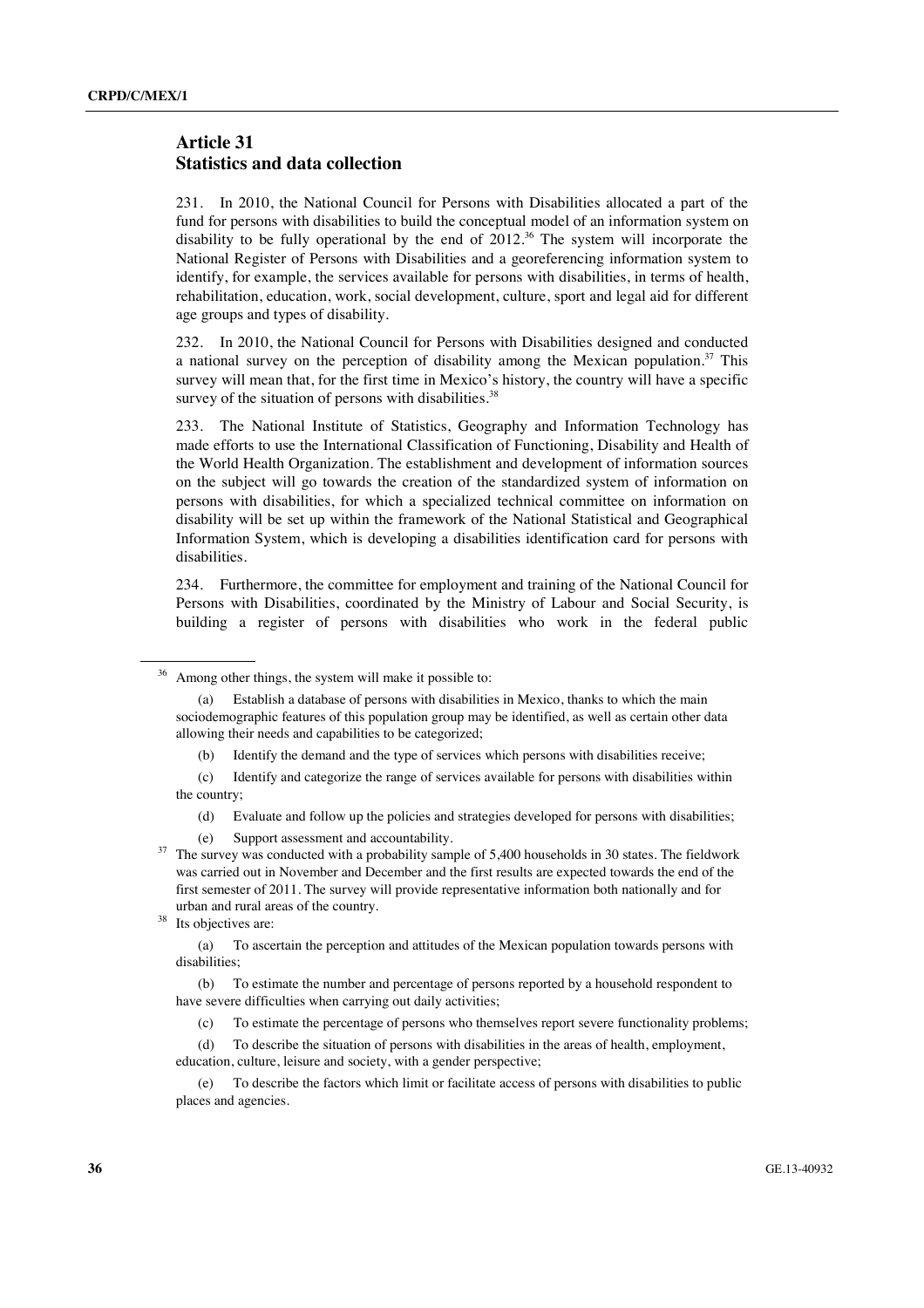administration, which is also based on the International Classification of Functioning, Disability and Health, and which aims to continually identify persons with disabilities, their characteristics and their working conditions.

### **Article 32 International cooperation**

235. In 2008 and 2009, the Ministry of Labour and Social Welfare, together with the Spanish Ministry of Labour and Immigration, developed the project to strengthen the national employment and training programme for persons with disabilities and develop a model programme for states and municipalities.

236. In the framework of the internationalization of sports, the National Sports Commission has focused on promoting the management of cooperation agreements and schedules, which help to foster physical education and sports, based on the principles of reciprocity and mutual benefit with other countries.<sup>39</sup>

237. For over 10 years, the National Rehabilitation Institute has been collaborating with the Central American programme of the Pan American Health Organization, providing training to professionals from countries such as Honduras, El Salvador, Panama, Nicaragua and the Plurinational State of Bolivia.

238. The Institute of Social Security and Services for State Employees has established bilateral agreements for technical and scientific cooperation with the International Center of Neurological Restoration in Cuba, the Peto Institute in Hungary and the Guttmann Institute in Spain for the exchange of knowledge and practices concerning the neurological rehabilitation of persons with neurological motor impairments.

239. Through the Directorate of Technical and Scientific Cooperation, of the Ministry of Foreign Affairs, various projects with countries of Latin America have been developed. A description of those projects is set out in annex 43.

### **Article 33 National implementation and monitoring**

240. In September 2009, the Government of Mexico announced that the National Council for Persons with Disabilities<sup>40</sup> had been designated the coordination mechanism in accordance with article 33, paragraph 1 of the Convention.

241. In February 2011, in line with article 33, paragraph 2, of the Convention, the Government of Mexico designated, before the Secretary-General of the United Nations and the United Nations High Commissioner for Human Rights, the framework to promote, protect and monitor implementation of the Convention on the Rights of Persons with Disabilities, which comprises the National Human Rights Commission and the 32 Public Bodies for the Defence and Protection of Human Rights of the states (see annex 44).

<sup>&</sup>lt;sup>39</sup> Cooperation agreements are currently in place with Argentina, Brazil, Colombia, Canada, Costa Rica, Chile, Spain, Haiti, El Salvador, Nicaragua, Peru, Puerto Rico, the Bolivarian Republic of Venezuela, the Dominican Republic, Romania and Uruguay and are in the last stage of negotiations in countries

including Russia, China and Poland.<br><sup>40</sup> The National Council for Persons with Disabilities is the interministerial and inter-institutional coordination instrument which helps to establish State policy and to promote, support, encourage, monitor and evaluate actions, strategies and programmes.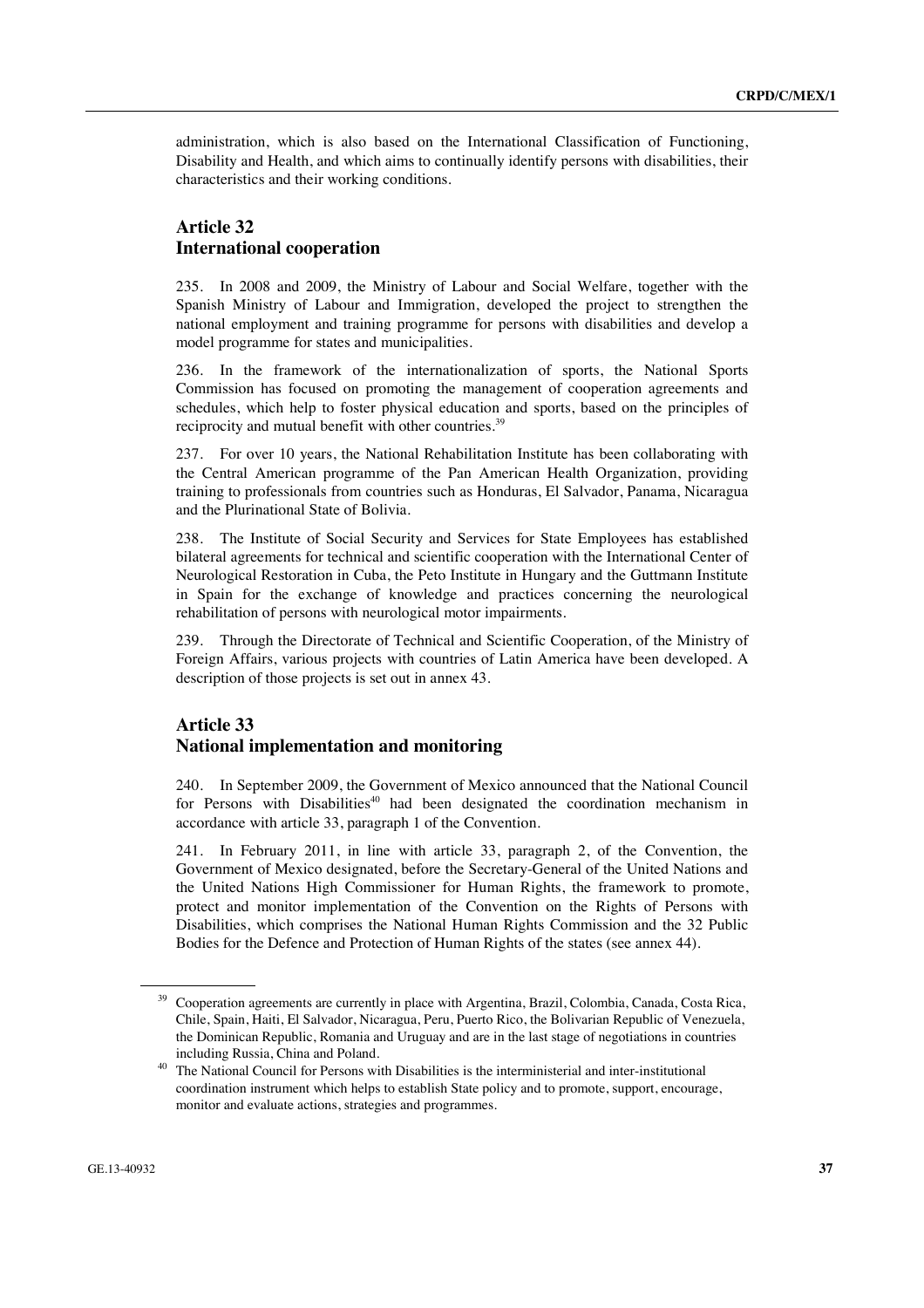242. This decision by Mexico fulfils the spirit of both the Convention and the thematic study by the Office of the United Nations High Commissioner for Human Rights on the structure and role of national mechanisms for the implementation and monitoring of the Convention (A/HRC/13/29).

# **IV. Conclusions**

243. The initial report of Mexico takes into account developments and advances in legislation, institutions and public policy to protect and promote the human rights of persons with disabilities in the country.

244. Mexico hopes that the Committee's recommendations, following its analysis of the report, will contribute in practical terms to strengthening the government programmes currently under way. These conclusions take into account the real possibilities for government action between this current report and the second periodic report of Mexico. They comprise specific commitments for the implementation of the Convention and Mexico hopes that the Committee will take those into consideration when drafting its recommendations.

#### **Challenges and commitments**

245. The Government of Mexico acknowledges that to achieve genuine equality of opportunities for persons with disabilities in the country, there needs to be a paradigm shift towards the development of policies that promote and facilitate the inclusion of persons with disabilities in the economic, social, political, legal and cultural life of the country on the basis of a human rights approach. It is therefore fundamental that the National Programme for the Development of Persons with Disabilities 2009–2012 should be strengthened to improve observance of the Convention on the Rights of Persons with Disabilities.

246. With regard to the follow-up to this report, the challenges and commitments indicated below refer to structural issues, in which progress needs to be made during this initial stage of implementation of the Convention. Such challenges and commitments take into account the opinions of civil society organizations, which have highlighted the importance of focusing efforts on articles 4 (legislative conformity); 8 (awareness-raising); 31 (national information system) and 33 (participation of civil society) (see annex 45).

#### **1. Awareness-raising**

247. The measures adopted must stem from a full understanding of the perspective of disability set forth in the Convention, since there are still widespread views which attribute the cause of the unequal situation of persons with disabilities to limitation, restriction and impairment, rather than to existing barriers and the consequent social obligation to break those down. This requires a shift from the notion of assistance in public policy to a recognition of persons with disabilities as individuals with rights.

248. In order to raise awareness of the right to live independently and to be included in the community, the following challenges have been taken into account:

 (a) The participation of all sectors of society at all levels, in line with the spirit of the Convention;

(b) The need for legislation and public policy amendments to facilitate processes;

 (c) The fostering of an inclusive social culture opposed to any form of discrimination.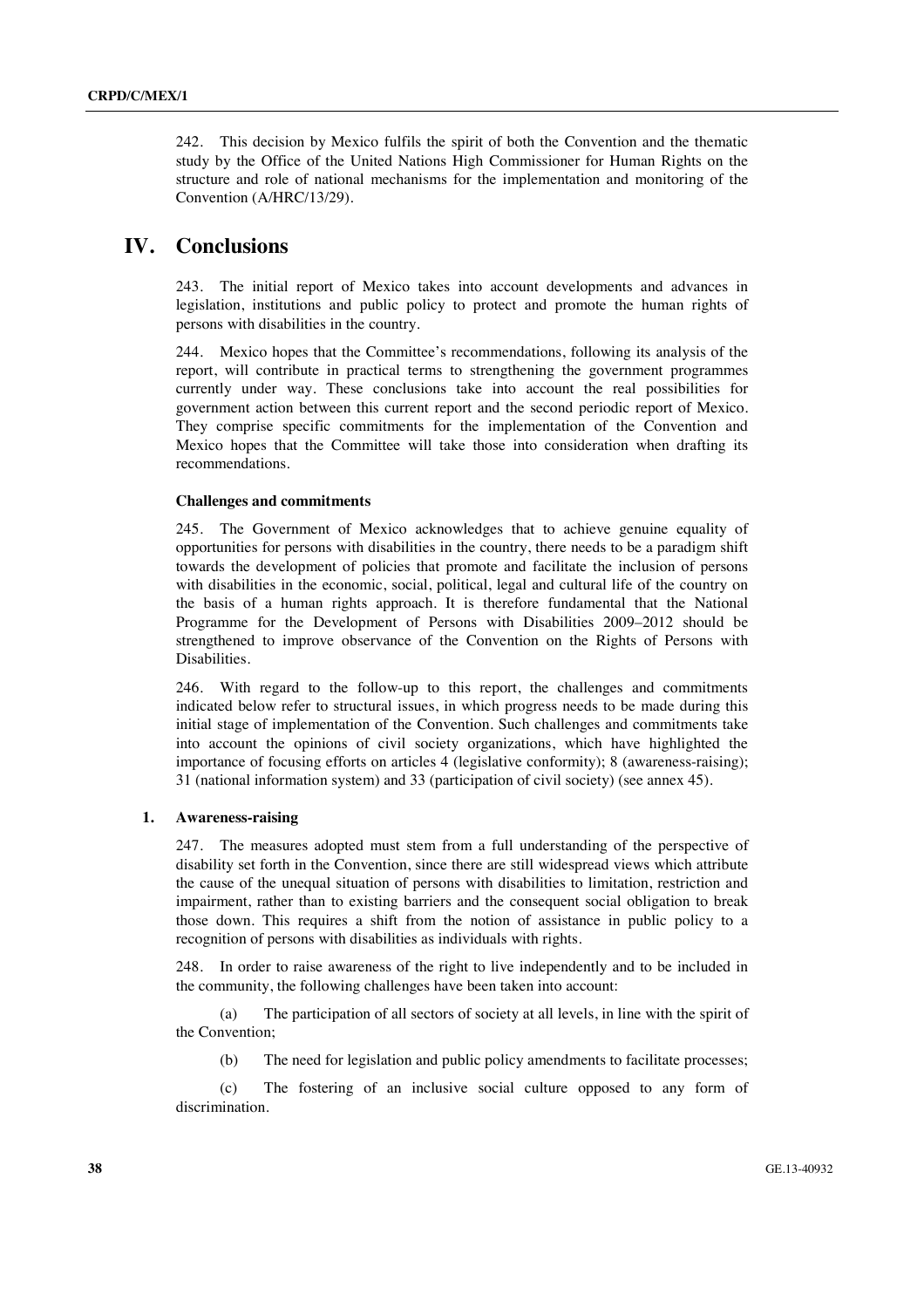249. In that light, training activities for federal public administration officials will be strengthened with respect to the content and scope of the Convention, so that they may be better equipped to deal with persons with disabilities.

250. A high-impact public campaign on a national scale will also be launched, to generate a culture change among the population regarding the subject of disability, with support from accredited United Nations agencies in Mexico.

#### **2. Equal recognition as a person before the law**

251. There is a need for in-depth discussion on the implications and structural and sociocultural characteristics of the country in relation to the current regulations on the restriction of legal rights for persons with disabilities. In this respect it is necessary to discuss:

 (a) The construction of an inclusive social model that guarantees the exercise of rights and the full participation of persons with disabilities within their communities;

The full recognition of the legal capacity of persons with disabilities, including the implementation of a model to support the expression of their will.

252. As an expression of political will to create the necessary conditions to bring legislation, policies and programmes for the population in general fully into line with the Convention, so that they are inclusive of persons with disabilities, the Government of Mexico:

 (a) Will launch a national debate on current regulations and practices regarding the restriction of legal rights and provisions that could potentially be established to conform with the Convention, while being compatible with the characteristics of the country, with the participation of multidisciplinary groups including persons with disabilities;

 (b) Would expect, as a result of this debate, to arrive at an outline approach in 2012 to amend the country's Civil Codes, which could be implemented in two states in 2013 and 2014. The experience acquired would allow more ambitious aims to be set, such as;

 (c) Drawing up a proposal of the various elements to take into account for the harmonization of specific laws on disability;

 (d) Harmonizing the concepts and language used for the term "persons with disabilities" in the federal public administration based on the Convention;

Reviewing the interpretative declaration made by Mexico upon ratification of the Convention, in relation to article 12.

#### **3. Collection of data and statistics**

253. In this area, the following challenges and commitments have been identified:

 (a) Incorporating the disability perspective in the recording of information and the production of statistics in federal public administration institutions, at national, state and local levels, with a view to obtaining data with which to monitor the advances and failures related to the inclusion of persons with disabilities in all areas of life;

Making greater efforts to compile data that enable persons with disabilities to be counted, identified and located, and listing public, private and social services for this sector of the population, incorporating the directory of bodies dealing with persons with disabilities, at the three levels of government and in the private sector;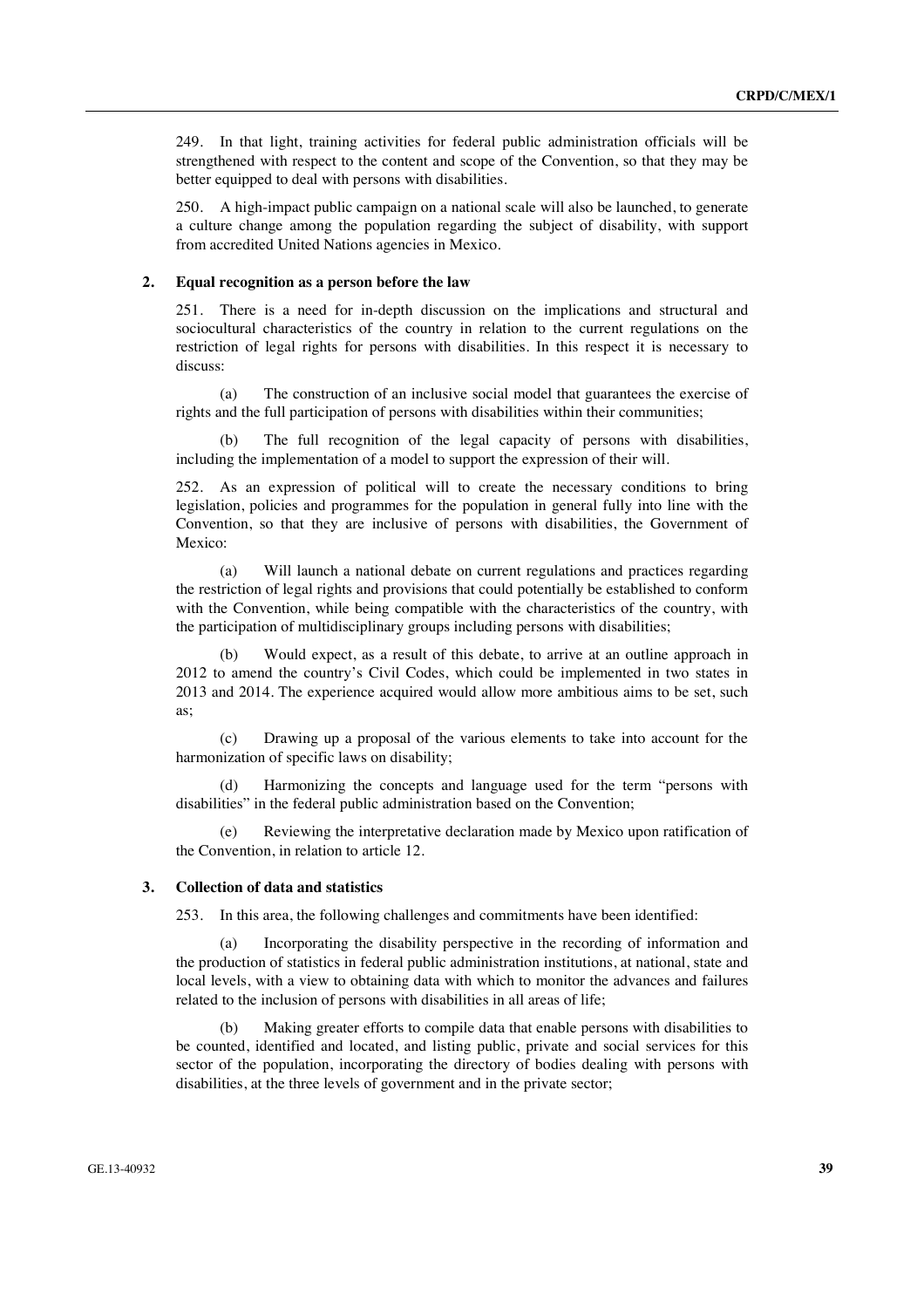(c) Promoting the design of the methodology, technical instruments and conceptual framework to consolidate the National Register of Persons with Disabilities;

 (d) Promoting, as a prerequisite for the development of compatible and complementary information sources on disability, the adoption of the International Classification of Functioning, Disability and Health as a common conceptual framework. This would imply, for example, establishing a broad programme of dissemination, awareness-raising and training on the subject, aimed among others at officials responsible for producing information in the different institutions of the federal public administration at national and state levels and at those dealing with programmes for persons with disabilities;

 (e) In addition, adopting a common conceptual framework for the development of statistical information sources, in order to encourage a cultural change with regard to disability and persons with disability, thereby fostering better consideration of this social issue and the inclusion of this group of the population ;

 (f) Fostering the development of continuous, systematic and high-quality information sources on disability, especially administrative surveys and registers, thereby leading to a better knowledge of disability and supporting various appropriate responses;

Ensuring the development and operation of the information system on disability within the framework of the National Statistical and Geographical Information System, in order to gain a better understanding of the needs and requirements of persons with disabilities, as well as the types of services that are available to them. To this end, it is vital to set up and launch the specialized technical committee on information on disability;

 (h) Developing results and impact indicators, as well as measurement methods to assess and monitor the exercise of the rights of persons with disabilities set out in the **Convention** 

254. Measurement methods as well as results and/or impact indicators will be developed for activities related to the rights of persons with disabilities.

#### **4. Accessibility**

255. In order to improve the accessibility in the federal public administration buildings at the three levels of government, the accessibility system for federal buildings must be completed, which will allow the monitoring and evaluation of accessibility of public administration buildings. In addition, all government departments must earmark funding to improve accessibility in their facilities.

256. It is equally important to develop and disseminate regulations on access to urban transport, including vehicles and infrastructure, and to information and communications technology, as well as to improve access to the Internet in the federal public administration.

257. Other challenges which need to be addressed include improving accessibility in rural environments and applying a universal design for spaces, products and services which take into consideration various types and degrees of disability.

#### **5. Specific challenges**

258. While Mexico has made great efforts and progress towards the elimination of discrimination against specific sections of the population, suitable methodologies remain to be found for preventing multiple discrimination, which would have a positive effect particularly on women with disabilities.

259. It is necessary to extend and improve alternatives so that persons with mental disabilities may be included in the labour force, and to give them access to sources of employment ensuring reasonable accommodation.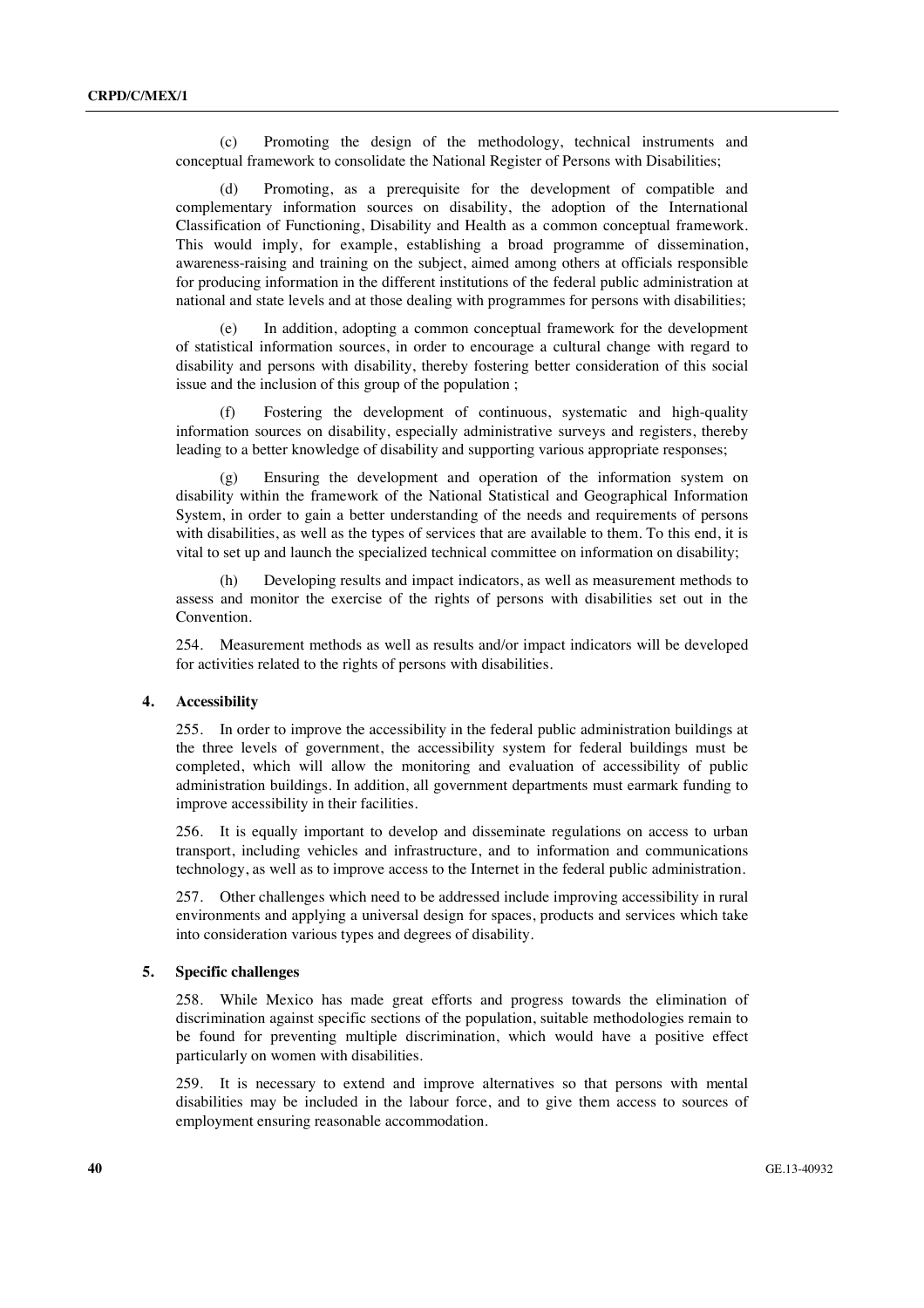260. At the same time, the dissemination and implementation of the national programme for the development of persons with disabilities will be improved and efforts to update it will be encouraged.

261. The strategies that the Federal Government is developing in favour of the inclusion of persons with disabilities in the labour force will continue to be consolidated, so that their coverage and social impact may continue to be extended. Facing this challenge is a priority in order to reduce the inequality gap affecting this part of the population and to support the professional development and independence of the persons concerned.

262. The Ministry of Education will promote inclusive education throughout the national education system, with a view to formulating inclusive policies and practices where the diversity of students is respected, accepted and valued.

263. The Ministry of Education will continue to encourage bilingual education for deaf students, by protecting their linguistic and cultural identity and training teachers of basic education in the use of Mexican sign language.

264. The high prevalence of mental disorders and their serious consequences for individuals and for their family, social, academic and working life is related to a range of challenges, including the following:

 (a) Training medical staff as well as the families and carers of persons with disabilities in order to ensure fair and decent treatment, as a means of combating the stigma and discrimination encountered by persons with mental and intellectual disabilities;

(b) Updating mental health legislation;

 (c) Extending budgetary resources for the operation and maintenance of mental and psychiatric health-care units. Funding is crucial for essential maintenance of mental and psychiatric health-care units;

(d) Increasing social protection for persons with mental disorders;

 (e) Strengthening coordination between the health, education, housing and employment sectors, as a means of facilitating the social integration and full development of the human capacities of persons with mental disorders;

 (f) Broadening dissemination of medical procedures committed to the full observance of human rights, through effective, holistic, continuous and quality interventions;

 (g) Encouraging dialogue with civil society centered on the issue of public health.

265. An in-depth discussion is also needed on the structural and sociocultural implications and characteristics of the country with regard to the rules concerning the involuntary confinement of mental health service users with disabilities. In this respect, the following points need to be discussed:

 (a) The construction of a social model of inclusion that guarantees the exercise of rights and the full participation of persons with disabilities within their communities;

The removal or amendment of all regulations or measures which allow or encourage involuntary or compulsory confinement of persons with any type of disability.

266. In the light of the above, as an expression of political will to create the necessary conditions to bring legislation, policies and programmes for the population in general fully into line with the Convention, in order to ensure that they are inclusive of persons with disabilities, the Government of Mexico intends to: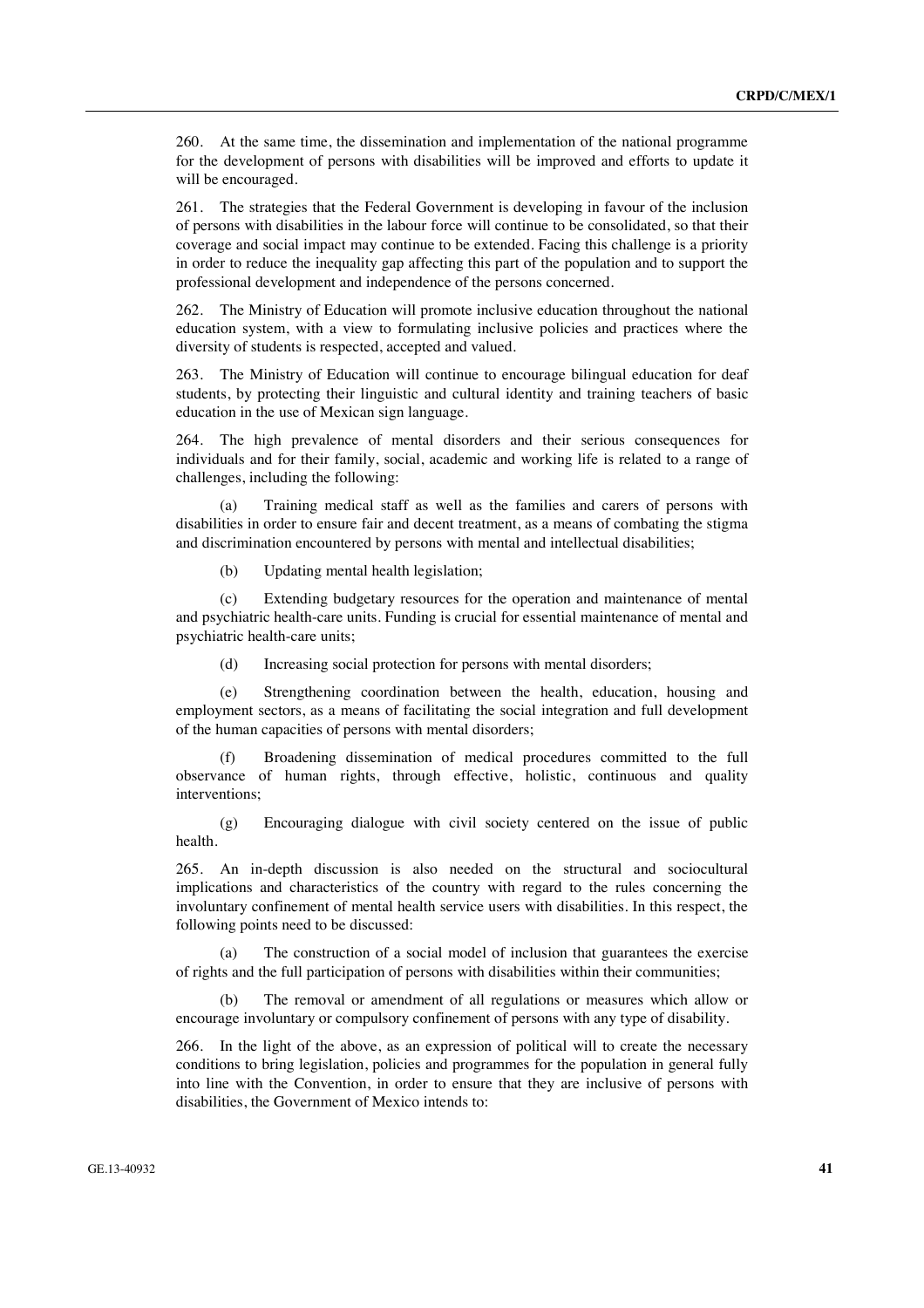(a) Launch a national debate on legislation relating to involuntary confinement of mental health service users with disabilities, with the participation of multidisciplinary groups that include persons with disabilities;

(b) Complete a full review of mental health legislation.

267. The medical units attached to the psychiatric care services under the Ministry of Health undertake the following responsibilities in terms of following up this report, which require the support of other federal government sectors:

 (a) Updating legal and institutional instruments on mental and psychiatric health care, in accordance with the relevant international standards and in strict accordance with human rights;

 (b) Training 30 per cent of the staff working in psychiatric care over the next year in human rights and the fight against torture, and cruel and inhuman treatment;

 (c) Developing two campaigns per medical unit to fight against the stigma and discrimination suffered by persons with mental and intellectual disabilities;

 (d) Standardizing mental and psychiatric health care, in order to protect the integrity of care service users and prevent the occurrence of adverse effects and medical errors; establishing mechanisms to prevent, prohibit, report and punish such conduct. The implementation of medical procedures should be guided by respect for the human rights of those service users;

 (e) Managing financial resources for the mental health action of the people's health insurance scheme for the benefit of the service users;

(f) Improving safety and hygiene conditions in the attached medical units;

 (g) Establishing protocols for the monitoring and reporting of violations and, where necessary, sanctions and compensation for injury to victims;

 (h) Promoting coordination between the health, education and housing sectors for persons with mental disabilities;

Encouraging the participation of civil society, through alliances aimed at strengthening promotion, dissemination and rehabilitation activities for persons with mental and intellectual disabilities. The participation of civil society is essential for the development of a comprehensive health system in this field and must therefore be facilitated.

268. Disability and chronic illnesses pose significant challenges for health providers. The growing trend towards chronic illnesses, their diagnosis at an earlier age, and the appearance of various types of physical, mental, intellectual and sensory disorders are bound to give rise to a greater and more complex demand for services. Institutions such as the Institute of Social Security and Services for State Employees will in the short term face at least two kinds of demands: firstly, in primary health care it will be necessary to prevent health risks at an earlier age, highlighting positive health aspects to improve the quality of life. Secondly, the increased prevalence of chronic illnesses will engender a demand for highly specialized and costly services, which will require multidisciplinary prevention and care.

269. The National Commission for the Protection and Defence of Users of Financial Services will ensure fair and equitable treatment by the insurance institutions, preventing discrimination related to access to medical and other kinds of insurance. In accordance with its powers, the Commission proposes to submit recommendations to financial institutions in order to ensure equal treatment for persons with disabilities in terms of financial products and services.